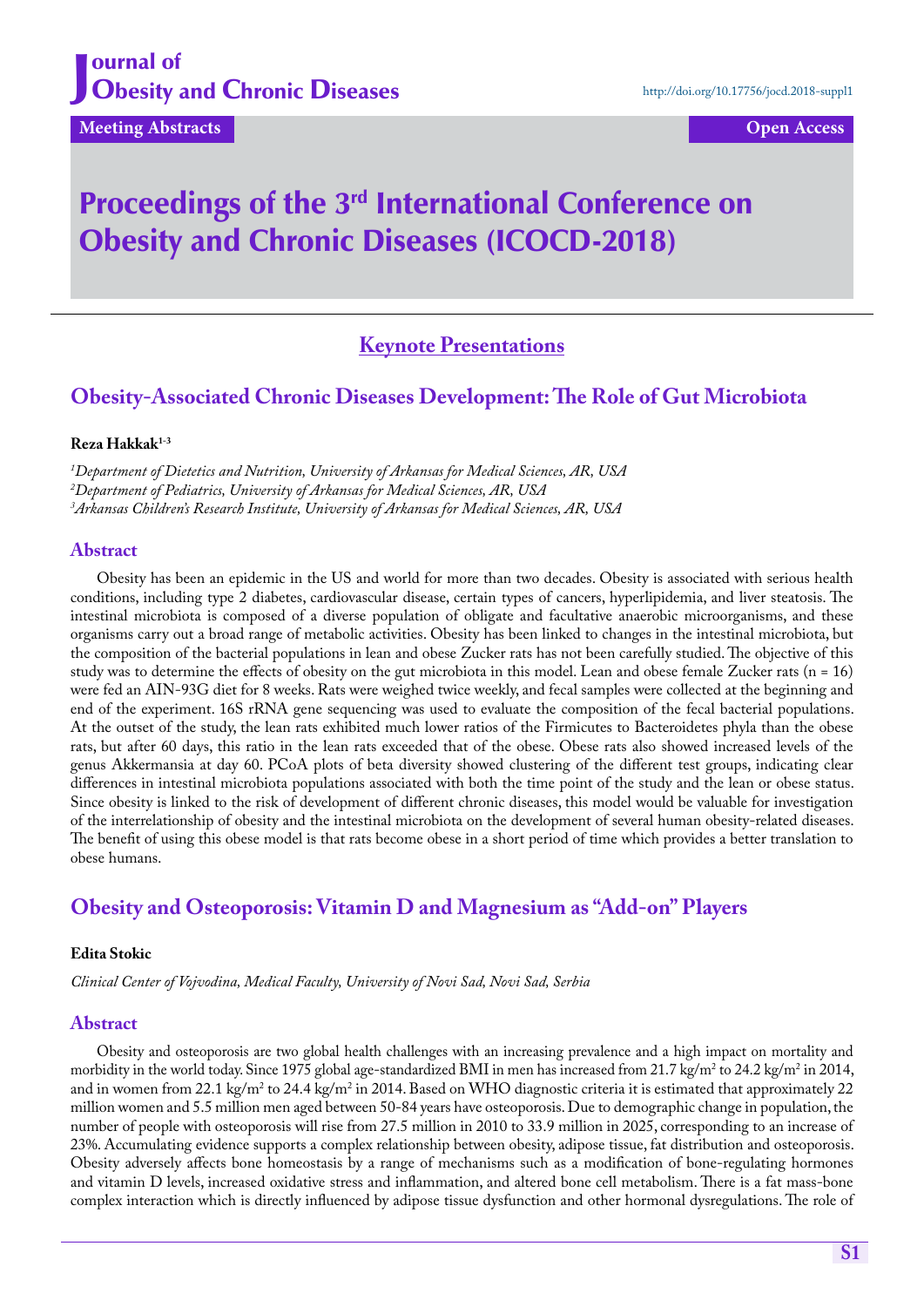vitamin D in bone metabolism is well known, but several studies have shown a negative association between obesity, vitamin D and magnesium serum levels. We examined the frequency of concomitant deficit of magnesium and vitamin D in obese patients and evaluated the connection of these combined deficiencies. Among obese subjects 36% presented a combination of vitamin D deficiency and chronic latent Mg deficiency. In all studied patients, 25(OH) D and Mg levels both, individually and combined, showed a negative linear correlation with insulin resistance. From these facts, we conclude that maintaining normal Mg status in obese persons may improve the beneficial effects of vitamin D on comorbidities. It is possible to effectively prevent osteoporosis in obese persons but only with a well-adjusted magnesium and balanced vitamin D.

### **References**

- 1.[NCD Risk Factor Collaboration \(NCD-RisC\). 2016. Trends in adult body-mass index in 200 countries from 1975 to 2014: a pooled analysis of 1698](https://www.ncbi.nlm.nih.gov/pubmed/27115820)  [population-based measurement studies with 19·2 million participants.](https://www.ncbi.nlm.nih.gov/pubmed/27115820) *Lancet* 387(10026): 1377-1396. [https://doi.org/10.1016/S0140-6736\(16\)30054-X](https://doi.org/10.1016/S0140-6736(16)30054-X)
- 2. [Shapses SA, Pop LC, Wang Y. 2017. Obesity is a concern for bone health with aging.](https://www.ncbi.nlm.nih.gov/pubmed/28385284) *Nutr Res* 39: 1-13. <https://doi.org/10.1016/j.nutres.2016.12.010>
- 3. [Stokic E, Romani A, Ilincic B, Kupusinac A, Stosic Z, et al. 2017. Chronic latent magnesium deficiency in obesity decreases positive effects of vitamin D on](https://www.ncbi.nlm.nih.gov/pubmed/28828979)  [cardiometabolic risk indicators.](https://www.ncbi.nlm.nih.gov/pubmed/28828979) *Curr Vasc Pharmacol*. 15: 1. <https://doi.org/10.2174/1570161115666170821154841>

# **Biomarkers of Inflammation in Metabolic Syndrome**

### **Ishwarlal Jialal**

*California North-state University College of Medicine, Elk Grove, CA, USA*

### **Abstract**

Metabolic Syndrome is a common disorder affecting 35% of the American adult population and predisposed to both type 2 diabetes and cardiovascular disease. Both inflammation and insulin resistance appear to be crucial underpinnings in the pathogenesis of this cardio-metabolic cluster. MetS is a pro-inflammatory state as evidenced by dysregulation of both adipose tissue biology and monocyte activity. This manifests as increased circulating and cellular biomarkers of inflammation. Circulating biomarkers that are increased include hsCRP, IL-I, IL-6, IL-8, TNF pathway, endotoxin, sCD14, LBP oxidized LDL and nitrotyrosine. There is also evidence of adipose tissue dysregulation with elevated levels of leptin, RBP-4, chemerin, PAI-I, and decreased levels of adiponectin and omentin-1. In monocytes there is increase activity of TLR 2 & 4 resulting in activation of both  $N_{k}B$  and MAP kinase with release of bimediators. In adipose tissue there is increase in macrophages, fibrosis and angiogenesis. Recently exploratory metabolomics revealed further derangements in lipidomics, biogenic amines and amino acid levels. Collectively the above provide a plethora of biomarkers supporting that MetS is a pro-inflammatory state. In this presentation the best biomarkers will be defined and ranked.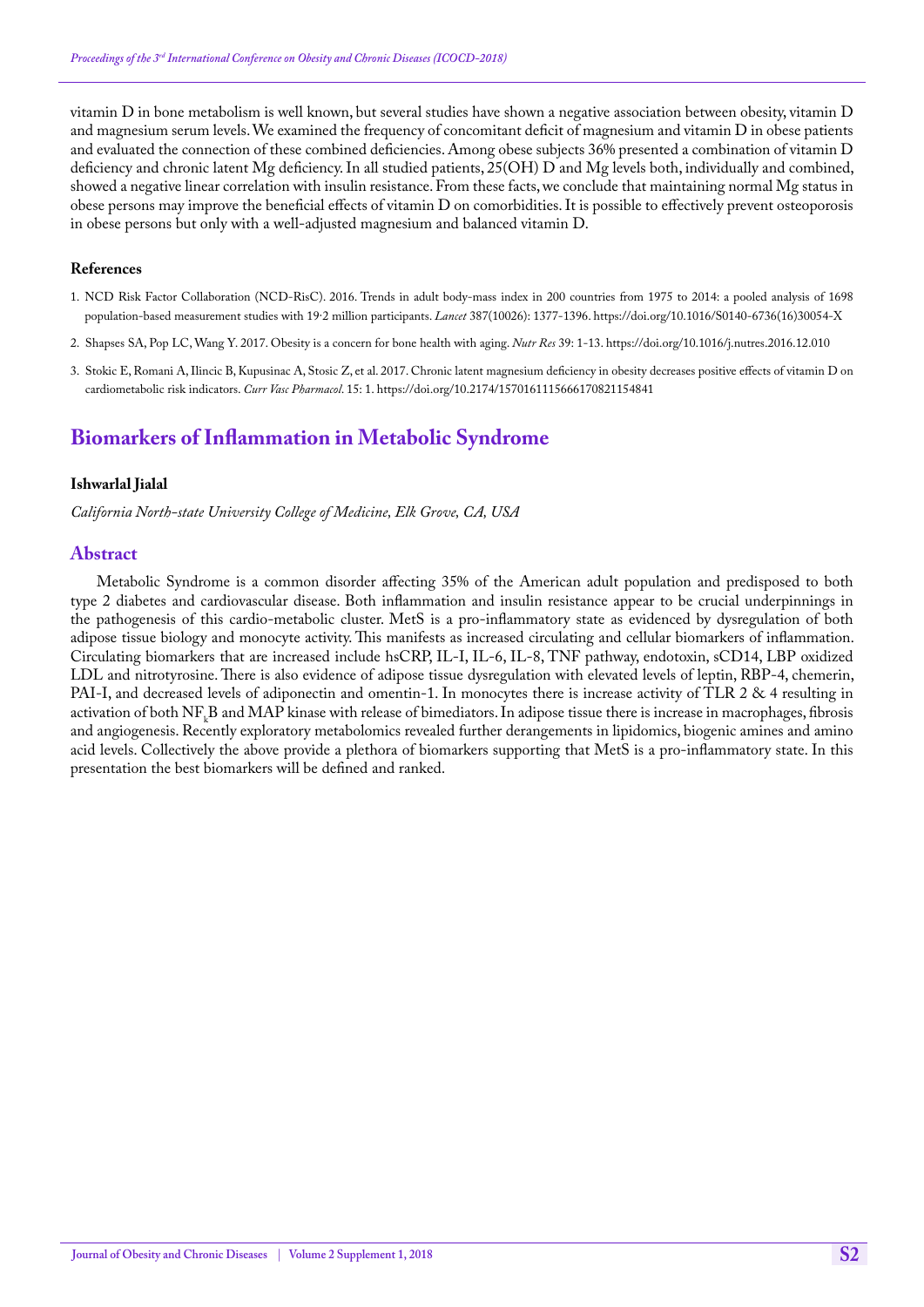# **Special Lecture**

# **Analysis and Evaluation of Meals Served in State Registered Private Childcare Settings**

#### **B. M. Copeland and S. McWhinney**

*College of Agriculture and Human Sciences, Department of Agriculture, Nutrition & Human Ecology, Prairie View A&M University, Prairie View, TX, USA*

#### **Abstract**

The prevalence of obesity nationally among 2-5 year-old children declined from 14 percent in 2003-2004 to 8 percent in 2011-2012. However, low-income families and certain racial and ethnic groups continue to have higher rates of obesity above the national average. The Dietary guideline 2015-2020 reported an under consumption in key nutrients needed to maintain health and prevent disease. The goal of this study was to determine compliance of meals offered in private childcare centers in Waller County and to analyze and evaluate the nutritional quality and content of meals served in state registered child care facilities against the 2015-2020 Dietary Guidelines. Nutritional adequacy of breakfast and lunch menus and the types of foods offered was assessed against national standards. A cross-sectional descriptive study design was utilized. A convenience sample of 10 childcare centers was selected. Menus were collected from selected centers and three were visited for on-site meal observation. Menus were analyzed for nutrient content using Nutritionist Pro software (Axxya Systems, Stafford, Texas) and the Statistical Package for the Social Sciences (SPSS). Results found a statistically significant difference between the 2015-2020 Dietary Guidelines for children between the ages of 1-5 years old and the intake of protein, fat, Vitamin A, Vitamin C, calcium, fiber, and sugar. The researchers concluded that children dietary intakes did not meet national standards on some key nutrients necessary to support proper growth and development and prevention of disease.

# **Advances in Nutritional Science to Slow Aging, Prevent Cancer and Dementia and Enhance Longevity**

#### **Joel Fuhrman**

*President, Nutritional Research Foundation, NJ, USA*

### **Abstract**

The scientific evidence shows we can win the war on cancer with adherence to a diet-style rich in anti-cancer phytochemicals; which also prevents against dementia. A Nutritarian diet refers to a diet comprehensively rich in micronutrients including protective antioxidants and phytochemicals, which also guards against excess caloric intake. The micronutrient per calorie of foods can be used to structure dietary recommendations to impact the aging process and prevent disease. Healthy Life Expectancy can be approximated by the nutrient per calorie density of one's diet. Almost all Americans are micronutrient deficient due to lack of produce, especially raw green vegetables. Striving for micronutrient adequacy-exposure to all nutrients humans needs in adequate amounts not only prevents disease and extends lifespan but it also reduces hunger signaling. High glycemic load foods, that promote excess insulin, contribute to not just obesity and diabetes, but also to cancer. High amounts of dairy products and higher intake of animal protein also drive IGF-1 into unfavorable levels and the link between elevated IGF-1 and cancer is well-established. High protein diets demonstrate increased risk of cancer, cardiovascular death and overall mortality in long-term studies. Research data and clinical cases evaluate the benefits of a Nutritarian diet for cholesterol lowering, CAD reversal, resolving type 2 diabetes, normalizing blood pressure and achieving permanent weight loss.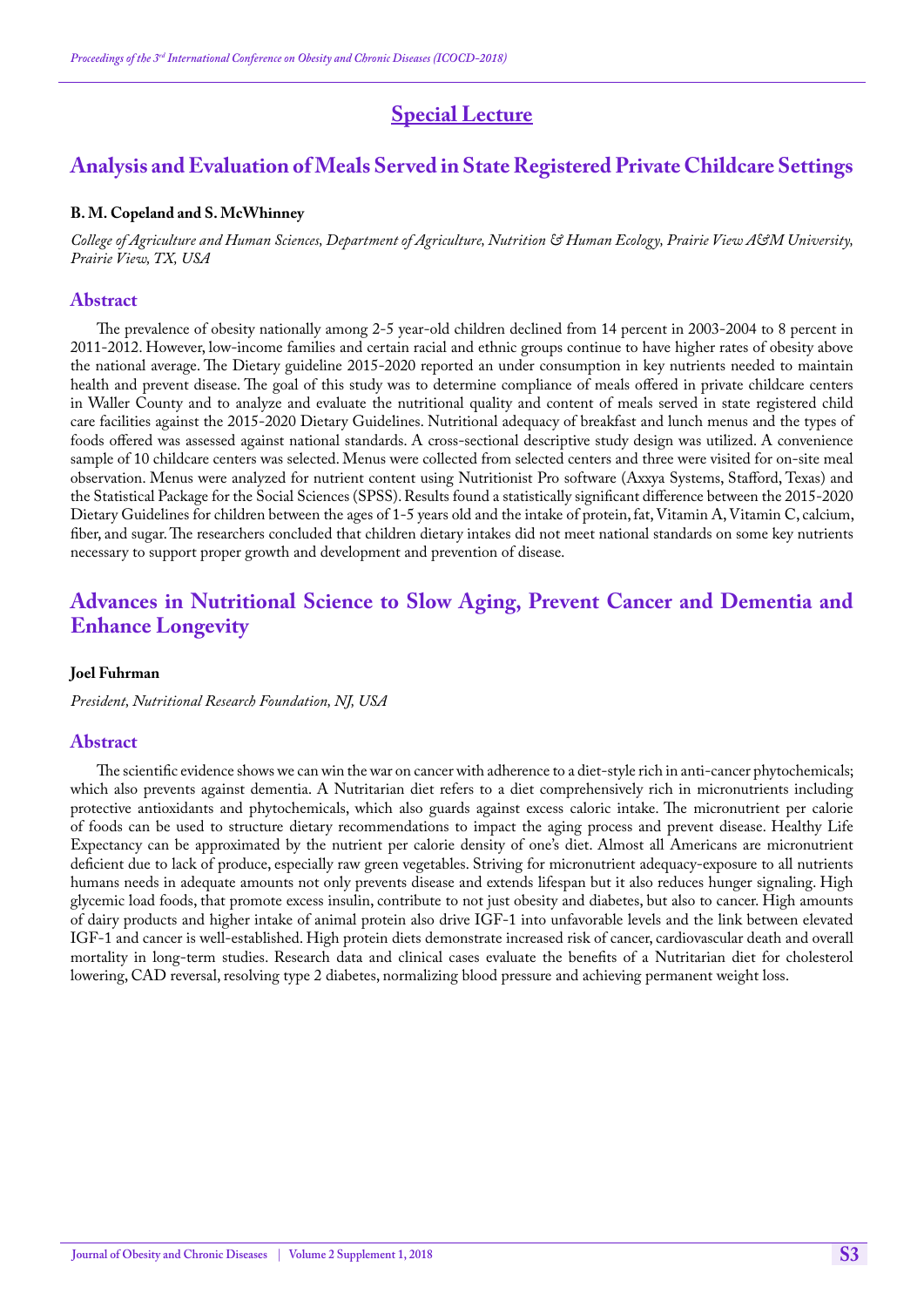## **Session on: Childhood Obesity Treatment and Prevention**

# **Building Bridges with SNACK: Interprofessional Education, Practice, & Collaboration to Fight Childhood Obesity in Primary Schools**

## **Anne Farrell1\*, Tracy Perron1 and Tami Jakubowski2**

*1 School of Nursing, Health, and Exercise Science, The College of New Jersey, Ewing, NJ, USA 2 Frances M. Maguire School of Nursing and Health Professions, Gwynedd Mercy University, Furlong, PA, USA*

## **Abstract**

An interprofessional model and coordinated school health program is desirable to adequately address the overall health and wellness of children. The College of New Jersey School of Nursing, Health, and Exercise Science in conjunction with community partners developed the Smart Nutrition and Conditioning for Kids (SNACK) program in response to the 2010 Childhood Obesity Study recognizing a 49% childhood obesity rate in Trenton New Jersey public schools. SNACK had multi foci: to increase fitness levels through Fundamental Integrative Training (FIT); increase nutritional knowledge and healthy food consumption of 7-9 year-old urban and urban rim elementary school children through classroom activities and nutrition based physical education lessons; and to empower parents and caregivers to encourage healthy food choices. Positive outcome in all areas were attained. Additional schools and organizations continue to participate in expanding SNACK efforts.

# **A Middle Range Theory of Maternal Perception of Child's Body Weight**

### **Yolanda Flores-Peña1, 2**

*1 The University Autonomus of Nuevo León, México 2 The University of Texas at San Antonio, TX, USA*

### **Abstract**

**Aim:** To build a middle range theory of maternal perception of child´s body weight. This theory is focused on perception as a process and the outcomes as factors that influence the child´s weight.

**Background:** High rates of inaccurate maternal perception of child body weight (MPCW) have been identified, more frequently when the child is overweight or obese. Moreover, there is evidence of the association of inaccurate MPCW and high rates of overweight and obesity in childhood.

**Design:** This middle range theory was developed deductively from the concept of social perception and from research literature published around MPCW following the steps of theory synthesis.

**Results:** A middle range theory was developed. This theory has inputs, and the MPCW is the outcome, that could be adequate or inadequate (overestimation or underestimation), and has influence on maternal attitudes, and behaviors related to the child's body weight.

**Conclusion:** This theory offers an explanation how mothers build a judgment about their child's body weight. The health professionals could work with the factors that influence the MPCW to increase the maternal motivation to engage in interventions to prevent or treat childhood overweight or obesity Moreover the information could be used to change the MPCW and to promote positive parenting practices that impact health habits.

# **The Association Between Fundamental Motor Skill Acquisition, Activity Levels, and Academic Achievement for School Aged Children: Part of the Healthy Schools Healthy Students Initiative**

## **Laura Bruno\* and Anne Farrell\***

*Department of Health & Exercise Science, The College of New Jersey, Ewing, NJ, USA*

### **Abstract**

Given the significant number of hours youth spend at school and in school-related activities, schools are an amazing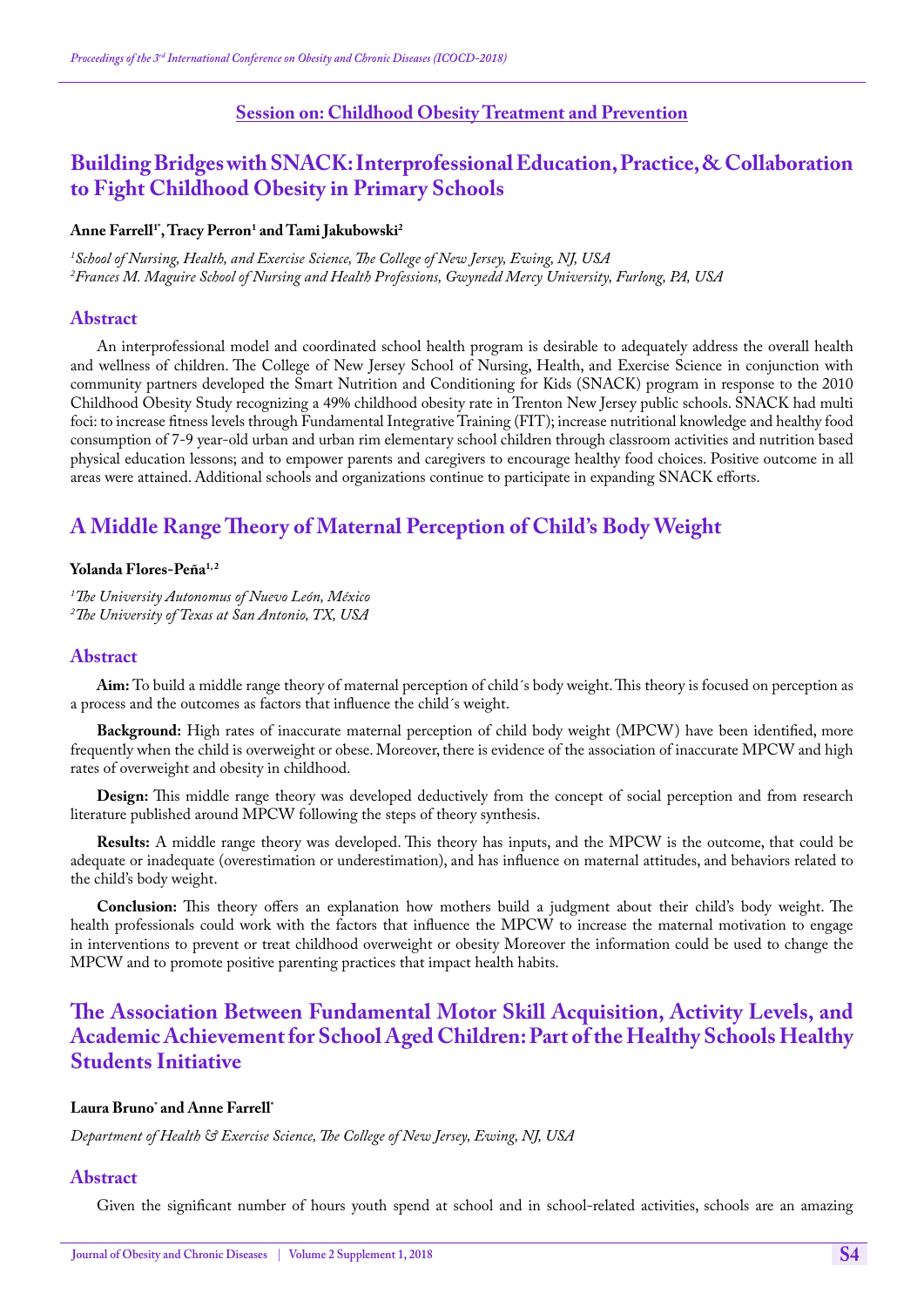domain to advance investment in standard physical activity (PA) and the physical health of grade-school children; nonetheless, less than 4% of grade schools across the nation give access to every day physical instruction and less than half offer regular recess. The unfortunate demands for today's student places a major emphasis on standardized test performance, and consequently the large majority of the school day is spent sitting in the classroom with little to no opportunity to engage in physical activity. This session will focus critical information derived from Healthy Schools Healthy Students initiative in Mercer County New Jersey. Data provided to support: 1) the connection between the quality and quantity of physical education on the rates of fundamental motor skill acquisition, 2) the association between academic achievement and activity levels, and 3) simple ways for short bursts of activity to be incorporated throughout that actually enhance learning and focus may improve fitness.

# **ProMedica's Food Clinic: A Unique Approach to Address Hunger as a Health Issue**

## **Kate Sommerfeld, Camelia Arsene\* , Randy Oostra and Lee Hammerling**

*ProMedica LLC, OH, USA* 

### **Abstract**

In 2014, ProMedica began screening patients for food insecurity using the Hunger Vital Sign™. Individuals who screen positive in primary care offices are referred to ProMedica's Food Clinic where they receive several days of healthy food for their families.

**Objective:** To evaluate primary care hunger screening patterns in relation to obesity and chronic diseases and report the preliminary impact of the ProMedica Food Clinic on healthcare utilization and cost.

**Methods:** Data were gathered from several electronic resources to understand primary care referral patterns, patient characteristics, food clinic utilization, healthcare utilization and cost. A high-level evaluation of all patients was performed, followed by a subset analysis of patients insured by a Medicaid managed plan.

**Results:** Trained primary care practices screened 51% of patients. Patients who screened positive for food insecurity and completed a referral to the food clinic had a higher BMI on average, a larger number of co-morbidities, and were more likely to have diabetes than those who screened positive but did not utilize the food clinic. Among patients who screened positive and completed the food clinic referral, avoidable admissions and emergency department (ED) visits declined. Inpatient admissions and total cost (TC) per member per month increased when comparing utilization before and after. ED visits and TC increased for patients who screened positive and did not complete the referral.

**Conclusions:** ED visits and avoidable admissions decreased in patients using the food clinic. Observed inpatient admissions and TC for these patients increased, these admissions were appropriate as avoidable admissions were zero.

# **Using School Staff Members to Implement a Childhood Obesity Prevention Intervention in Low-Income School Districts: The Massachusetts Childhood Obesity Research Demonstration (MACORD Project), 2012-2014**

## $\kappa$ Rachel E. Blaine<sup>1</sup>', Rebecca L. Franckle<sup>2</sup>, Claudia Ganter<sup>3</sup>, Jennifer Falbe<sup>4</sup>, Catherine Giles<sup>5</sup>, Shaniece Criss<sup>6</sup>, Jo-Ann **Kwass7 , Thomas Land8 , Steven L. Gortmaker5 , Emmeline Chuang9 , Kirsten K. Davison2 and MA-CORD Project Group**

*1 Department of Family and Consumer Sciences, California State University, Long Beach, CA, USA*

*2 Department of Nutrition, Harvard T.H. Chan School of Public Health, MA, USA*

<sup>3</sup>Medical Faculty Mannheim, Heidelberg University, Mannheim Institute of Public Health, Social and Preventive Medicine, Mannheim, *Germany*

*4 University of California, Davis, CA, USA*

*5 Department of Social and Behavioral Sciences, Harvard T.H. Chan School of Public Health, MA, USA*

*6 Health Sciences Department, Furman University, SC, USA*

*7 Bureau of Community Health and Prevention, Massachusetts Department of Public Health, MA, USA*

*8 Office of Data Management and Outcomes Assessment, Massachusetts Department of Public Health, MA, USA*

*9 University of California, Los Angeles, Fielding School of Public Health, CA, USA*

### **Abstract**

**Introduction:** Although evidence-based interventions to prevent childhood obesity in school settings exist, few studies have identified factors that enhance school districts' capacity to undertake such efforts. We describe the implementation of a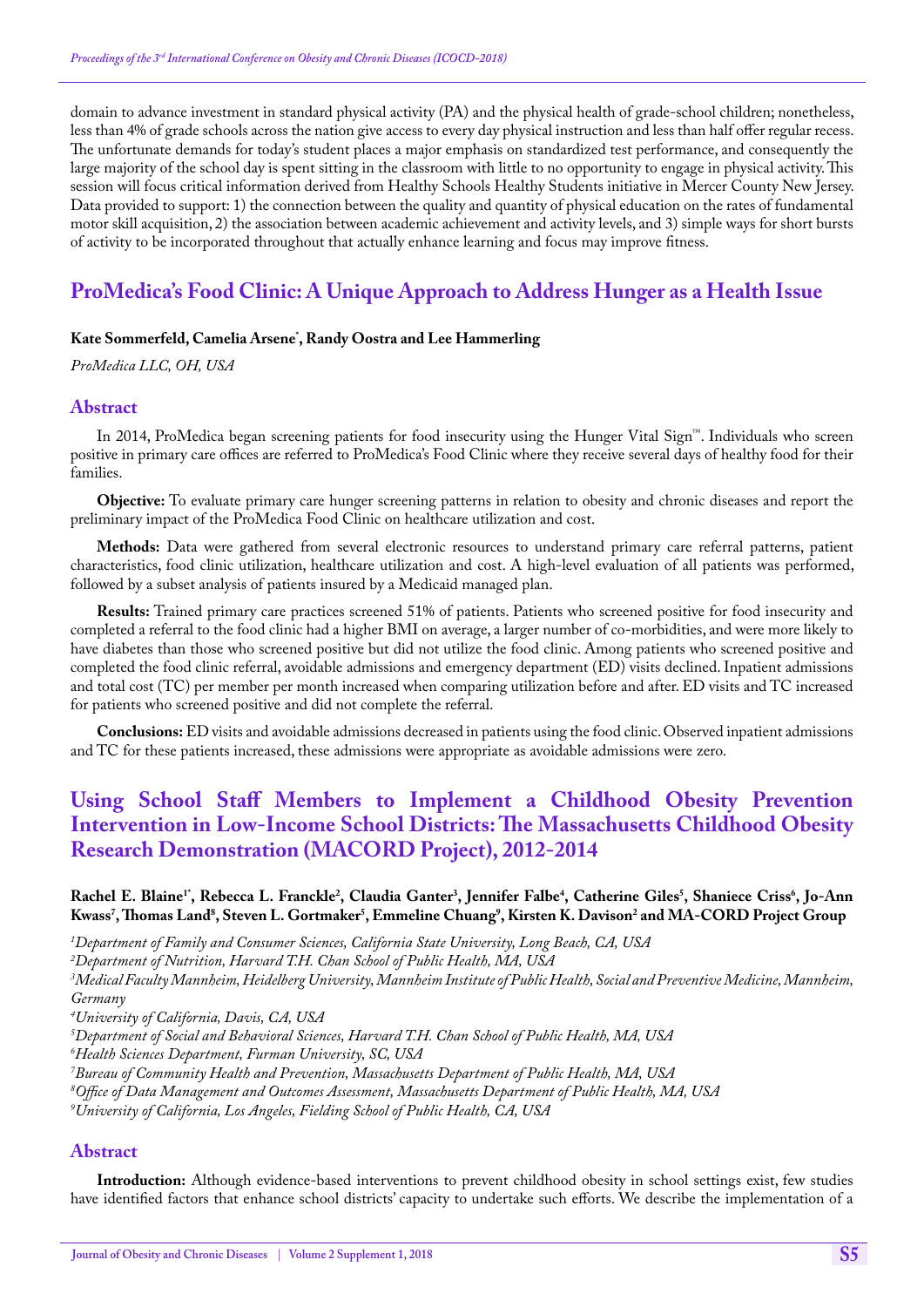school-based intervention using classroom lessons based on existing "Eat Well and Keep Moving" and "Planet Health" behavior change interventions and school wide activities to target 5,144 children in  $4<sup>th</sup>$  through  $7<sup>th</sup>$  grade in 2 low-income school districts

**Methods:** The intervention was part of the Massachusetts Childhood Obesity Research Demonstration (MA-CORD) project, a multisector community-based intervention implemented from 2012 through 2014. Using mixed methods, we operationalized key implementation outcomes, including acceptability, adoption, appropriateness, feasibility, implementation fidelity, perceived implementation cost, reach, and sustainability.

**Results:** MA-CORD was adopted in 2 school districts that were facing resource limitations and competing priorities. Although strong leadership support existed in both communities at baseline, one district's staff reported less school wide readiness and commitment. Consequently, fewer teachers reported engaging in training, teaching lessons, or planning to sustain the lessons after MA-CORD. Interviews showed that principal and superintendent turnover, statewide testing, and teacher burnout limited implementation; passionate wellness champions in schools appeared to offset implementation barriers.

**Conclusion:** Future interventions should assess adoption readiness at both leadership and staff levels, offer curriculum training sessions during school hours, use school nurses or health teachers as wellness champions to support teachers, and offer incentives such as staff stipends or play equipment to encourage school participation and sustained intervention activities.

# **Intra-Racial Differences: The Effect of Poverty and Obesity on the Psychosocial Profile of Mexican-American Children**

### **Marie Leiner1\*, Jesus Peinado1 , Maria Theresa Villanos1 , Ricardo Uribe BA2 and Indu Pathak1**

*1 Paul Foster School of Medicine, Department of Pediatrics, El Paso, Texas, TX, USA 2 Paul Foster School of Medicine, Department of Education, El Paso, Texas, TX, USA*

#### **Abstract**

**Introduction:** The high prevalence of obesity among children of Mexican descent, living in either Mexico or the United States (US), might indicate they are at a higher risk when compared to other groups. Previous mental health studies have had conflicting outcomes, which may be the result of considering these children as a homogeneous group (by race or ethnicity) instead of considering intra-racial group differences (e.g. socio-economic status, adversities).

**Objective:** To compare the psychosocial profile by weight category (normal weight, overweight, or obese) of impoverished Mexican descendent children in a clinical setting.

**Methods:** The study design was cross sectional. Information was retrieved from medical records (N = 2237) that were obtained from five university-based clinics in a large metropolitan area on the US-Mexico border from May 2009 to August 2010.

**Results:** Psychosocial and behavioral problems were present among this intra-racial group of Mexican-American children, with higher scores in the overweight and obese children than in the normal-weight children

**Discussion:** Intra-racial differences among obese and overweight children could account for variation in results regarding the mental health of Mexican American children.

**Conclusion:** Considering intra-racial group differences when providing healthcare may improve delivery and promote better mental and health outcomes because some groups may need more attention than others. In addition, considering these groups when designing studies, may improve the accuracy and precision of study result interpretations.

# **Shifting the Paradigm from Providing Education to Engaging Employees in Their Health and Wellness**

#### **Stacey Lane\* , Jeanette Bogdan\* and Carmela Valentino**

*Yale New Haven Health System, CT, USA*

## **Abstract**

Yale New Haven Health System (YNHHS) expanded their livingwellCARES employee chronic disease management program to include at risk individuals. Through risk stratification we identified 38% of our benefit covered employees were obese. Expansion enabled us to provide interventions, education, and support to include all employees at risk. This was accomplished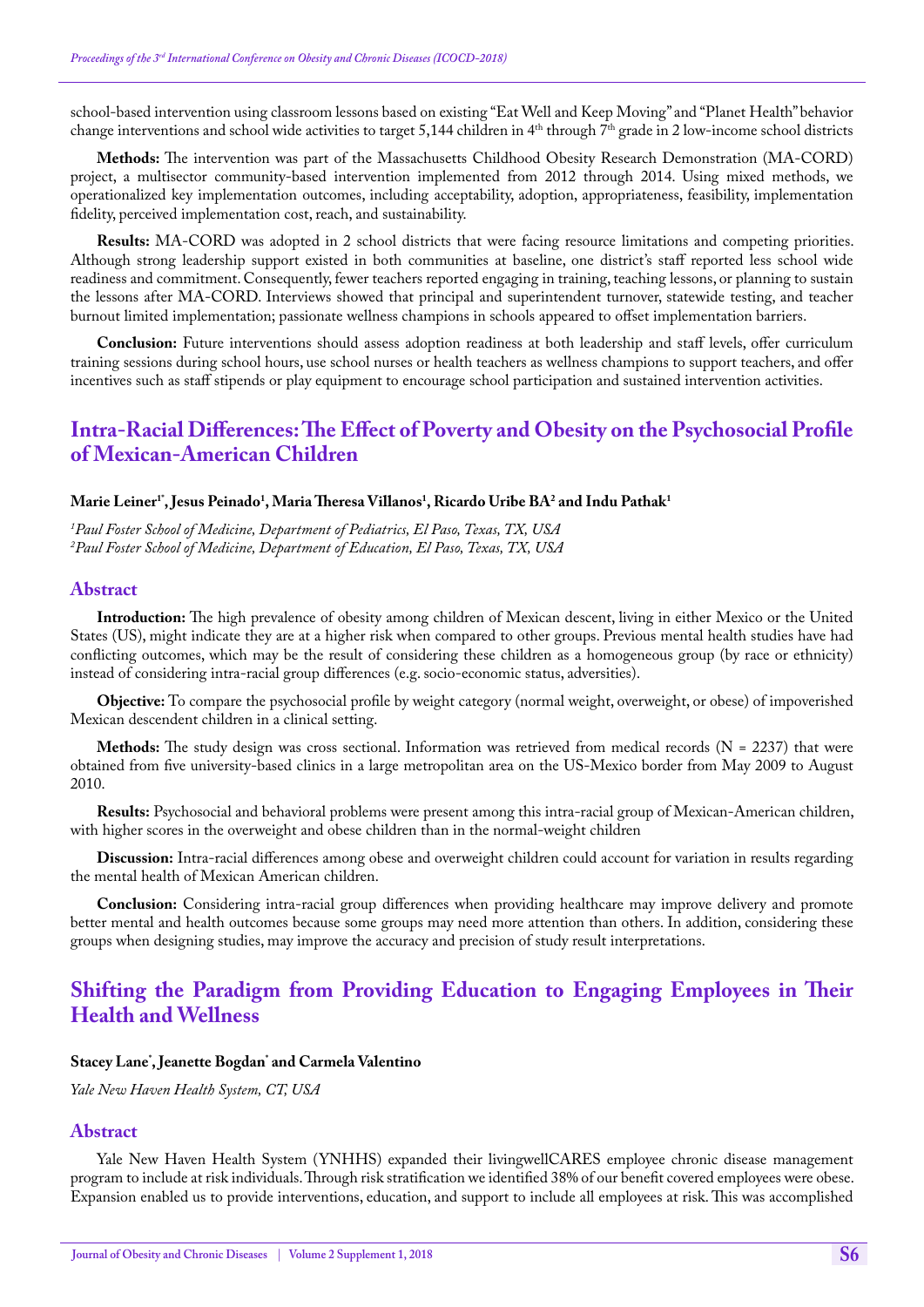by building relationships based on mutual respect and trust with health care professionals. Staff used evidence-based health coaching and wellness initiatives system-wide, led group learning series and identified peer champions to increase awareness and engagement among YNHHS employees. We promote a work environment that supports self-care and provides the environment to ensure success. We drive wellness initiates, identify manager champions, support accessibility to internal resources, and have yearly biometric screenings along with an interactive health risk assessment portal. Group learning series includes: weight management, physical activity, risky behaviors, stress management, smoking cessation, work-life balance, sleep, and mindfulness. With all of these initiatives, cultural diversity, health literacy and socio-economic factors are considered critical in the design of our programs. Evidence-based metrics are utilized to measure success. We have demonstrated a 69-79% positive progression and/or achievement of goals with individuals that engage in the livingwellCARES program. Goals include measuring clinical, behavioral, and health care utilization outcomes. We demonstrated an overall cost savings for our engaged population and a 98% participant satisfaction rate. Opportunities exist around increased engagement with primary care, adherence to EBM-based care indices, and enrollment of larger proportion of those who are at risk.

# **Keynote Presentations**

# **Cardiovascular Disease as a Result of the Interactions Between Obesity, Climate Change, and Inflammation: The COCCI Syndemic**

#### **Michael Clearfield**

*Touro University College of Osteopathic Medicine- California, Vallejo, California, CA, USA*

#### **Abstract**

Numerous breakthroughs in medicine and technology over the past half century have addressed risk factors for and treatment of cardiovascular disease (CVD). However, even with the significant benefit in treating these risk factors there still remains a considerable residual risk in both primary and secondary cardiovascular risk populations.

Obesity and climate change conspire to create an environment within the body resulting in subclinical vascular inflammation. This inflammation within the vasculature promotes and augments atherosclerosis and cardiovascular events thus contributing to sustaining CVD as the number one cause of global mortality.

The syndemic model requires two or more diseases or health conditions (such as obesity and climate change) clustering within a specific population. In the syndemic model when these health conditions are superimposed on associated societal and biosocial factors they synergistically augment each other to create an even greater adverse interaction.

The COCCI (Cardiovascular Disease, Obesity, Climate Change, Inflammation) syndemic model highlights the importance of these interactions and the need for the health care community to rise to the challenge to address this complex issue as a priority for overall public health and well-being as well as a social justice issue.

# **Fast Food Genocide Destroying Bodies and Brains with Processed Foods**

#### **Joel Fuhrman**

*President, Nutritional Research Foundation, NJ, USA*

#### **Abstract**

This presentation enables people to understand the serious health risks associated with processed and fast food consumption, even from occasional use. These "Frankenfoods" do not merely increase death from heart disease and cancer, but also impair the human brain creating depression, lowering intelligence and increasing propensity for drug abuse and crime. Importantly, the worst food choices create food addiction, leading to excessive caloric intake and dependency. Alternatively, recent advances in nutritional science can enable us to effectively prevent cancer, heart disease and dementia; pushing the envelope of human longevity and preventing a tremendous amount of human tragedy. Working collectively, we can save millions of people from needless suffering. According to a study by The Rand Corporation, obese individuals also spend about 36% more than averagesized people on health services and 77% more on medications. In vulnerable communities with limited access to fresh produce, often referred to as food deserts, we see much higher rates of obesity, diabetes, cancer and strokes magnifying suffering and straining the limited financial resources of the community to care for so many sick individuals.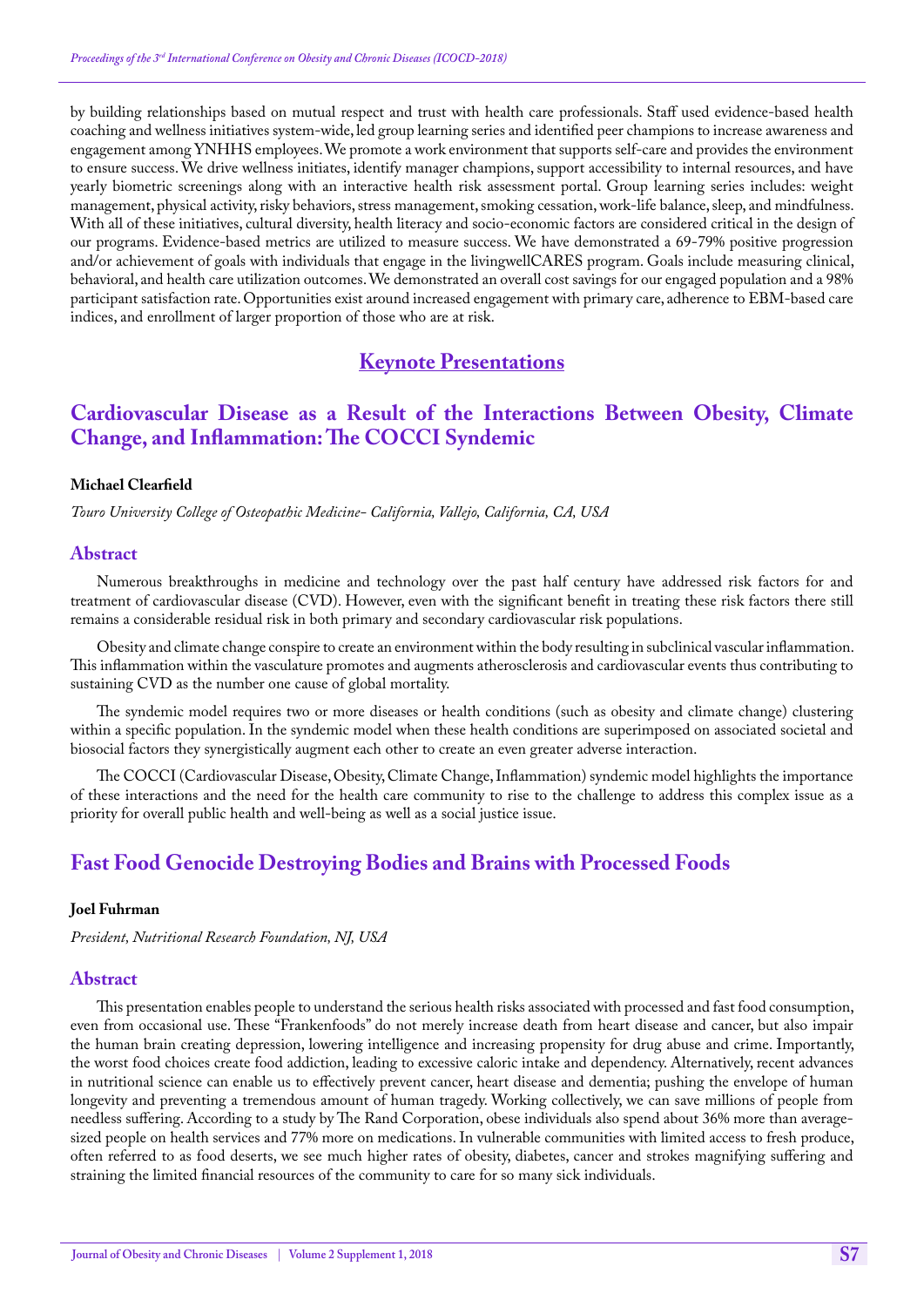# **Metabolic Syndrome: How Obesity and Hepatic Dysmetabolism Consort to Determine NAFLD, and Insulin Resistance**

#### **Andrea Romani**

*Department of Physiology and Biophysics, Case Western Reserve University, Cleveland, OH, USA*

#### **Abstract**

The last thirty years have registered a progressive and dramatic increase in the incidence of obesity in both developed and developing countries. Metabolic Syndrome represents one of the most commonly diagnosed conditions associated with obesity, and it has been identified as predisposing to major cardiovascular complications as well as various forms of cancer including liver, colon, and breast cancer among others. Currently, anywhere between 355 to 45% of the adult population, but also adolescents and children, are affected by obesity and clinical parameters typical of metabolic syndrome, with some marked differences in terms of age of onset, and race, ethnicity, and gender predisposition. According to the latest releases from the WHO, it is estimated that approximately 1 billion people worldwide are obese, and near 500 million are diabetic, or at risk of developing diabetes. Because the underlying causes of increased obesity incidence are not completely understood, it is presently difficult to establish short and long-term health guidelines and therapeutic approaches that can help containing the progression and possibly reversing the uptrend of obesity, metabolic syndrome, and their complications. The term 'metabolic syndrome' encompasses several clinical and hematic metabolic factors that altogether raise significantly the risk for heart disease, stroke, diabetes, and the particular forms of cancer mentioned above. Liver steatosis, with or without inflammation (steatohepatitis) and progression to NAFLD is considered pathognomonic of metabolic syndrome and represents the most common clinical manifestation of the disease. While the etiology of metabolic syndrome is most likely multi-facet, the condition is characterized by a major lipid dysmetabolism within liver and adipose tissue as well as systemically, connotations that it shares with T2DM. Inflammation is a key component of both pathologies, in that enhanced levels of inflammatory cytokines have been observed in the circulation and within specific organs, in which they may impair insulin responsiveness and systemic glucose homeostasis.

Altogether, metabolic syndrome, NAFLD, obesity and insulin resistance pose major financial and health burdens on the affected individuals, and the medical and productive systems of the various countries. The predisposition to the various associated complications and the financial costs relative to their treatments argue for the necessity to better understand the causes responsible for the onset of metabolic syndrome and its complications and to identify more effective therapeutic and dietary approaches.

## **Chronic Disease Burden Associated with Obesity in the Hispanic Population**

### Kimberly Y. Z. Forrest<sup>1\*</sup>and Alyssa G. Forrest<sup>2</sup>

*1 Slippery Rock University of Pennsylvania, PA, USA 2 Independent Researcher*

#### **Abstract**

**Background:** Obesity is a major health concern in Hispanics. Certain chronic diseases are also more prevalent in the population. This study evaluated the relationship between obesity and selected chronic diseases, and the associated population attributable risk of chronic diseases due to obesity in the U.S Hispanic population.

**Methods:** Data from the 2013-2014 National Health and Nutrition Examination Survey (NHANES) were analyzed. The NHANES is designed to assess the health and nutritional status of the U.S. population. Weighted data were used for better population representation through the SAS survey procedures. Due to its adverse impact on health, central obesity was used in this analysis and defined by a sagittal abdominal diameter of  $\geq 22$  centimeters in males and  $\geq 20$  centimeters in females.

**Results:** Among the 1,241 participants (20 ± years), the prevalence rate of central obesity was 42.4%. The rate was consistent throughout most age groups. Significantly more females than males were obese. Significantly higher obesity rates were observed among those with diabetes (53.7%), high cholesterol (49.1%), hypertension (54.8%), heart disease (51.5%) and arthritis (51.4%). The population attributable risk due to central obesity was 7.1% for diabetes, 3.0% for high cholesterol, 3.2% for hypertension, 14.3% for heart disease, and 4.5% for arthritis.

**Conclusions:** Obesity has a substantial impact on the selected chronic diseases in the Hispanic population. If obesity can be controlled, about 3-14% of these chronic diseases can be prevented. Programs that aim for better weight management through promoting healthy lifestyles are encouraged for this population.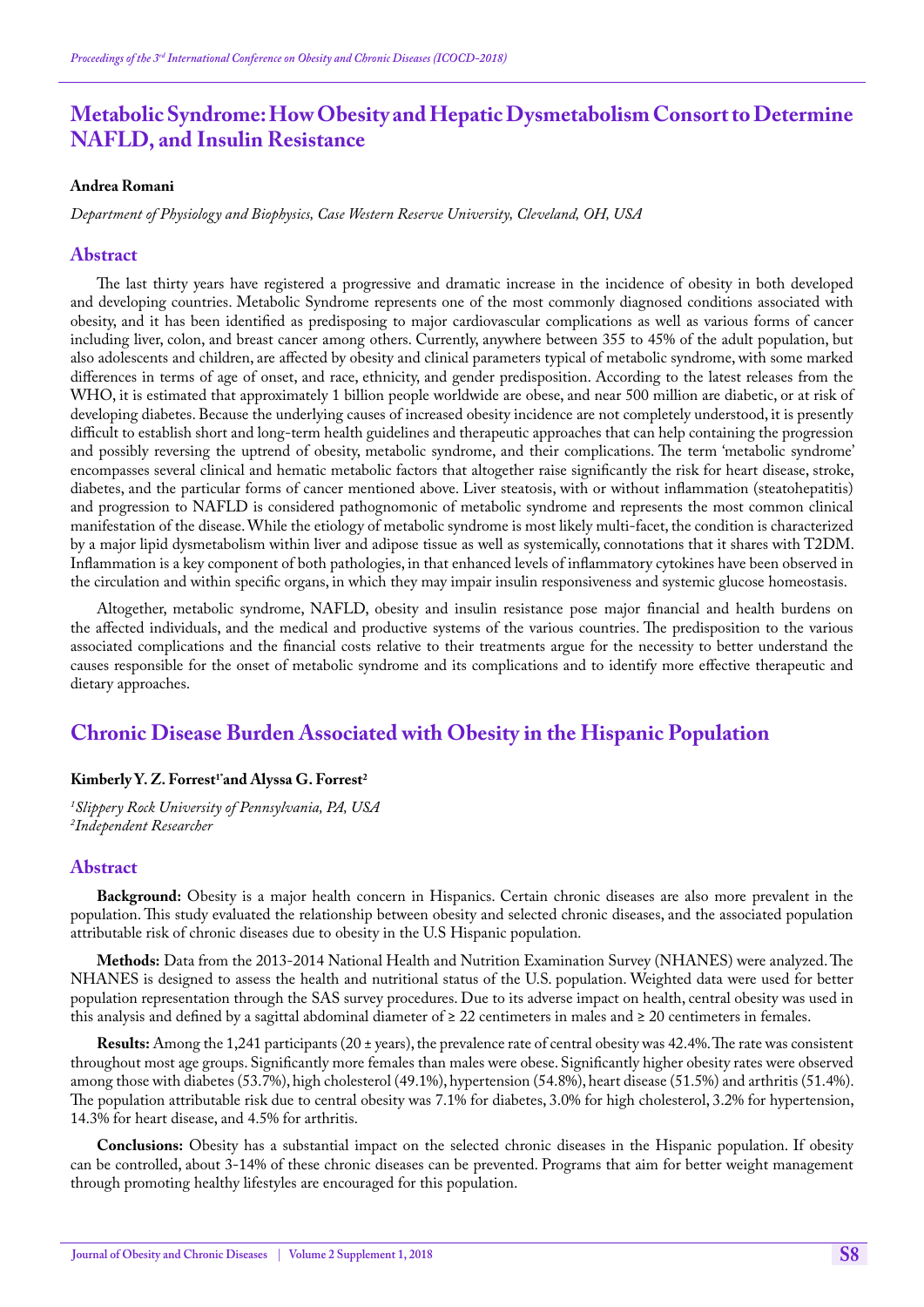## **Burden of Asthma and Obesity among Asian Americans**

#### **Monideepa B. Becerra1\* and Benjamin J. Becerra2**

*1 Department of Health Science and Ecology, California State University, San Bernardino, CA, USA 2 School of Allied Health Professions, Loma Linda University, Loma Linda, CA, USA*

#### **Abstract**

The purpose of this study was to evaluate the association between obesity and asthma among six different Asian American subgroups in California. While much of the literature has highlighted such a putative association among other populations, Asian Americans are often overlooked due to the model minority myth and collapsing of a heterogeneous group as one. In this study, we utilized the California Health Interview Survey (CHIS), 2001-2011 dataset of adults only. Survey-weighted descriptive, bivariate, and logistic regression analyses were conducted using SAS 9.4. Only those reporting as one of the following groups were included in this study: Chinse, Filipino, South Asian, Japanese, Korean, Vietnamese. A total of 19,841 respondents were included in the study. The outcome variable for the study was lifetime prevalence of asthma and the independent variable was body mass index (BMI), where both standard U.S. and World Health Organization Asian cutoffs were used. Results show a 7.6% lifetime prevalence of asthma among the Asian American population, with prevalence ranging from 4.9% among Koreans to 13% among Filipinos. The highest prevalence of obesity (based on Asian and Caucasian BMI cutoffs) and asthma were noted among Filipinos, followed by South Asians. Upon adjusting for sociodemographic characteristics, odds of asthma among obese (based on Asian cutoffs) Chinese, Filipino, South Asian, and Japanese subgroups were found to be 1.92, 2.13, 2.32, and 3.34, respectively. National policy is required to re-evaluate body mass index cutoffs for Asian Americans, in addition to screening for obesity comorbidities, such as asthma.

# **Obesity Class I and II and Concomitant Diabetes. The Void Left Behind by the NIH Guidelines for Bariatric Surgery**

#### **Antonio Gangemi**

*University of Illinois, Chicago, IL, USA*

#### **Abstract**

US has the highest mean BMI among high income countries. One in 3 adults has BMI > 30. Between 1980 and 2008, global mean BMI increased at an annualized rate of 0.4 kg/m2 decade for men and 0.5 for women. Diabetes parallels the obesity trend. Total estimated cost of obesity in US is \$147 billion to nearly \$210 billion per year. Dietary restrictions have demonstrated only 6% success. Physician supervised, medically approached weight loss strategies have about 12% success rate. Bariatric surgery has proved to be the most effective strategy in treating obesity. Currently, indications for bariatric surgery are based on the guidelines established by National Institute of Health (NIH) in 1991 (BMI<sup>3</sup>35 + associated medical co-morbidities or BMI<sup>3</sup>40). A significant and growing number of patients who have one or more components of metabolic syndrome and a BMI < 35 are left out from bariatric surgery intervention as payers base their coverage for bariatric surgery on the 1991 NIH guidelines. We do review the currently available literature on the topic and present our bariatric center experience with the aim of starting a constructive and collegial conversation on the possible revision of NIH guidelines for bariatric surgery.

## **Influences of Obesity and Bariatric Surgery on the Clinical and Pharmacologic Profile of Rivaroxaban**

#### **Kenneth Todd Moore\* and Dino Kröll**

*Janssen Pharmaceuticals, Titusville, NJ, USA*

#### **Abstract**

The health implications of obesity are myriad and multifaceted. Physiologic changes associated with obesity can affect the absorption, distribution, metabolism, and excretion of administered drugs, thereby altering their pharmacologic profiles. In 2016, the Scientific and Standardization Committee of the International Society on Thrombosis and Hemostasis published recommendations about the use of direct oral anticoagulants (DOACs) in obese patients. This guidance provides uniform recommendations for all DOACs, yet data suggest that individual agents may be affected to different degrees by obesity.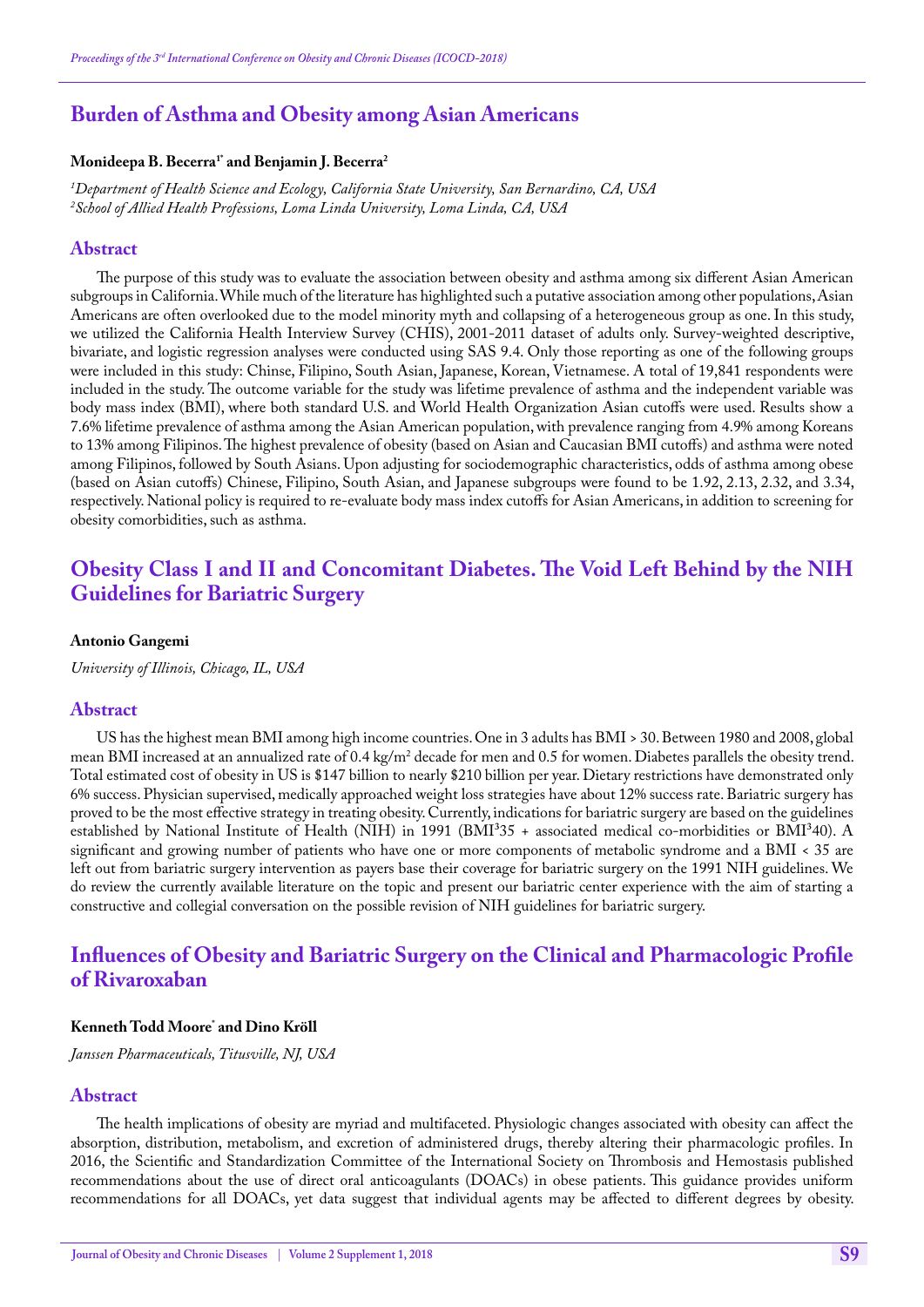Moreover, there are no recommendations currently available to guide DOAC use in bariatric surgery patients, in whom anatomic and physiologic changes to the digestive system can influence drug pharmacokinetics. Our review of the available literature indicates that the clinical profile of the DOAC rivaroxaban is not affected by high weight or bariatric surgery; hence, it does not appear that rivaroxaban dosing needs to be altered in these patient populations.

# **Assessing Down Syndrome Body Mass Index and Body Composition**

## **Thiago Artioli\* , Eduardo Witsmiszyn and Aleksandro Belo e Carla Pinto**

*Irmandade da Santa Casa de Misericórdia de São Paulo, Brazil*

### **Abstract**

**Introduction:** Down syndrome (DS) is the most frequent aneuploidy in the humans. Children with DS have a predisposition to obesity, and it is known that the phenotype of these individuals may lead to a bias in the use of the World Health Organization body mass index (WHO BMI).

**Objectives:** This study proposes the assessment of body composition in individuals with DS using the dual X-ray absorptiometry (DXA) technique, the current gold standard for comparison of its values with those found in general population.

**Method:** Data was collected randomly from patients, such as their BMI and body composition with the DXA machine Lunar Prodigy Advance®, with their values compared to literature references and statistically analyzed with their WHO BMI Z-score.

**Results:** 45 individuals were analyzed, with a prevalence of 58% of girls, mean age of 11 years old and 35.5% were obese by WHO BMI Z-score; 57.1% of the subgroup of eutrophic individuals with DS by WHO BMI had altered body composition values.

**Conclusion:** The WHO BMI Z-score in patients with DS has a correspondence with the body composition only in individuals classified as overweight or obese by BMI Z-score. It was concluded that BMI is not an appropriate tool to infer the body composition in children with DS.

# **Does Weight Loss Improve Fertility with Respect to Semen Parameters? Results from a Large Cohort Study**

## **Mir Jaffar1\*, Syed Waseem Andrabi2 and Kamini A. Rao3**

*1 Scientific Director, Milann Hospital, India 2 CSIR Lucknow, India 3 Milann Hospital, India*

### **Abstract**

**Objective:** To determine whether weight loss in obese men improves seminal parameters.

**Design:** Prospective interventional study.

**Setting:** Infertility clinic and weight loss centers.

Patients: All men attending infertility center from April 2012 to May 2015 (n = 105).

**Interventions:** Diet counseling and exercise.

**Main Outcome Measures:** Collected reproductive parameters included semen analysis (ejaculate volume, sperm concentration, progressive, and nonprogressive motility) data. Body mass index (BMI) was calculated for all patients with comparisons to reproductive parameters before and after weight loss by Spearman's rank correlation and Mann-Whitney U-test.

**Results:** The mean BMI was significantly higher before weight loss (33.2) than after weight loss (30.4) in obese men. The weight loss had significant positive correlation with percentage of progressive sperm motility ( $p = 0.001$ ) and static percentage (p  $\leq$  0.001). Weight loss had nonsignificant correlation with semen volume (p = 0.172), concentration (p = 0.351), and nonprogressive motile sperm  $(p = 0.332)$ .

**Conclusions:** In one of the largest cohorts of male fertility and obesity, semen parameters demonstrated mild but significant relationships with BMI and semen parameters, possibly contributing to subfertility in this population.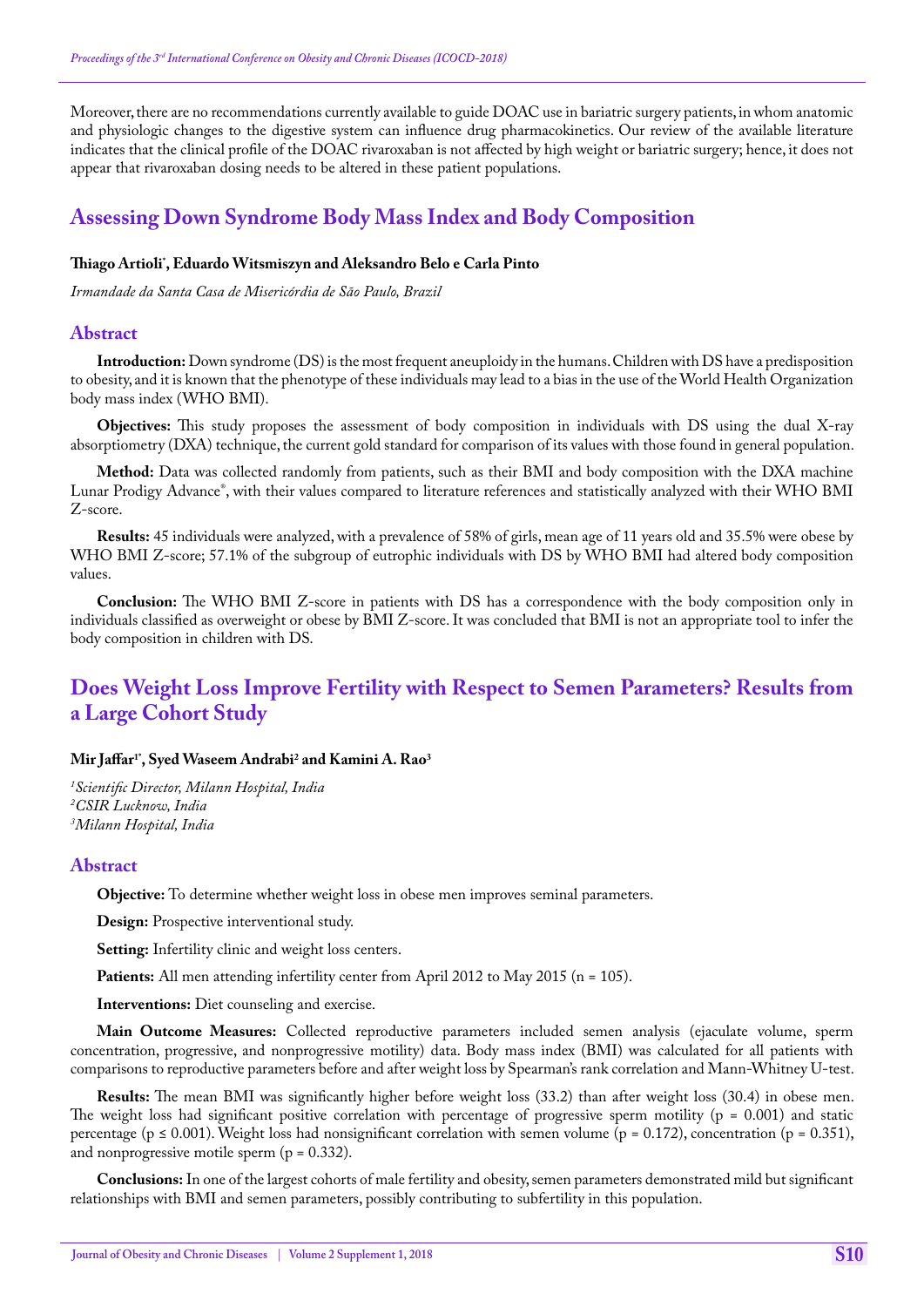# **Disruptions in the Reproductive Ability of the Offspring Caused by Diet-Induced Maternal Overweight**

### **Galarza RA, Rhon Calderón EA, Cortez AE and Faletti AG\***

*Universidad de Buenos Aires, CEFYBO-CONICET, Facultad de Medicina, Buenos Aires, Argentina*

### **Abstract**

Maternal over nutrition may induce multiple pathologies both in the mother and in the offspring. The risk of these diseases has a direct relation to the degree of overweight or severity of maternal obesity. A poor quality of nutrition, by either excess or restriction, can disrupt the ovarian function, especially the development and quality of oocytes. Therefore, we studied the effect of maternal overweight and obesity on the ovarian reserve, follicular development, and ovulation of the offspring and to assess whether this maternal condition is able to alter oocyte integrity. To this end, female offspring from rats fed standard (OSD) or cafeteria (OCD) diet were used. Cafeteria feeding from weaning mimics the eating habits of many people from an early age and is effective inducing obesity. To relate the effects observed in the offspring to the different degree of overweight of their respective mothers, offspring were divided into 3 groups: offspring from rats with standard diet (OSD), and offspring from rats with 17% and 28% overweight (OCD17 and OCD28, respectively). Body weight, vaginal opening, and estrous cycle were recorded, and ovaries were obtained on the day of the second estrus. In addition, ovarian weight, ovulation rate (measured by the number of oocytes within oviducts), follicular development (determined by histology), hormone levels and oocyte integrity were examined. Both OCD groups showed higher body weight, but OCD28 also exhibited early vaginal opening and higher ovarian weight and glycemia at euthanasia compared with OSD. Both OCD17 and OCD28 had lower number of primordial and primary follicles, and only OCD28 exhibited lower number of antral follicles, all compared with OSD rats. In addition, both OCD17 and OCD28 had higher ovulation rate than controls, and OCD28 had lower number of healthy oocytes, which, in turn, exhibited morphological alterations such as larger perivitelline space, zona pellucida than those of control animals. Moreover, some oocytes from OCD28 were deformed and exhibited irregular membranes. Likewise, both OCD groups exhibited changes in the serum levels of hormones, including anti-Mullerian hormone. These results indicate that maternal overweight may severely affect the reproductive ability of the offspring, as a result of inducing i) early puberty, ii) high rate of follicle loss, which means less follicular reserve, iii) risk of premature ovarian aging, iv) poor oocyte quality, and v) hormonal imbalance.

## **Periodontal Diseases and Obesity: What do Clinicians Know?**

### $\beta$ ara Laurencin-Dalicieux<sup>1,2+</sup>, Alexia Vinel<sup>1,3</sup>, Matthieu Rimbert<sup>1</sup>, Laurianne Alizon<sup>1</sup>, Chloé Vachon<sup>1</sup> and Pierre Barthet<sup>1</sup>

*1 Department of Periodontology, Faculty of Dental Surgery, University of Toulouse 3, Toulouse, France 2 CPTP, Centre de Physiopathologie de Toulouse Purpan (INSERM)-U 1043, University of Toulouse 3, Toulouse, France 3 I2MC, Institut National de la Santé et de la Recherche Médicale (INSERM)-U 1048, University of Toulouse 3, Toulouse, France*

#### **Abstract**

Resulting from an imbalance between a permissive host and pathogenic bacteria, periodontal diseases (PDs) are widely distributed all around the world and increasingly considered in a global context called periodontal medicine. While the concept of periodontal medicine is widely spread among the dentist community, little is known about general practitioners' (GPs) knowledge regarding associations between periodontal and systemic diseases. The aim of our study was to evaluate GPs' knowledge, attitude, and practice regarding periodontal medicine, using a questionnaire distributed in southern France. The results showed that although periodontal medicine is a front-page topic in periodontal research nowadays, it seems to be far away from GPs' consideration. Although most of them have received information about PDs during their studies and occasionally ask patients about their oral health and care, they do not appear to establish a clear link between oral status and common systemic diseases other than diabetes or cardiovascular diseases (CVD). Regarding obesity, a recent meta-analysis showed a positive association between weight gain and the incidence of periodontitis, supporting a detrimental effect of obesity on periodontal health. Surprisingly, in our study, obesity, which is an important risk factor for both diabetes and CVD, was not linked to PDs by GPs, whereas more than half of them connected the latter to diabetes and CVD.

Considering that oral cavity often reflects the general health status of our patients, the results of this study reflect the importance of inter-professional exchanges and continuous education in order to better apprehend and treat our patients.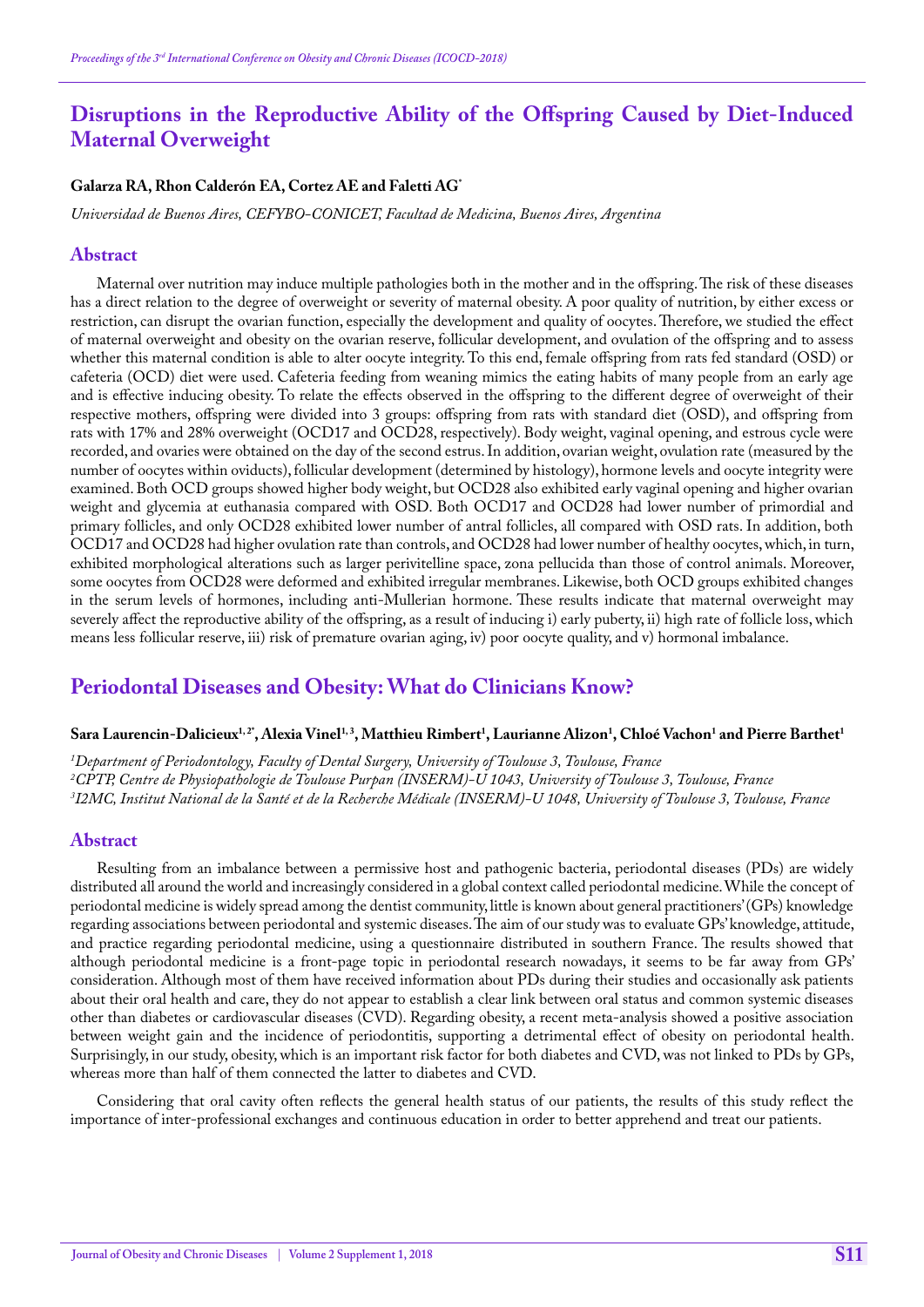# **A U-Shaped Association Between Body Mass Index and Psychological Distress on the Multiphasic Personality Inventory: Retrospective Cross-sectional Analysis of 19-yearold Men in Korea**

## $\bf$ Taehyun Kim $^{1,2}$ , Jung Jun Kim $^{1,3}$ , Mi Yeon Kim $^1$ , Shin Kyoung Kim $^4$ , Sungwon Roh $^5$  and Jeong Seok Seo $^{6,7}$

*1 Incheon-Gyeonggi Regional Military Manpower Administration, Suwon, South Korea*

*2 Department of Neuropsychiatry, Seoul National University Bundang Hospital, Seongnam, South Korea*

*3 Department of Urology, Samsung Medical Center, Sungkyunkwan University School of Medicine, Seoul, South Korea*

*4 Department of Rehabilitation Medicine, Konkuk University Chungju Hospital, Chungju, South Korea*

*5 Department of Mental Health Research, Seoul National University Hospital, Seoul, South Korea*

*6 Department of Psychiatry, Konkuk University Chungju Hospital, Chungju, South Korea*

*7 Department of Psychiatry, School of Medicine, Konkuk University, Seoul, South Korea*

#### **Abstract**

The aim of this study was to identify the specific pattern between body mass index (BMI) and psychological distress using the objective personality test. For this study, we investigated BMI and the Korean Military Multiphasic Personality Inventory (MPI). A retrospective cross-sectional study was conducted with 19-year-old examinees who were admitted to the Military Manpower Administration in Korea from February 2007 to January 2010. Of 1,088,107 examinees, we enrolled 771,408 subjects who were psychologically apparent healthy possible-military-service groups. Afterwards, we reviewed and analyzed directly measured BMI and MPI results. In terms of the validity scales, the faking-good subscale showed an inverted U-shaped association, and faking-bad and infrequency subscales showed a U-shaped association with BMI groups. In terms of the neurosis scales, all clinical subscales (anxiety, depression, somatization, and personality disorder) also showed a U-shaped association with BMI groups. For the psychopath scales, the schizophrenia subscale showed a U-shaped association, and the paranoia subscale showed a near-positive correlation with BMI. In conclusion, a specific U-shaped pattern was observed between BMI and the MPI in 19-year-old men in Korea. Underweight and obesity are related to psychological distress, so supportive advice and education are needed to them.

# **Blood Cadmium is Associated with Osteoporosis in Obese Males but Not in Non-Obese Males: The Korea National Health and Nutrition Examination Survey 2008-2011**

#### **Won-Jun Choi\* and Seong-Kyu Kang**

*Gachon University Gil Medical Center, South Korea*

#### **Abstract**

Osteoporosis in males is becoming an important health concern in an aging society. The aim of this study was to investigate the associations between cadmium exposure and osteoporosis by considering the effect of obesity in aged males using a representative sample of the Korean population. Using the fourth and fifth Korea National Health and Nutrition Examination Survey data, 1089 males over 50 years of age were analyzed. The blood cadmium concentration was measured. The bone mineral density in the total hip, femur neck, and lumbar spine was measured using dual-energy X-ray absorptiometry. T-scores to determine the presence of osteoporosis were calculated using a Korean reference. Subjects were stratified into two groups according to obesity status (body mass index < 25 kg/m<sup>2</sup> and ≥ 25 kg/m<sup>2</sup>). In comparison with obese subjects with blood cadmium < 1.00 μg/L, those with blood cadmium > 1.50 μg/L had odds ratios of 4.57 (95% confidence interval [CI] 1.49-14.01) and 5.71 (95% CI 1.99-16.38) at the femur neck and any site, respectively, after adjusting for potential confounders such as age, serum creatinine, vitamin D deficiency, smoking, alcohol drinking, and physical activity level. However, this association was not significant in non-obese males. In conclusion, the effect of cadmium on osteoporosis was different by obesity status in aged males.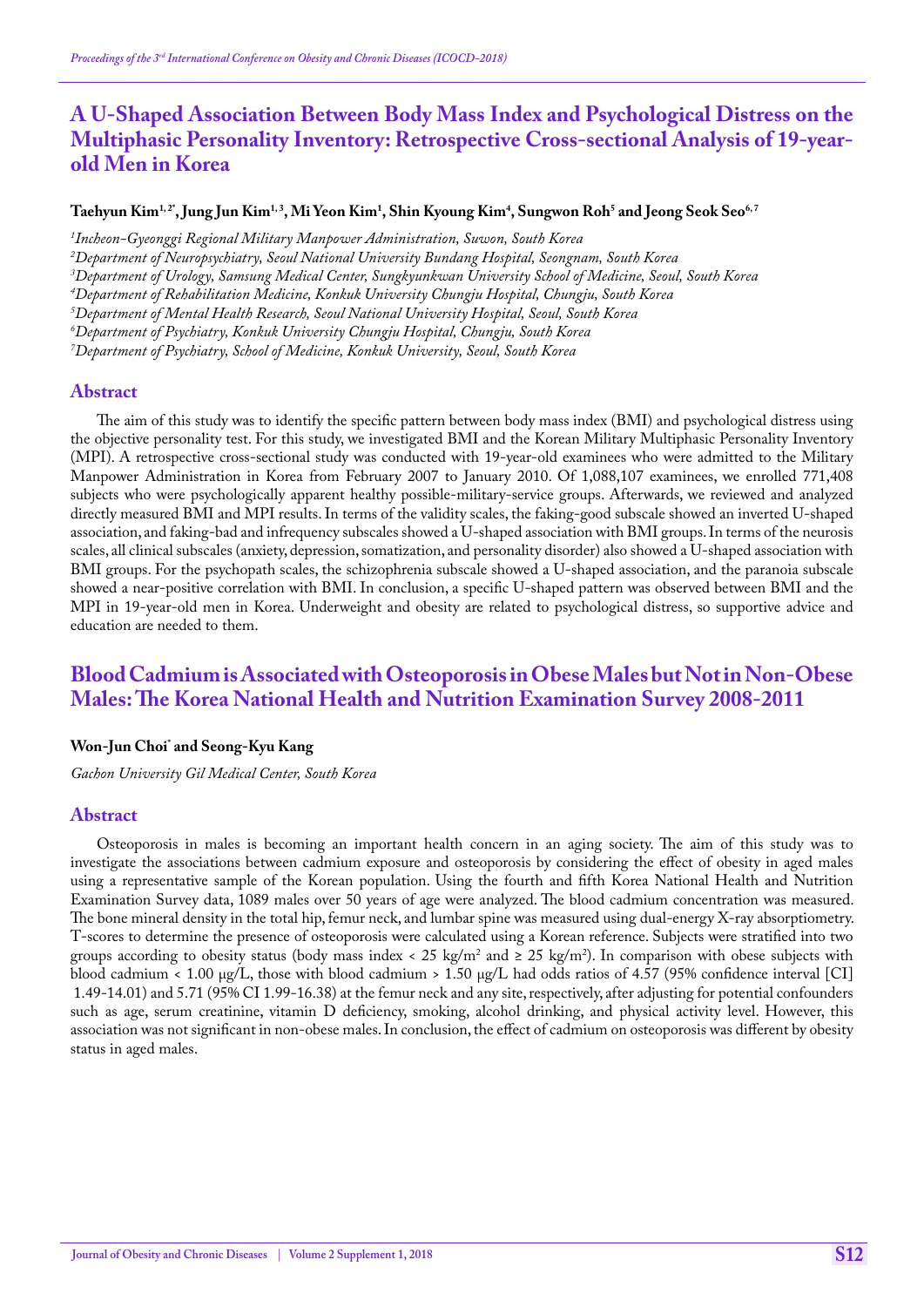# **Molecular Modeling Approaches in the Identification of Series of Imidazolone Thiocarbamides as Antihyperlipidemic, Antiadipogenic Agents through HMG-CoA Inhibition by Using Pharmacophore Modeling and Virtual Screening**

**Shradha Sinha1\*, Shruti Maulekhi2 and Vishal M. Balaramnavar2**

*1 Deparment of Chemistry BBD NIIT, Lucknow, India 2 Global Institute of Pharmaceutical Education and Research, Kashipur, Uttarakhand, India*

### **Abstract**

Imidazolones are the important class of heterocylces which includes many compounds with biological and chemical interest. Diverse biological activities such as anti-inflammatory, antimicrobial is associated with this nucleus. Several 2-imidazolone derivatives are biotin antagonists and are capable of inhibiting the growth of malignant tumors. In the view of above observations our previously synthesized imidazolone thiocarbamides as CNS anticonvulsants and Mao inhibitors (*J International Academic Research for Multidisciplinary.* 2016 4: 103-109.) were evaluated by pharmacophore modeling as antiadipogenic and antiobesity agents. The previously developed pharmacophore model was used to predict the antihyperlipidemic activity of novel compounds. The pharmacophore model was developed using the known compounds from the dataset of 10 potent compounds with activity range between IC501900-5nM. In this study we reported a novel series of compounds belonging to the substituted imidazolone thiocarbamide derivatives using the Hip-hop module of catalyst software. The test set of 16 prioritized compounds from the library of 200 compounds was used against the pharmacophore query. The basis of selection is the fit value criteria ranging from 3-5. Series were showing good to moderate activity predicted as antihyperlipidemic through HMG-CoA inhibition. The selected series was again validated for the further validation for antiadipogenic activity. The already published model (*Journal of Lipid Research.* 2014 55(6): 1019-1032.) is used to study the probable antiadipogenic activity of the selected series of ligands. The predicted most active ligand from the training set was considered to bind in the similar fashion as that of standard at the receptor active site.

# **CDK6 Inhibits White to Beige Fat Transition by Suppressing RUNX1**

## Xiaoli Hou<sup>1,2</sup>,Yongzhao Zhang<sup>1</sup>,Wei Li<sup>1-3</sup>,Alexander J.Hu<sup>1</sup>, Chi Luo<sup>4</sup>,Wenhui,Zhou<sup>1</sup>,Jamie K.Hu<sup>1-5</sup>,Stefano G.Daniele<sup>5</sup>, Jinfeng Wang<sup>1-6</sup>, Jinghao Sheng<sup>1-7</sup>, Yongsheng Fan<sup>2</sup>, Andrew S. Greenberg<sup>8</sup>, Stephen R. Farmer<sup>9</sup>and Miaofen G. Hu<sup>1</sup>

*1 Molecular Oncology Research Institute, Tufts Medical Center, Boston, MA, USA*

*2 Zhejiang Chinese Medical University, Center for Analysis and Testing, 548 Bin-Wen Road, Hangzhou, 310053, P. R. China* <sup>3</sup>Tianjin Medical University Cancer Institute and Hospital, National Clinical Research Center of Cancer, Key Laboratory of Cancer

*Prevention and Therapy, Tianjin 300060, P.R. China*

*4 Department of Cancer Biology, Dana-Farber Cancer Institute and Department of Cell Biology, Harvard Medical School, Boston, MA, USA*

*5 Yale School of Medicine, MD and MD-PhD program, 333 Cedar St. New Haven, CT, USA*

 *Department of Clinical Laboratory, Linyi People's Hospital, 27 jiefang road, Linyi, Shandong Province, 276003, China Institute of Environmental Health, School of Public Health, Zhejiang University, 866 Yuhangtang Road, Hangzhou 310058, China Obesity and Metabolism Laboratory, JM-USDA Human Nutrition Research Center, 711 Washington Street, Boston, MA, USA Boston University School of Medicine, Department of Biochemistry, 72E Concord St, Boston, MA, USA*

### **Abstract**

Obesity has long been known to be the most important risk factor for the development of type II diabetes and other metabolic diseases. Whereas white adipose tissue depots contribute to the development metabolic diseases, brown and beige adipose tissue has beneficial metabolic effects. By employing Cdk6 mouse models, we show that CDK6 regulates beige adipocyte formation. We demonstrate that mice lacking the CDK6 protein or its kinase domain (K43M) exhibit significant increases beige cell formation, enhanced energy expenditure, better glucose tolerance and improved insulin sensitivity, and are more resistant to high fat diet–induced obesity. Re-expression of CDK6 in Cdk6-/- mature or precursor cells, or ablation of RUNX1 in K43M mature or precursor cells, reverses these phenotypes. Furthermore, RUNX1 positively regulates the expression of Ucp-1 and Pgc-1a by binding to proximal promoter regions. Overall, our findings reveal that CDK6 kinase activity functions as a potent regulator of white to beige cell transition, providing a new therapeutic target for pharmacological intervention aimed at combatting the imminent obesity epidemic and its related metabolic diseases.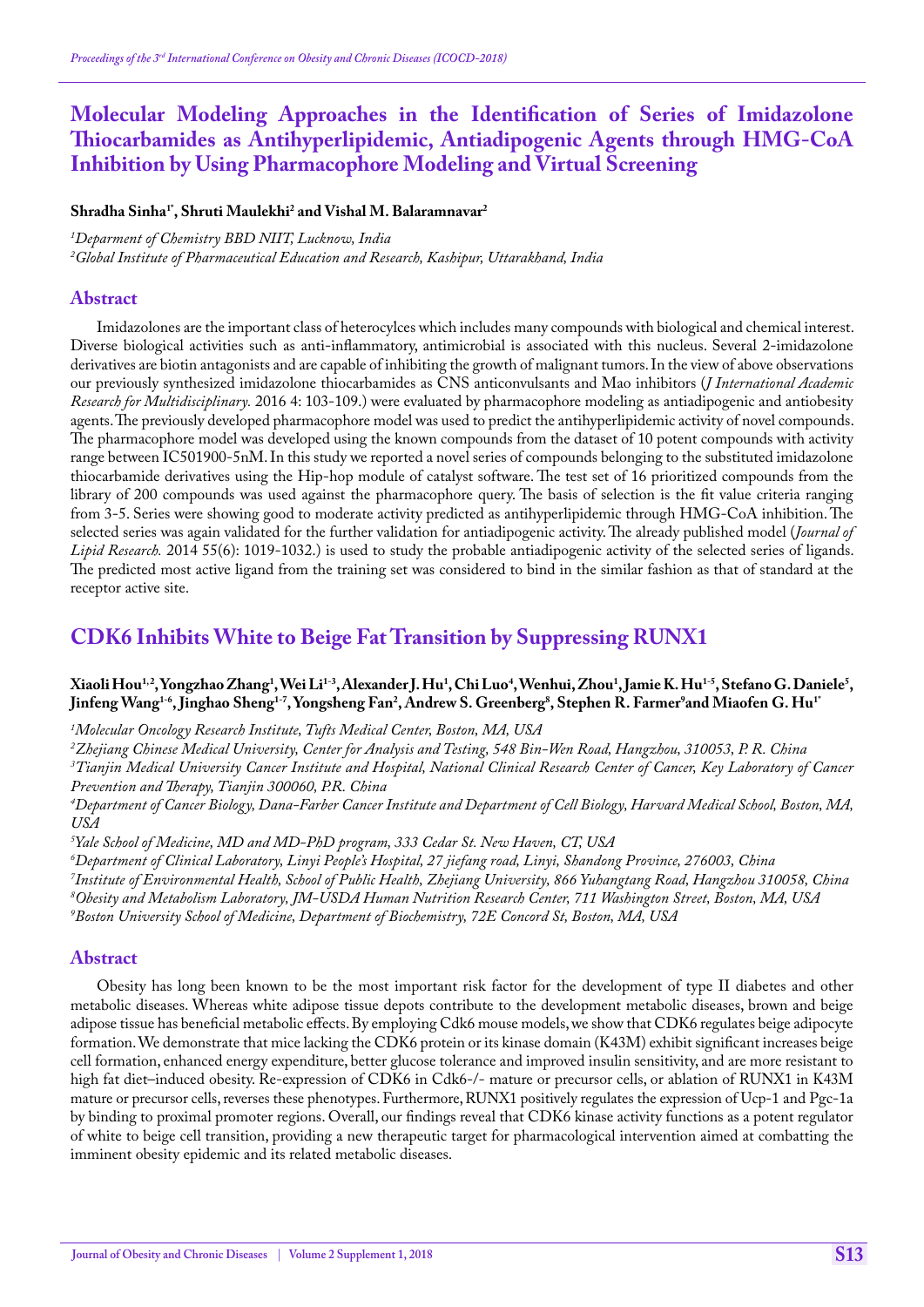# **Young Researchers Forum**

# **Cardiometabolic Remodeling in Obesity-Associated Heart Failure: New Therapeutic Strategies**

#### **Kunduzova Oksana\* , Alfarano Chiara, Anesia Rodica, Valet Philippe and Parini Angelo**

*French National Institute for Health and Medical Research (INSERM) 1048, Institute of Cadiovascular and Metabolic Diseases (I2MC), Paul Sabatier University, Toulouse, Cedex 4, France*

#### **Abstract**

**Aim:** Heart failure is a leading cause of morbidity and mortality among obese individuals. Adipose tissue releases a large number of bioactive mediators that regulate metabolism, structure and function of the heart. Here we investigate the role of apelin, an adipocyte-derived factor, in cardiometabolic remodeling in obesity-associated heart failure.

**Methods:** Adult male C57BL/6J, apelin knock-out (KO) or wild-type mice were fed a high-fat diet (HFD) for 18 weeks. To induce heart failure, mice were subjected to pressure overload after 18 weeks of HFD. Long-term effects of apelin on fatty acid (FA) oxidation, glucose metabolism, cardiac function and mitochondrial changes were evaluated in HFD-fed mice after 4 weeks of pressure overload. Cardiomyocytes from HFD-fed mice were isolated for analysis of cardiometabolic responses.

**Results:** In HFD-fed mice, pressure overload-induced cardiac dysfunction is associated with reduced FA utilization (P < 0.05), accelerated glucose oxidation (P < 0.05) and mitochondrial damage. Treatment of HFD-fed mice with apelin for 4 weeks prevented pressure overload-mediated decline in FA metabolism (P < 0.05) and mitochondrial defects. Furthermore, apelin treatment lowered fasting plasma glucose  $(P < 0.01)$ , improved glucose tolerance  $(P < 0.05)$  and preserved cardiac function (P < 0.05) in HFD-fed mice subjected to pressure overload. In apelin KO HFD-fed mice, spontaneous cardiac dysfunction is associated with reduced FA oxidation (P < 0.001) and increased glucose oxidation (P < 0.05). In isolated cardiomyocytes, apelin stimulated FA oxidation in a dose-dependent manner and this effect was prevented by small interfering RNA sirtuin 3 knockdown.

**Conclusions:** Our findings suggest that obesity-related decline in cardiac function is associated with defective myocardial energy metabolism and mitochondrial abnormalities. Furthermore, our work points for therapeutic potential of apelin to prevent myocardial damage linked to obesity.

## **Double Burden of Malnutrition in Caldas and an Approach to its Social Determinants**

### **Valentina Cortés-Osorio\* and Nancy Paola Murcia Moreno\***

*Universidad Nacional de Colombia - Sede Bogotá - Facultad de Medicina - Departamento de Nutrición - Bogotá, D.C. – Colombia*

#### **Abstract**

**Introduction:** The social problems that arise from the Double Burden of Malnutrition have been recently recognized. Nevertheless, studies carried out in Bogotá D.C. and the municipality Tumaco stand out.

**Objective:** Identify and analyze both the general population and the individual double burden of malnutrition in Caldas from the Diagnóstico Nutricional de Caldas 2014 (Spanish for Caldas Nutritional Diagnosis, 2014) to make an approach to its main social determinants in the municipality of Aguadas-Caldas.

**Materials & Methods:** A descriptive, analytical and cross cutting study developed in two phases. During the first, the Diagnóstico Nutricional de Caldas 2014 data bases were analyzed to identify both the general population and the individual Double Burden of Malnutrition, considering the variables sex and age; the second phase consisted of the design, implementation and the analysis of an interview in seven similar cases in order to make an approach to the Double Burden of Malnutrition social determinants in Aguadas.

**Results:** General population Double Burden of Malnutrition is evident in all the groups that were assessed; besides there is but low prevalence of individual Double Burden of Malnutrition. The main determinants of the double burden of malnutrition in Aguadas are socioeconomic, gestational and nutritional.

**Conclusion:** General population Double Burden of Malnutrition is present in Caldas, with children under 18 years being the group with the highest prevalence values. No significant differences in terms of sex were observed. It is fundamental to identify the main Double Burden of Malnutrition social determinants to have an impact in the problematic foundations.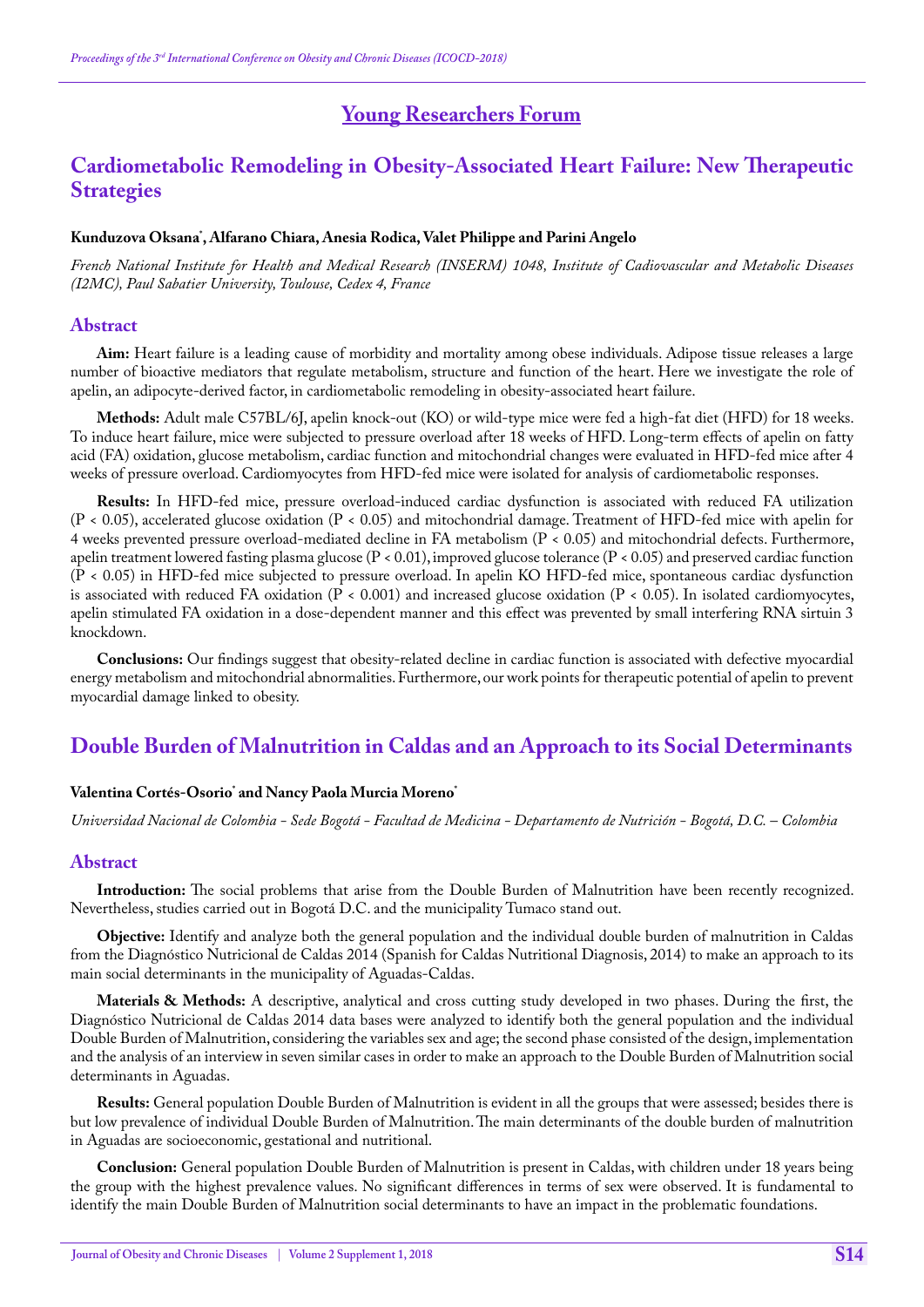# **Status of Cardiovascular Health in Chinese Children and Adolescents: A Cross-Sectional Study in China**

#### **Pengfei Guo\* and Yanna Zhu**

*Department of Maternal and Child Health, School of Public Health, Sun Yat-sen University, China*

#### **Abstract**

**Objective:** To assess the current status and influencing factors of cardiovascular health (CVH) in Chinese children and adolescents.

**Methods:** The study sample comprised 15583 participants aged 7-17 years from a national school- based healthy lifestyle intervention study among Chinese children and adolescents against obesity (2013-2014). CVH status was estimated by 7 components, including 4 health behaviors (smoking, body mass index (BMI), physical activity and dietary intake) and 3 health factors (blood pressure, fasting plasma glucose and total cholesterol) according to the American Heart Association's criteria. The whole CVH status and each component can be classified as ideal, intermediate or poor.

**Results:** The percentage of ideal CVH and ideal health behaviors were estimated to be 1.7% and 3.1%, which were higher in boys than girls (1.9% versus 1.6%, 3.3% versus 3.0%, respectively). For ideal health factors, overall percentage was 53.6% (boys 52.4%; girls 54.9%). Ideal fasting plasma glucose was most prevalent (boys 94.4%; girls 97.4%), whereas a dramatically low prevalence of ideal physical activity (boys 34.6%; girls 23.9%) and healthy diet (boys 28.3%; girls 30.1%) was observed. Approximately one tenth exhibited obesity (10.2%) and poor blood pressure (9.0%). Younger age, no parental related diseases, high paternal educational level, south geographic region were the protective factors for ideal CVH.

**Conclusions:** The percentage of ideal CVH in Chinese children and adolescents is alarmingly low. Population-wide physical activity and dietary intake is critical to achieve adulthood CVH.

# **Targeting Obesity and Hypertension by Using a Shared Decision Making Model to Improve Sleep Quality in Minority, High Risk Patients**

#### **Humberto G. Mendoza\* , Zerremi Caga-anan, Masood A. Shariff, Zeus C. Castro, Shama Lalani, Cristabel Robles, Leandro R. Ramirez, Balavenkatesh Kanna and Maria Espejo**

*New York City Health + Hospitals in Affiliation with Weill Cornell Medical College, NY, USA*

#### **Abstract**

**Introduction:** The focus of our non-blinded, prospective pilot study is to develop process improvement methodologies by evaluating the effectiveness of a shared decision-making (SDM) and conventional usual decision-making (UDM) models to target obesity and hypertension in minority populations of the Bronx, NY. SDM interventions create a dialogue between provider and patient, synergizing the preferences of the patient with an evidence-based approach to clinical practice.

**Methods:** Adults above 18 years old were recruited and randomized to an SDM or UDM group. The Pittsburgh Sleep Quality Index Questionnaire (PSQI) was used to characterize sleep habits and personal stressors during visits at enrollment, 3-months, and 6-months. A PSQI score greater than 5 reflects poor sleep quality, while a score equal to or less than 5 reflects good sleep quality. SDM patients chose one of six behavioral changes and received designated interventions beyond the scheduled clinic visit for the duration of the study.

**Results:** Of the 67 patients were enrolled, 27 patients had completed their 6-month follow up at the time of this study. The rates of crossover for SDM/UDM were respectively 27% and 18.8%; wherein, a crossover refers to those patients who began with "poor sleep quality" and improved to a score reflecting "good sleep quality" by 6-months.

**Conclusion:** Although both UDM and SDM approaches proved effective in improving sleep quality, SDM-type interventions were superior in those who began with poor sleep quality. These findings are encouraging to further our efforts in tackling the concerning rise in obesity and hypertension in minority populations.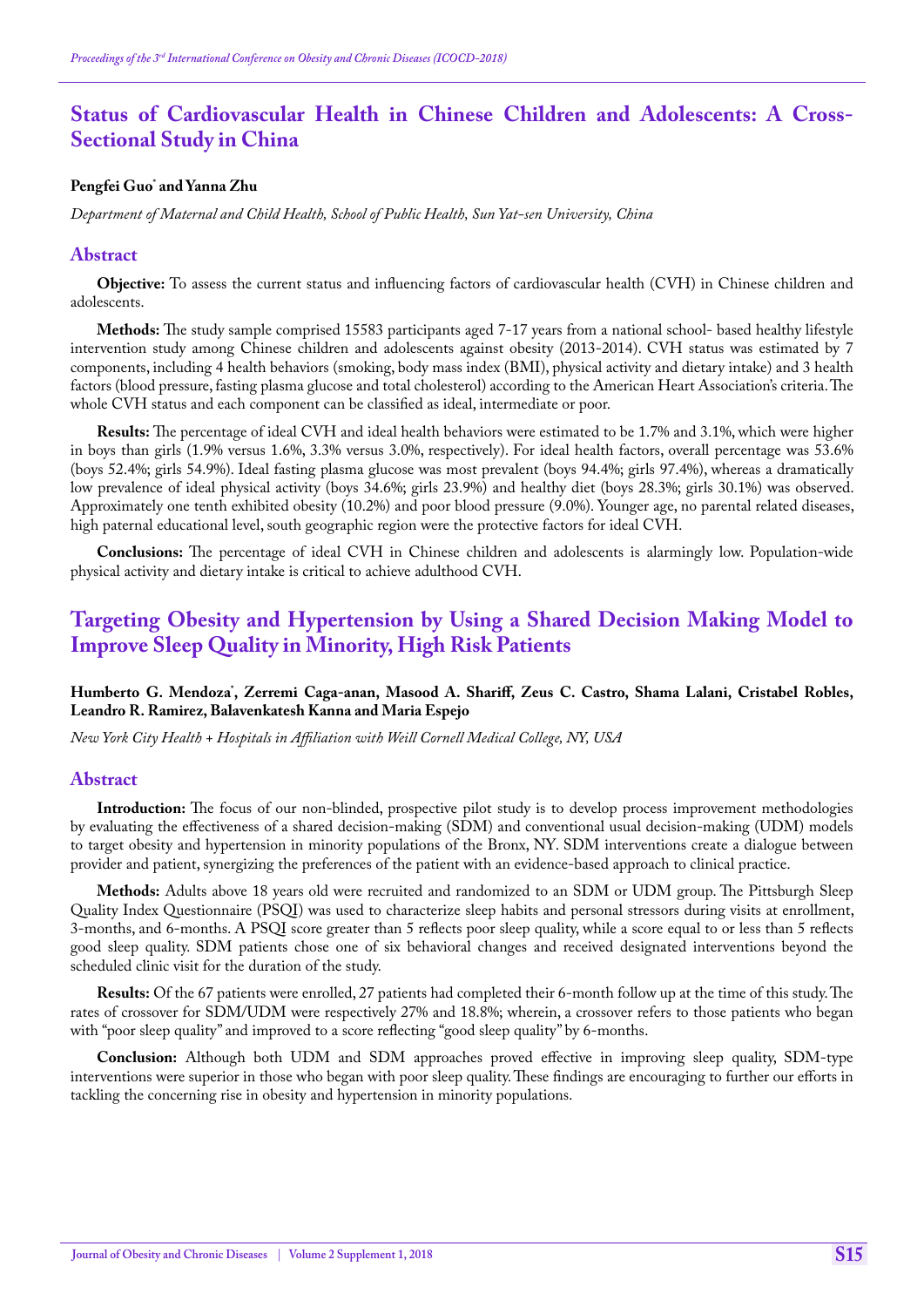# **An FABP4-DNMT1 Crosstalk is Essential for Obesity-Promoted AML Leukemogenesis**

### **Fei Yan1 , Na Shen1 , Jiuxia Pang1 , Na Zhao1 , Aref Al-Kali2 , Mark R. Litzow2 and Shujun Liu1\***

*1 The Hormel Institute, University of Minnesota, 801 16th Avenue NE, Austin, MN, USA 2 Hematology Division, Mayo Clinic, 200 1st Street SW, Rochester, MN, USA*

#### **Abstract**

Obesity increases the mortality and morbidity of cancers, yet the underlying mechanisms remain elusive. Acute myeloid leukemia (AML) is a lethal disease for most patients. However, the knowledge gap on molecular causes of AML progression hampers the development of effective quality improvement interventions. Here, we show that high-fat diet-induced obese mice exhibit elevated levels of fatty acid binding protein 4 (FABP4), interleukin-6 (IL-6), DNA methyltransferase 1 (DNMT1) and global DNA methylation compared to lean subjects. Upregulation of FABP4 and DNMT1 is positively correlated and predicts poor prognosis in AML patients. Importantly, leukemia burden is much higher in obese AML patients and in high-fat dietinduced obese mice than lean counterparts. We demonstrate that obesity-related FABP4 upregulation accelerates AML growth through IL-6-dependent DNMT1 overexpression and subsequent methylation-silenced tumor suppressor gene p15INK4B in AML cells. In addition, DNMT1 upregulation increases VEGF-mediated FABP4 production. Further, FABP4 blockade, either by siRNA, by a selective inhibitor BMS309403 or by genetic deletion, suppresses AML cell colony formation, induces cell differentiation and impairs leukemic disease progression in mouse models of leukemia. Mechanistically, FABP4 deactivation results in global and gene specific DNA hypomethylation and reactivation of p15INK4B. Our findings reveal a vicious loop of FABP4/DNMT1 in the control of AML cell fate in obesity and provide a strong rationale for developing epigenetic therapies that use FABP4 inhibitors alone or in combination with other treatments. Because deregulation of FABP4 and DNA methylation is observed in other cancers, this approach may be extended to the treatment of other human malignancies.

# **Low Level Laser to Improve Fat Loss in Patients on VLC Ketogenic Diet**

#### **Cesar Lara**

*Center for Weight and Age Management, FL, USA*

#### **Abstract**

I have dedicated the last 15 years of my professional life to the understanding of the etiology and treatment of obesity, and in the process empower patients to take control of their lives by learning the principles of healthy eating and lifestyle modification. In my pursuit I developed an interest in new technologies that can augment and improve the release of excess fat, specifically for weight-loss but also for contouring the body. In that realm, I discovered the low-level green light laser by Verju, which has had remarkable results in three level 1 double blind clinical studies. When I first discovered it at a conference of the Obesity medicine association, I thought it was too good to be true. How can a person be put under a laser light, have no risk of problems, and in 6 treatments of 30 minutes over two weeks loose an average of 6.2 inches of fat? And to my astonishment these level one studies, required that the patients not change their usual and customary diets or their exercise routines, if they were doing anything at all. As I did my due diligence, I was happy to know that the studies were legit and subsequently acquired one for my clinics. Over the past 16 months, we have been using the Verju in patients that just walk into the practice and want to contour their bodies or to lose inches of fat, the majority do our weight management program which comprises of a very low calorie ketogenic nutritional plan. Having been in bariatric practice full time with multiple centers in Florida, speaks to the success of our nutritional plan and program. However, since adding the low laser as an option for patients, we have seen significant improvement in the inches of fat loss. The beauty of the low laser is that it is non-invasive, has no down time and for those that are not interested in going through a rigorous lifestyle modification, say a patient who needs to get into an outfit for a weeding in 3 weeks, we can help them with minimal requirements from their usual and customary habits. However, those results may not last long as they didn't change their ways and the inflammatory obesogenic diet will eventually get the best of them. On the other hand, for those that do want to change their lifestyle and do our program, they will see faster and long-lasting results.

From a medical perspective, I like the fact that when doing a ketogenic diet and using the low-level laser, their fat loss is greater, and the ratio of muscle loss is less. These patients actually loose fat primarily and hence a bigger volume or more inches lost. The patients are very happy, as they see results. As an added benefit the low-level laser is also been helpful in contouring to help get rid of fat bulges in the tummy, arms, hips, thighs, buttocks and love handles. Plus, it also helps smooth out skin, and as such it has level 1 double blind studies supporting the effectiveness in treating cellulite as well. In conclusion, I intend to share the success of ketogenic nutritional plan and the use of low level laser to improve fat loss.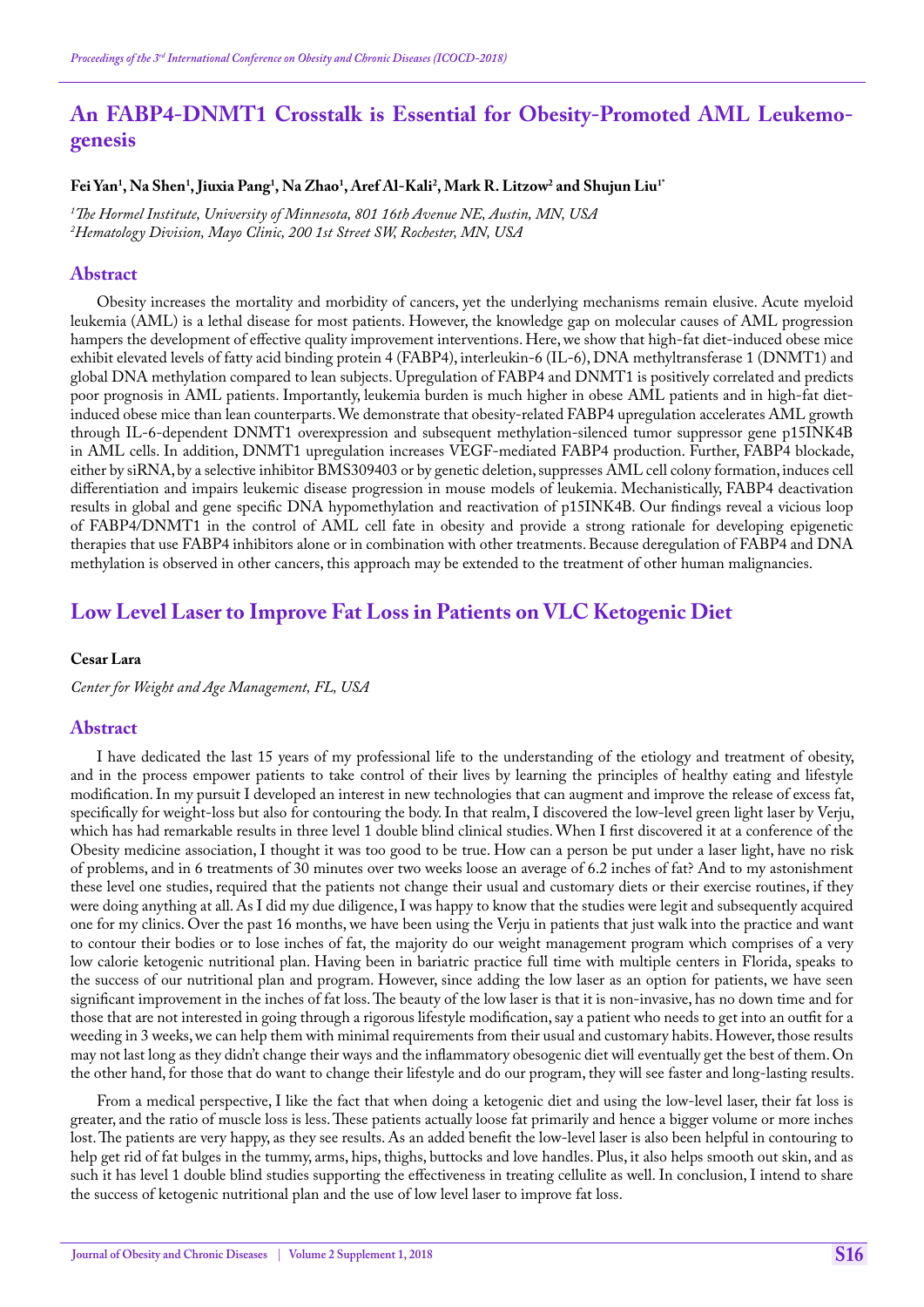# **Bile Acids and Glucose Metabolism After Metabolic Surgery**

#### **Royce P. Vincent**

*King's College Hospital NHS Foundation Trust, London, United Kingdom*

#### **Abstract**

In recent years bile acids have been identified as metabolic molecules which play a significant part in glucose metabolism amongst others. There is now well-established evidence that these metabolic effects are mediated by bile acids differentially activating the nuclear receptor, farnesoid X receptor (FXR) and the G protein-coupled membrane receptor (TGR5). Thus, the role of bile acids is now extending beyond its traditional one as mediators of lipid absorption and cholesterol metabolism. This session will provide an overview of the interplay between bile acids and incretin hormones, laboratory analysis of bile acids as well as explore how bile acids in part could be attributed to the improved glycaemic control after bariatric (metabolic) surgery.

## **Stimulants for the Control of Hedonic Appetite**

### **Alison Poulton\* , Bernard Champion and Emily Hibbert**

*Sydney Medical School Nepean/The University of Sydney, Australia*

#### **Abstract**

Despite being preventable, the costs of obesity continue to rise, and new treatment approaches are needed. Excessive hedonic appetite may be overcome by the executive functions of the prefrontal cortex exerting greater behavioral control in resisting the drive to over-eat and experience the easy reward. This requires motivation, an attribute often lacking in obesity. The commonly observed obesity comorbidity of attention-deficit/hyperactivity disorder (ADHD) raises questions about a common causality, with executive functioning deficits and reduced impulse control occurring in both conditions. Stimulants such as dexamphetamine enhance motivation and improve behavioral functioning and have a good safety record in treating ADHD. Dexamphetamine is also a potent appetite suppressant. Our aim is to evaluate dexamphetamine for treating obesity, emphasizing the improved executive functioning and decision-making acting synergistically with the appetite suppression, with a view to establishing beneficial behavior patterns, such as taking regular exercise and less snacking.

We conducted a pilot study in which  $12/14$  obese adults completed a 6-month course of treatment with dexamphetamine. The participants (8 women and 6 men aged 29-62 years, baseline weight 102.4 ± 15.6 kg, BMI 35.6 ± 4.5 kg/m²) lost an average of 10.6  $\pm$  8.4 kg and 3.8  $\pm$  3.1 kg/m<sup>2</sup> (p < 0.001). All reported increased energy and ability to concentrate. The only dose-limiting symptoms were mood changes (2) and insomnia (2). None had drug craving on ceasing dexamphetamine. Subsequent weight regain was a problem for 9, but one woman who lost more than 30kg continued to exercise and lose weight until she was in the healthy range. We are now testing dexamphetamine versus placebo.

# **Obesity and Cancer Treatment by Targeting Adipocyte Progenitors**

#### **Mikhail G. Kolonin\* , Alex Daquinag, Fei Su and Zhanguo Gao**

*Institute of Molecular Medicine, University of Texas Health Science Center, Houston, TX, USA*

#### **Abstract**

Changes in the relative abundance of thermogenic beige adipocytes and lipid-storing white adipocytes in adipose tissue underlie the progression of obesity and metabolic disease. We have discovered that mouse and human adipose tissue contains distinct beige and white adipocyte progenitor populations marked by PDGFRα or PDGFRβ expression, respectively. Our recent report suggests that adipocyte lineage specification and metabolism can be modulated through PDGFR signaling. We have also developed 'hunter-killer' peptides, composed of a cell surface receptor-binding domain and a pro-apoptotic domain, for targeted ablation of cells in adipose tissue. A hunter-killer peptide D-WAT, targeting PDGFRβ+ white adipocyte progenitors, suppresses high fat diet-induced obesity development and enables maintenance of active metabolism. D-WAT also suppresses tumor growth and synergizes with cancer chemotherapy by disabling adipose stromal cell contribution to tumor microenvironment. Another compound, Adipotide, targeting endothelial cells and adipocytes in white fat, reverses obesity in several animal models and has shown promise in a clinical trial. In unpublished studies, we have developed a hunter-killer compound D-BAT, based on a peptide that targets brown fat tissue, which may relieve hypermetabolic conditions. New experimental approaches to fat tissue composition and function control will be discussed.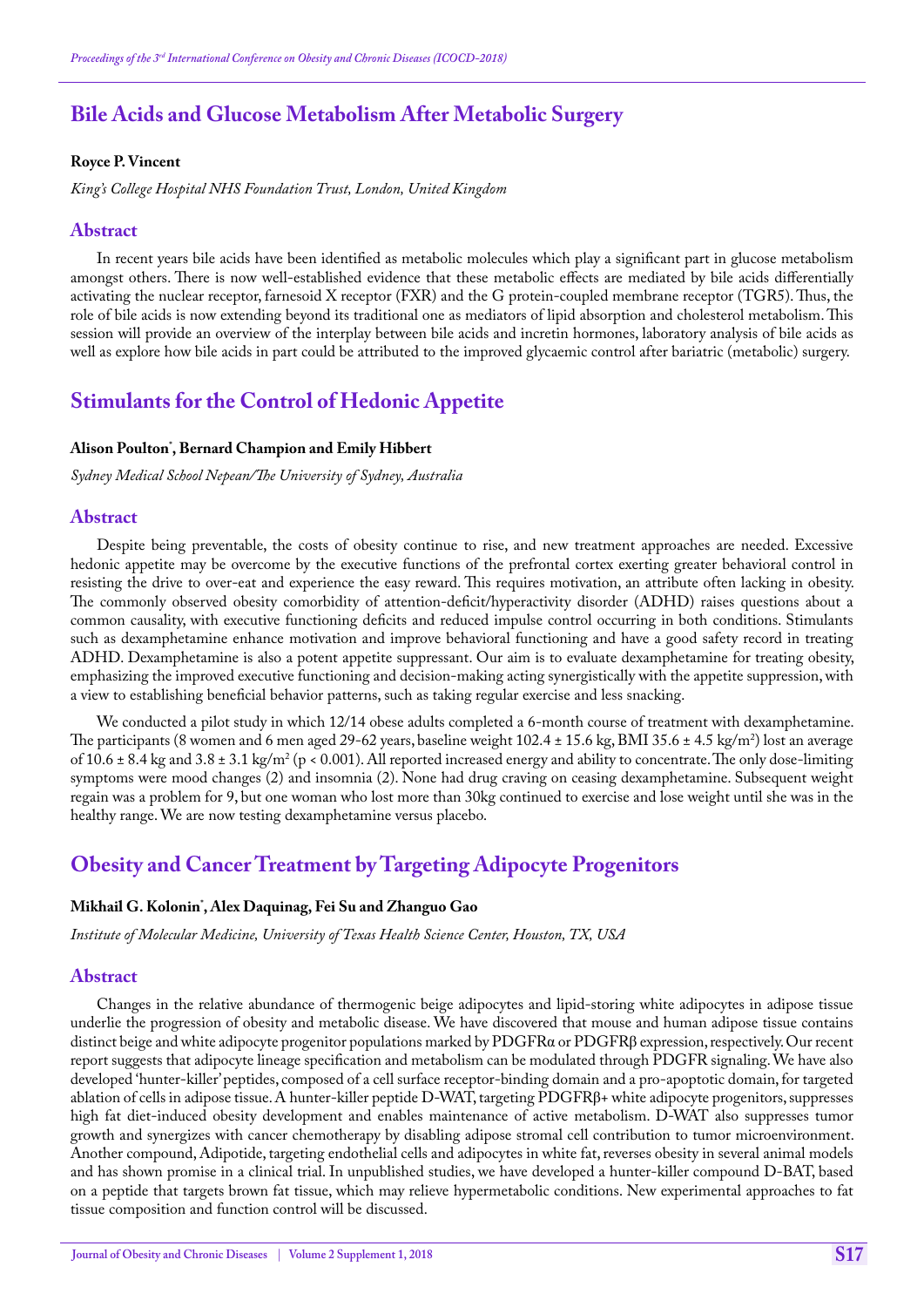# **Prevalence and Factors Associated with Dyslipidemia in Adults in the Urban Parishes of the City of Cuenca, Ecuador**

### **Susana Peña Cordero, Carlos Arévalo, Patricia Vanegas\* and Catalina Torres**

*Catholic University in Cuenca, Ecuador*

### **Abstract**

Nowadays, dyslipidemia is a public health issue; it is caused by many factors and it is associated to a higher prevalence in obese patients with arterial hypertension.

**Objective:** To determine the prevalence and the factors associated to dyslipidemia in the urban population of Cuenca, 2015-2016.

**Materials and Methods:** Descriptive, analytic, cross-sectioned study. The sample was confirmed by 399 inhabitants. The following aspects were evaluated: lipidic profile with the classification of ATP III, blood pressure, nutritional status with the body mass index.

**Results:** It was determined that 37.1% of adults in the urban parishes studied presented dyslipidemia, 11.3% presented arterial hypertension, 13.3% declared they were active smokers and 37.1% presented mixt dyslipidemia. There was a statistically significant relationship between mixt dyslipidemia with: married people or in free union (OR 1.82 IC 95% 1.17 - 2.82, p = 0.007), males (OR 1.61 IC 95% 1.01 - 2.55, p = 0043), older than 40 (OR 4.25 IC 95% 2.59 - 6.98, p = 0.000), overweight or obese (OR 3.45 IC 95% 2.19 - 5.43, p = 0.000), and active smokers (OR 2.55 IC 95% 1.16 - 5.60, p = 0.016).

**Conclusions:** Mixt dyslipidemia is correlated with the nutritional status diagnosis, which are higher in males.

# **Associated Factors of Metabolic Syndrome in Urban Parishes of the City of Cuenca, Ecuador**

### **Susana Peña Cordero\* , Carlos Arévalo, Patricia Vanegas and Catalina Torres**

*Catholic University in Cuenca, Ecuador*

#### **Abstract**

Metabolic syndrome encompasses noncommunicable diseases that have had a notable increase in recent years. Therefore, it has become a public health problem.

**General Objective:** To determine the prevalence of the metabolic syndrome and the associated factors in the urban population of the City of Cuenca-Ecuador, year 2018.

**Materials and Methods:** Observational, cross-sectional analytical descriptive study conducted in the urban population of the city of Cuenca, universe of 2,23,798 inhabitants and a sample of 399, chosen in a simple random manner. A form of data collection previously validated that allowed the analysis of the study. These data was processed in a statistical package like SPSS 15,000 with frequency and association tables.

**Results:** The prevalence of the metabolic syndrome is 62.2% in women and 37.9% in men, 38.6% in young adults with an abdominal obesity of 72.7% the cholesterol ranges determined with the APTIII technique. According to the cut-off points it was determined that 31.8% had cholesterol values between 200-239 mg and 21.1% had values higher than 239 mg/dL.

**Conclusions:** It can be determined that the found percentage of this pathology in an urban population corresponds to similar data found in other studies of countries in similar conditions. It was more notorious in women more than in men.

# **Apelin and Chemerin as a Promising Adipokines in Children with Type-1 Diabetes Mellitus**

### **Safinaz E. El-Toukhy1\*, Ali A. Ali2 and Rehab A. Selim2**

*1 Medical Biochemistry Department, National Research Centre- Cairo- Egypt 2 Childhood Department, National Research Centre- Cairo- Egypt*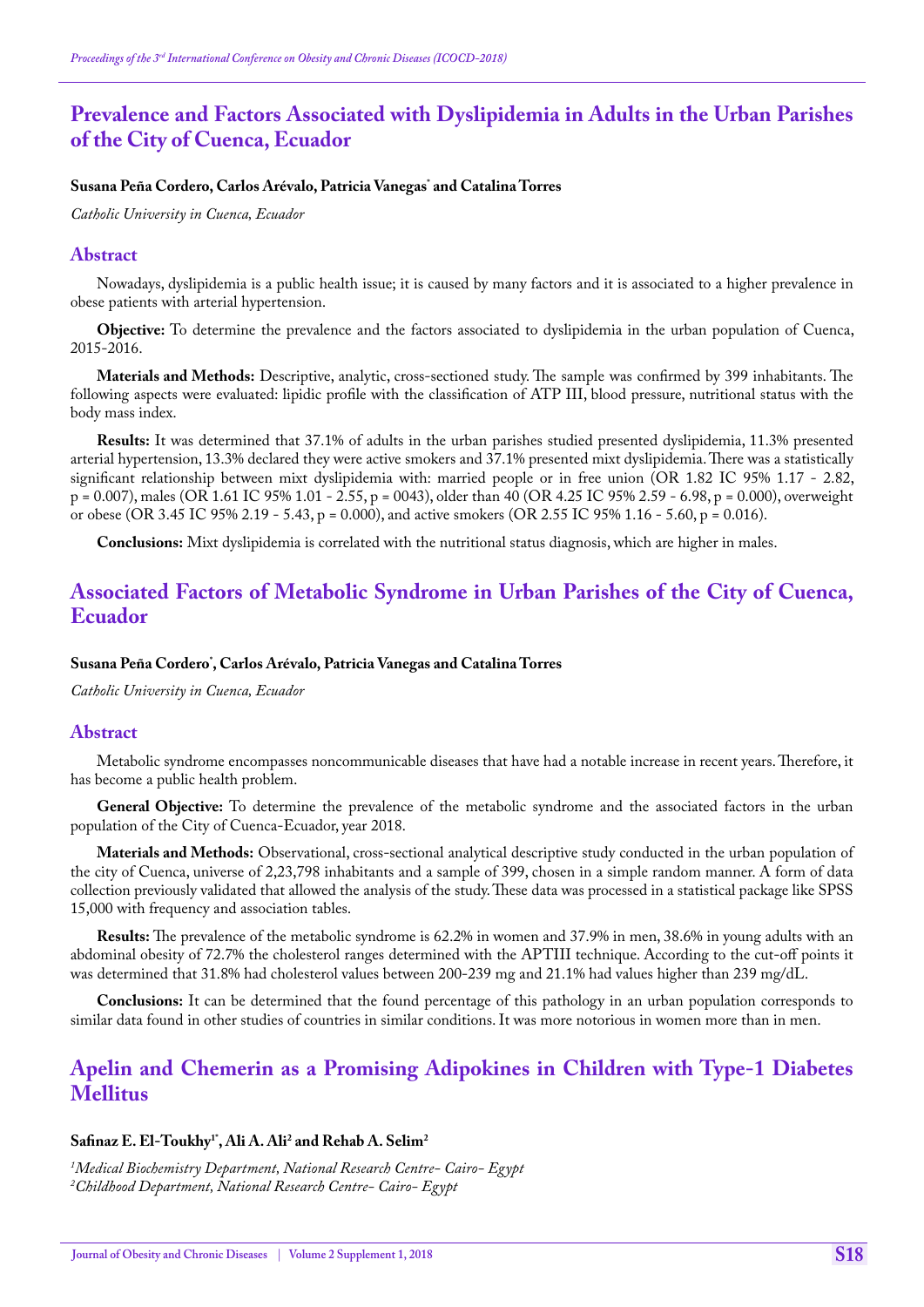### **Abstract**

Apelin is a novel adipocytokine produced by white adipose tissue that binds the APJ receptor with high affinity. Apelin peptides have been shown to have role in many biological functions in mammals including neuroendocrine, cardiovascular, and immune systems. It can act via autocrine, paracrine, endocrine, and exocrine signaling. Elevated blood apelin concentrations were reported in obese animals and humans. An alternative but not mutually exclusive proposition is that insulin resistance reflects the nature of innate and adaptive immune responses that lead to β-cell destruction and T1DM. Adiposity and insulin resistance that increasingly recognized in childhood are features of the metabolic syndrome associated with increased cardiovascular mortality in adults. Consequently, it is important to understand the factors related to adiposity and insulin resistance in children with T1DM.

Chemerin is a novel chemokine and adipokine with a described role in host survival defense, including complement fibronolysis and coagulation. Although first described as a chemokine occurring in fluids during inflammatory processes such as cancer and rheumatoid arthritis chemerin is also expressed in adipose tissue. Higher chemerin release was associated with lower insulin sensitivity of lipogenesis and lower insulin-stimulated antilipolysis.

The present study aims to evaluate both adipokines to investigate the association with body mass index and its correlation with diabetic complications.

# **Utilizing the Rate Your Plate Assessment with a Shared Decision Making Approach to Target Obesity and Hypertension by Improving Dietary Choices**

#### M Espejo, B Kanna, Zerremi Caga-anan<sup>'</sup>, Humberto G. Mendoza, Masood A. Shariff, Zeus C. Castro, Shama Lalani<sup>'</sup>, **Cristabel Robles, Leandro R. Ramirez and Maryanne Guerrero**

*Lincoln Hospital, New York City Health + Hospitals in Affiliation with Weill Cornell Medical College, Bronx, NY, USA*

#### **Abstract**

**Introduction:** The aim of our current study is to evaluate the outcome of SDM versus Usual Decision-Making (UDM) in these two minority populations in the Bronx. This study provides support to the value of using SDM techniques as an effective method for behavioral change that Physicians can incorporate into their practice. Our novel research approach applies the SDM method to Latin and AA populations. This Phase II trial allowed us to identify and confirm domains where these two populations can effectively modify their behaviors to improve their BMI, blood pressure and reduce their risk for cardiovascular disease.

**Methods:** A prospective randomized study was conducted using validated questionnaires that collected quantitative data. A Rate Your Plate (RYP) survey was chosen to evaluate diet nutritional value. Scores range from 23 to 69 with a higher score denoting better diet nutritional value. The survey was completed during the initial encounter with follow-up at 3 and 6 months.

**Results:** 67 patients were enrolled (AA: 32 Latinx: 35). At the initial encounter, there was no significant difference between SDM and UDM scores  $(51.7 \pm 9.4 \text{ vs } 50 \pm 9.9, p = 0.4853)$ . At 3 months, both showed improvement  $(52.9 \pm 10.7 \text{ vs } 51.3 \pm 11.4, p = 0.4853)$ p = 0.604). At 6 months, the SDM cohort showed better selection choices compared to UDM in RYP scores without significance  $(56.5 \pm 7.3 \text{ vs } 52.6 \pm 9.3, \text{ p} = 0.181).$ 

**Conclusion:** Although not statistically significant, there was greater improvement in the SDM cohort vs UDM. In particular, there was a larger relative change for the RYP scores in the SDM cohort.

# **Academic-Community Partnership Development to Enhance Program Outcomes in Underserved Communities: A Case Study**

### Nick Harris<sup>1,2\*</sup>, Meg Skizim<sup>1,2</sup>, Claudia Leonardi<sup>1,2</sup> and Richard Scribner<sup>1,2</sup>

*1 Dillard University of New Orleans, LA, USA 2 Louisiana State University, LA, USA*

### **Abstract**

A community-academic partnership was developed to assess community needs and restructure a variety of communitybased programs that provide services to underserved communities in New Orleans, Louisiana. The community and academic partners utilized five phases to assess community needs and restructure programs: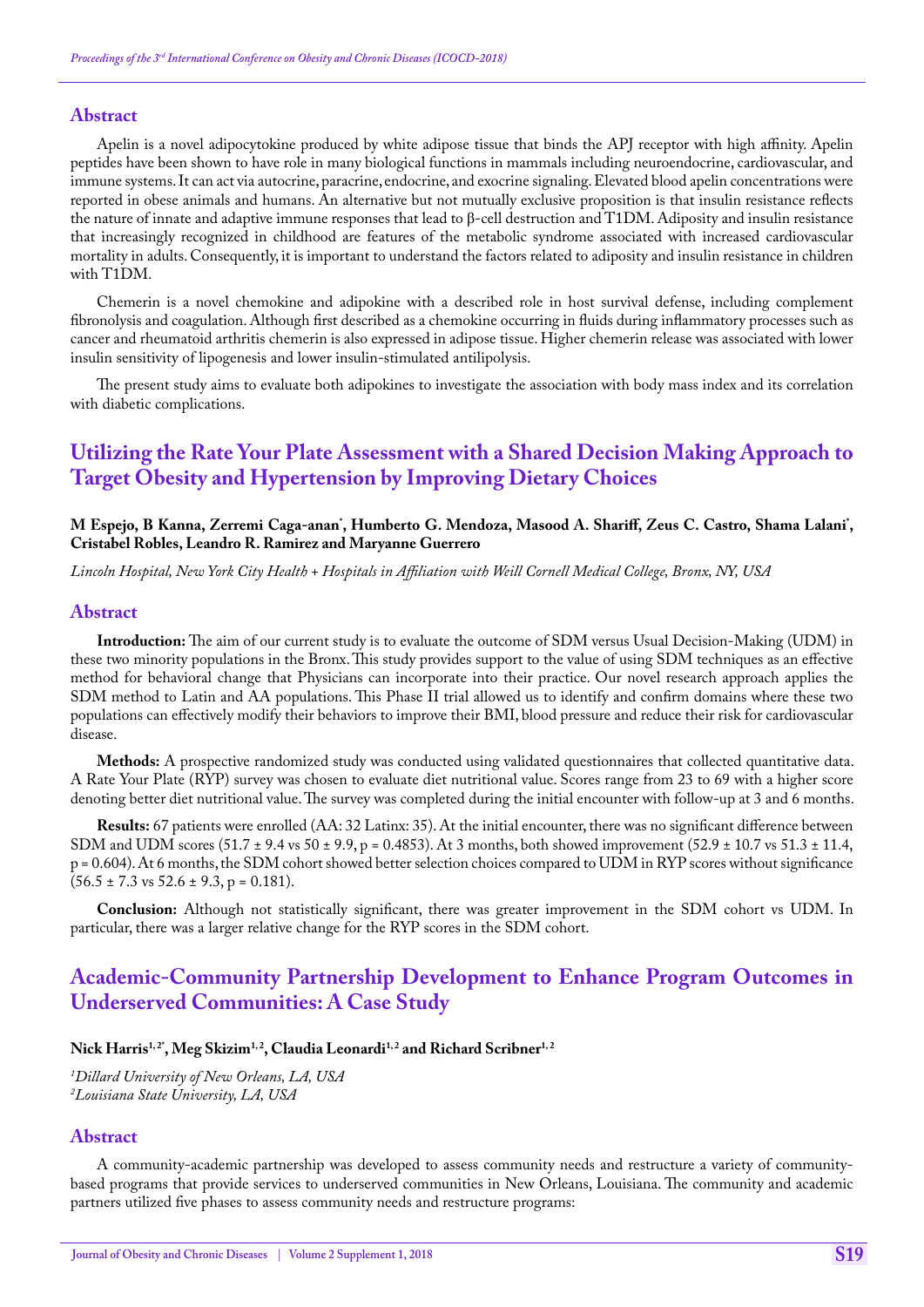- 1. Meetings
- 2. Narrowing the scope of community programs
- 3. Data collection and analysis
- 4. Emphasizing target programs
- 5. Improving sustainability through grant submissions

# **Overweight or Obesity Influence in Physical Activity and Physical Fitness**

### Flor de María Cruz Estrada<sup>1</sup>, Patricia Tlatempa Sotelo<sup>1, 2</sup>, Roxana Valdés-Ramos<sup>1</sup>, Aldo Hernández Murúa<sup>3</sup>', Rafael Manjarrez-Montes-De-Oca<sup>1,2</sup> and Miguel Ángel Nieto Castillo<sup>4</sup>

*1 School of Medicine, Autonomous University of the State of México (UAEMéx), México*

*2 School of Behavioral Sciences, Autonomous University of the State of México (UAEMéx), México*

*3 Higher School of Physical Education, Autonomous University of the State of Sinaloa (UAES), México*

*4 Social Security Institute of the State of Mexico and Municipalities (ISSEMyM), México*

## **Abstract**

Overweight and obesity are chronic noncommunicable diseases that have generated a worldwide pandemic of multifactorial etiology. These conditions can occur from childhood to adulthood. Overweight children are more likely to become obese adults with a high probability of suffering complications, including disability or premature death. According to WHO as of October 2017, about 2.8 million people die from overweight or obesity; however, people who suffer from them during their life suffer complications or consequences derived from these pathologies. Programs in the health and education sector have been considered for the prevention and treatment of overweight and obesity. It has been shown that physical activity, in addition to influencing as a protective factor against metabolic diseases, helps weight loss by an integration of regular exercise at a certain intensity in daily life. Physical activity will then achieve that the subject who carries out a workout in order to lose body fat, gain lean mass and improve their physical fitness, making it healthy and improving in turn the different systems of the body that collaborate substantially in the ideal achievement of daily activities, optimizing the quality of life of the subject.

# **Prevalence of Obesity, Diabetes Mellitus, Hypertension and Associated Risk Factors in a Mining Workforce, Democratic Republic of Congo**

## Paul Makan Mawaw<sup>1</sup>', Thierry Yav<sup>1</sup>, Olivier Mukuku<sup>2</sup>, Olivier Lukanka<sup>1</sup>, Patrick Mumba Kazadi<sup>3</sup>, Daniel Tambwe<sup>4</sup>, Jules Omba<sup>5</sup>, Jean-Baptiste Kakoma<sup>6</sup>, Michael John Bangs<sup>7</sup> and Oscar Numbi Luboya<sup>1</sup>

*1 Department of Public Health, University of Lubumbashi, Democratic Republic of Congo*

*2 Department of Research, High School for Medical Technics of Lubumbashi, Democratic Republic of Congo*

*3 Occupational Health Clinic, International SOS Tenke Fungurume Mine, Democratic Republic of Congo*

*4 International SOS Clinic, Kinshasa, Democratic Republic of Congo*

*5 Anglo-Gold Ashanti, Mongbwalu Clinic, Democratic Republic of Congo*

*6 Department of Gynecology and Obstetrics, University of Lubumbashi, Democratic Republic of Congo*

*7 Freeport/International SOS Public Health and Malaria Control, Kuala Kencana, Papua, Indonesia*

### **Abstract**

**Introduction:** The burden of non-communicable diseases (NCDs) is increasing in low and middle-income countries (LMIC). According to World Health Organization (WHO) the largest increase occurs in Africa. Obesity, diabetes mellitus and hypertension (ODH) are major risk factors for cardiovascular diseases, causing nearly 18 million deaths worldwide. Various risks associated with mining as an occupational activity are implicated in NCDs' occurrence. This study describes baseline prevalence of ODH and associated risk factors in the workforce of Tenke Fungurume Mining (TFM), in southern Democratic Republic of Congo.

**Methods:** A cross-sectional study was conducted on a sample of 2,749 employees' and contractor's occupational health files for 2010. Socio-demographic, occupational, medical, anthropometric and behavioral characteristics were collected and assessed. ODH's disease status was based on WHO criteria. A multivariate logistic regression model was used.

**Results:** Overall prevalence of ODH was 4.5%, 11.7%, and 18.2% respectively. Proportions of pre-ODH were 19.7%, 16.5%, and 47.8% respectively. Age, professional grade, nature of work, gender and reported alcohol use increased prevalence of ODH. Smoking 10 or more cigarettes daily increased rates of diabetes and hypertension, while decreasing obesity.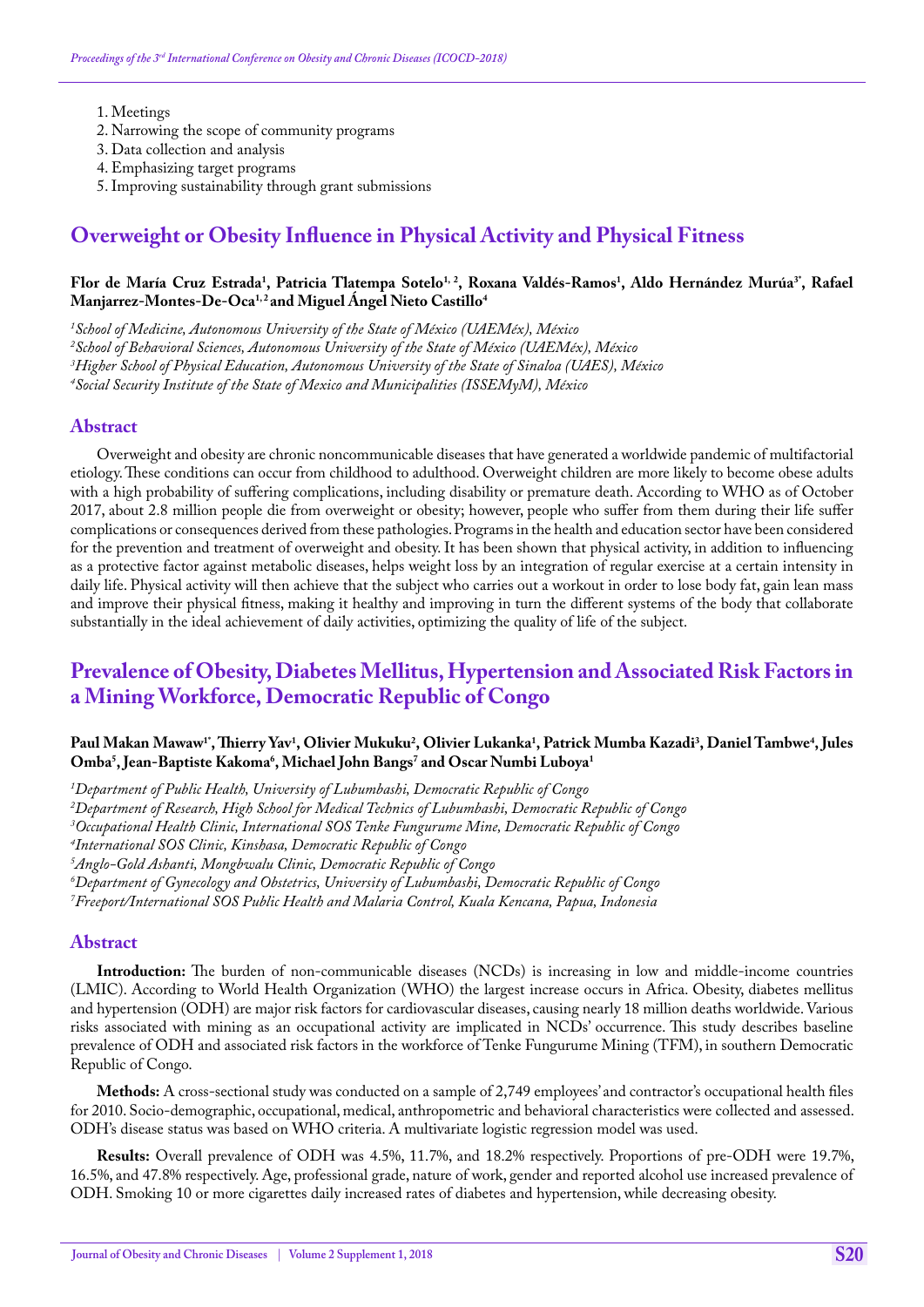**Conclusion:** Rates of ODH and associated risk factors are higher in the TFM workforce, than in the general DRC population. This is likely reflective of other mining sites in the country and region. It is evident that ODH are associated with various socio-demographic, occupational, anthropometric, biomedical and behavioral risk factors. An NCDs prevention program and close monitoring of disease and risk factors trends are needed in this population.

# **The Effects of Bariatric Surgery-Induced Weight Loss on Adipose Tissue in Morbidly Obese Women Depends on the Initial Metabolic Status**

### Natalia Moreno-Castellanos<sup>1</sup>', Rocio Guzmán<sup>2</sup> and María del Mar Malagón<sup>2</sup>

*1 Grupo de genética Humana-UIS, Escuela de Medicina, Universidad Industrial de Santander, Bucaramanga, Colombia 2 Instituto Maimónides de Investigación Biomédica de Córdoba /University of Córdoba, Córdoba, Spain*

#### **Abstract**

**Introduction:** Bariatric surgery (BS) is an effective alternative for reducing calorie absorption and altering satiety signals. The beneficial effects of BS include weight loss and reduction in the incidence of diabetes. However, the long-term adaptive changes occurring in adipose tissue (AT) after BS have not been fully established. To identify candidate markers associated with the loss of fat mass and the improvement of insulin sensitivity, we characterized the proteome of subcutaneous adipose tissue of morbidly obese subjects before and after BS.

**Methods:** Abdominal subcutaneous adipose tissue (SAT) samples were obtained from morbidly obese women (n = 18) before and 13.3 ± 0.37 months after BS. Obese women were stratified into two groups: normoglycemic (NG; Glu < 100 mg/dl, HbA1c < 5.7 %) or insulin resistant (IR; Glu 100-126 mg/dl, HbA1c 5.7-6.4 %) (n = 9/group). A multi-comparative proteomic analysis was employed to identify differentially regulated SAT proteins by BS and/or the degree of insulin sensitivity. Serum levels of metabolic, inflammatory, and anti-oxidant markers were also analyzed.

**Results:** Before surgery, NG and IR subjects exhibited differences in AT proteins related to inflammation, metabolic processes, the cytoskeleton, and mitochondria. BS caused comparable weight reductions and improved glucose homeostasis in both groups. However, BS caused dissimilar changes in metabolic enzymes, inflammatory markers, cytoskeletal components, mitochondrial proteins, and angiogenesis regulators in NG and IR women.

**Conclusions:** BS evokes significant molecular rearrangements indicative of improved AT function in morbidly obese women at either low or high metabolic risk, though selective adaptive changes in key cellular processes occur depending on the initial individual's metabolic status.

**Funding:** "Vicerrectoria de investigación y extensión" from Universidad Industrial de Santander for supporting the project and J. Andalucía/FEDER (CTS-6606), and CIBERobn (ISCIII)

# **The Effect of Tribulus Terrestris on Obesity-Related Hypertension Through JAK2/ STAT3 Pathway**

#### **Yue-Hua Jiang**

*Affiliated Hospital of Shandong University of Traditional Chinese Medicine, Jinan 250011, China*

#### **Abstract**

Overweight predicts future development of hypertension. We devoted to developing natural medicine that can effectively control weight gain and blood pressure. Tribulus terrestris (TT) is an herb (Zygophyllaceae) with a wide distribution in many subtropical regions. It is usually used as a cardiotonic, diuretic, aphrodisiac and herbal rehabilitation after stroke in traditional Chinese medicine. However, little is known about the effects of TT on obesity-related hypertension.

Obesity-related hypertensive rats were induced by chronic high-fat diet (45%) for 20 weeks and then treated with ethyl acetate extracts of TT (2.5 mg/kg/d) for 8 weeks intragastrically. After 8-week TT administration, systolic pressure, diastolic pressure and heart rate of rats was decreased (P < 0.05). The level of serum NO was increased, while the proteins were identified and quantified in aorta and 2767 proteins were identified and quantified in hypothalamus by label-free LC-MS/MS quantification. The proteomic analysis suggested that TT could enhance the resistance of rats against energy accumulation and hemorrhagic tendency, improve the fatty acid metabolism, response capabilities of acute phase reactants and immunity, in which Jak2/Stat3, PPAR and Erk pathways played an important role. Besides, the tendency of Alzheimer's disease and Huntington's disease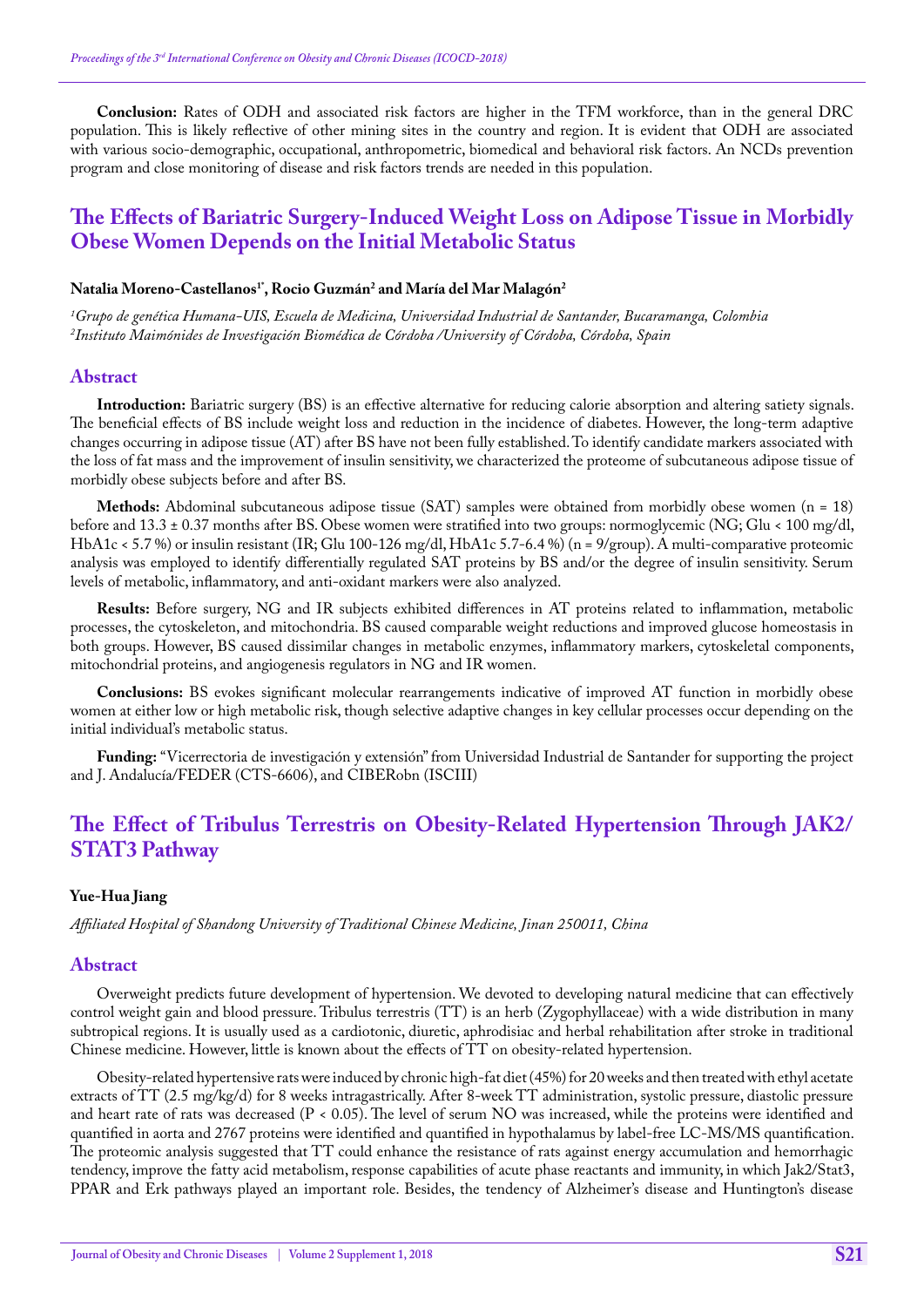decreased in rats after 8-week TT treatment, indicating the neuroprotective effects of TT. Afterwards, AG490 (antagonist of Jak2) (2 μmol/ml, \*5 μl) was injected into the third ventricle, rats were given TT for 8 weeks intragastrically. TT lost its most effectiveness when AG490 exposure.

# **Antioxidant Activity and** *in-vitro* **Bioaccessibility of Crackers Enriched with Mahaleb and Turmeric**

### **Elif Yildiz\* , Gizem Yoruk, Duygu Gocmen and Ozan Gurbuz**

*Uludag University, Turkey*

#### **Abstract**

With the impact of developing technology and changing living conditions, consumption habits of individuals has been changed therewithal need of nutrition has been meeting by fast food products and snack foods. For this reason, with aim of obtaining healthier and more natural products, fortification of cereal based products has importance on nutrition.

Wheat flour of cracker content replaced with turmeric (Curcuma Longa L.) and mahaleb (Prunus Mahaleb L.) powders on the purpose of forficate to nutritious value of crackers. Turmeric powder is known with yellow color (content of curcumin pigment) and has been using in varied treatment of health by means of antioxidative content. Mahaleb powder is widely used in bakery products as a delicious spice additionally has a strong phenolic content. Replacing applied in two different levels (5 and 7.5%, w/w). Antioxidant capacity (DPPH, ABTS, CUPRAC), total phenolics and bio accessible phenolics content of crackers were determined both extractable and hydrolysable phenolics. Incorporation of crackers was increased total phenolic content, antioxidant capacity and bioavailability of crackers alongside the improving taste and visual properties. The antioxidant contents of all the samples increased compared to the control, however the maximum increased obtain 7.5% turmeric and 7.5% mahaleb replaced sample. Herewith mahaleb and turmeric supplemented crackers could be defined as value-added functional product and take its place as a healthy snack in daily nutrition.

# **Role of Androgen/Androgen Receptor in Exercise-induced Improvement of Glycolipid Metabolism in Obese, Diabetic and Atherosclerotic Rats through PPARγ-ATGL and LPL Pathways**

### **Li-Jun Yin\* , Xiao-Jing Lin, Hong-Fang Yang and Xiao-Hui Wang**

*School of Kinesiology, Shanghai University of Sport, China*

#### **Abstract**

**Objective:** Recently, effect of androgen/androgen receptor (AR) on glycolipid metabolism improvement in obesity and its related diseases has attracted more attentions. As AR target gene, peroxisome proliferator activated receptor γ (PPARγ) plays a vital role in regulating glycolipid metabolism through key enzymes adipose triglyceride lipase (ATGL) and lipoprotein lipase (LPL). But whether androgen/AR exerts roles in aerobic exercise-induced improvement of glycolipid metabolism and whether the roles were associated with PPARγ-ATGL and LPL were still unknown. This study was to explore this question.

**Methods:** After establishing obesity (OB), diabetes (DM) and atherosclerosis (AS) model rats, SD male rats were randomly divided into seven groups of 8 rats each: control (Con), OB, DM, AS, OB plus exercise (EOB), DM plus exercise (EDM) and AS plus exercise (EAS). The rats in EOB, EDM and EAS groups underwent 4-week aerobic exercise. Body weight, serum testosterone, glycolipid metabolism index and the protein levels of AR, PPARγ, ATGL, and LPL in liver and gastrocnemius of rats were detected.

**Results:** (1) OB, DM and AS rats showed disorders of glycolipid metabolism, which were reversed by exercise; (2) The decreased serum testosterone in OB, DM and AS rats were increased in EOB and EAS (but not EDM), and the AR levels were enhanced in EDM (liver), EAS (liver and gastrocnemius), accompanied with the increases of PPARγ, ATGL and LPL.

**Conclusion:** Androgen/AR contributed to exercise-induced improvement of glycolipid metabolism in obese, diabetic and atherosclerotic rats, which might be mediated through PPARγ-ATGL and LPL pathways.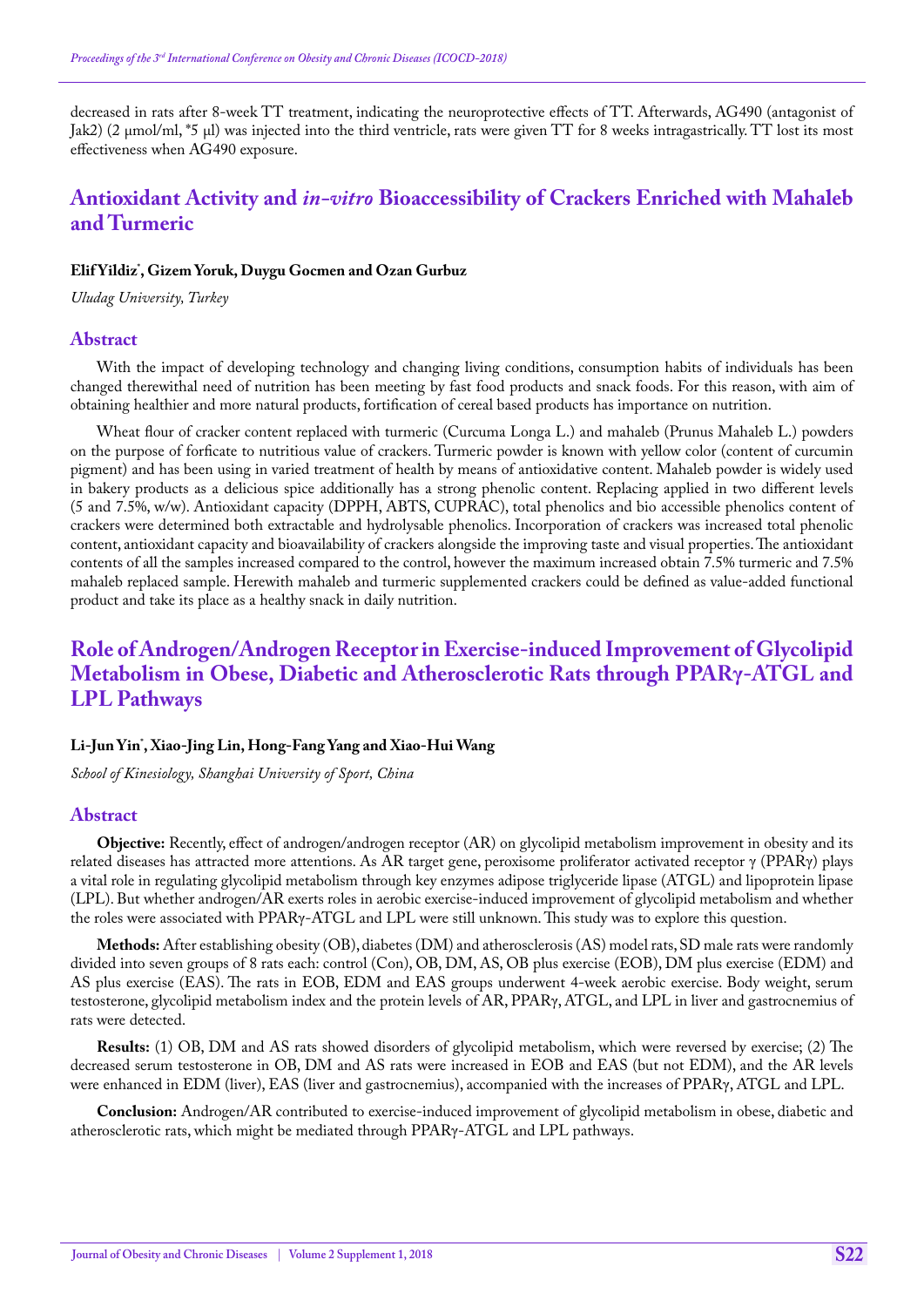# **Life After NBC's "The Biggest Loser": Experiences and Perspectives of Former Reality TV Contestants**

### **Darren D. Moore1\*, Clinton Cooper2 , Toiya Williams2 and Kai Zwierstra3**

*1 Alliant International University, San Francisco, CA, USA 2 Mercer University School of Medicine, Macon, Georgia, GA, USA 3 University of New England, Biddeford, Maine, ME, USA*

### **Abstract**

Utilizing Qualitative Description influenced by aspects of phenomenology, we conducted fifteen open-ended, semistructured interviews with former contestants of NBC's "The Biggest Loser." The purpose of the study was to explore experiences of significant weight loss. We focused on challenges, emotional well-being, and relational dynamics of contestants transitioning through their weight loss journeys, which included what happened after the show was completed. Further, we analyzed perspectives regarding the utility of Marriage and Family Therapists (MFTs) in working with this population. In the study, three themes emerged which included: (1) Living at the ranch: its reality TV, not reality; (2) After the confetti falls: Post-Traumatic Reality TV Syndrome and The Whiplash Effect; and (3) Therapeutic treatment: Much needed but nowhere to be found. The study includes a rich description of the data, as well as a discussion of clinical implications.

# **Psychosocial Determinants of Obesity Prevention Behaviors in Chinese Americans: East and West Coast Comparisons**

#### **Doreen Liou**

*Montclair State University, Department of Nutrition and Food Studies, Montclair, NJ, USA*

### **Abstract**

The obesity epidemic is a global health issue affecting all population groups including Chinese Americans. A cross-sectional survey was conducted to ascertain obesity risk reduction behaviors and their psychosocial determinants in Chinese Americans residing in Los Angeles (LA) County, California. A convenience sample of 203 (32% males and 68% females) aged 18 to 60 years (mean age 38.1) completed a self-administered questionnaire. Participants were recruited from diverse social, academic and cultural institutions. Data from LA participants were compared with data published on Chinese Americans in the New York area (n = 447) using the same survey instrument. A validated survey instrument consisted of 19 obesity risk reduction behaviors and psychosocial constructs derived from the Theory of Planned Behavior and Health Belief Model. Participants reported food behaviors related to weight management, portion size control, consumption of plant-based foods, and physical activity. In the LA sample, regression analysis indicated that 38.7% of the variance in behavior was accounted chiefly by self-efficacy and attitude. T-test comparisons revealed higher frequency of health behaviors (e.g.: portion size control, intake of plant-based foods, physical activity) and more positive attitudes among the LA participants. In contrast, the NY sample perceived greater barriers in performing these behaviors. Nutrition professionals working with Chinese Americans need to assess their efficacy to engage in obesity risk reduction behaviors such as portion size control and consuming nutrient-dense foods. In fostering positive attitudes toward these health behaviors, intentions need to be strengthened while mitigating perceptions of barriers.

# **Low-Carb Diets in the Treatment of Obesity-History and Actual Situation**

#### **Udo Rabast**

*German Academy of Nutritional Medicine, Germany*

### **Abstract**

Low carbohydrate diets are a matter of controversy for more than one century. From time to time this kind of diets are highly popular. In between also opponents are seeing this therapeutic option is not only negative. Low-carb-diets are associated with the name of Atkins and his treatment method with an unlimited supply of fat and protein combined with the extreme reduction of carbohydrates. Initially only 20 g of carbohydrates are allowed. Although energy supply is unlimited obese people will lose weight. If one main nutrient (carbohydrates or fat) are eliminated in the daily diet, it will be impossible to have the same energy intake as usual. So, a caloric restriction of 600-800 kcal/day will result. Supporter of low-carb-diets don`t see this as the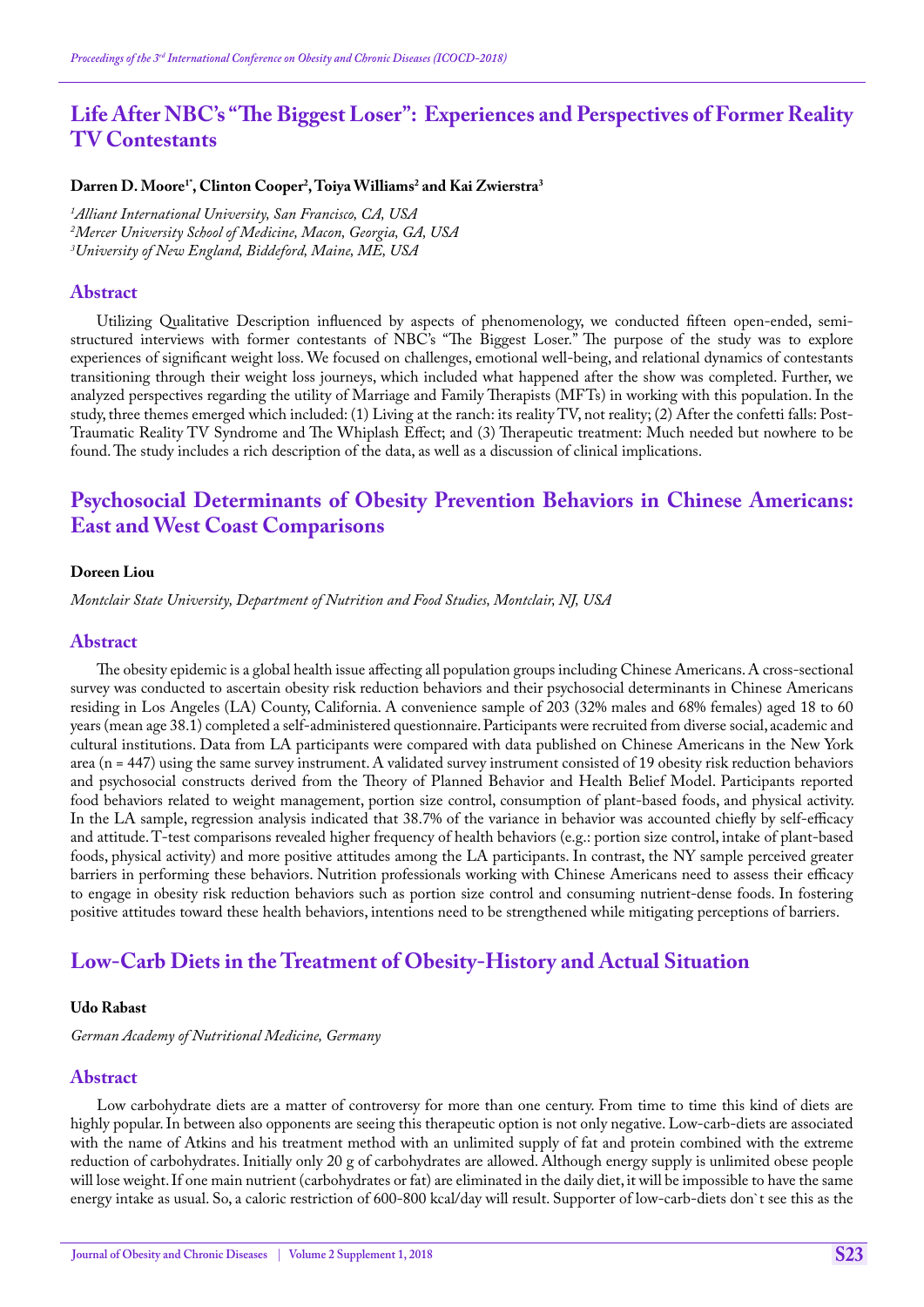only reason for the weight reduction. In own comparative studies with energetically limited, iso-energetic diets we found the higher weight reduction with the low- carbohydrate- in comparison with the high carbohydrate diets. Newer studies confirmed the results. Some metabolic effects are positive (decrease of insulin and triglycerides, increase of HDL-concentration). Negative effects are the increase of ketone bodies and uric acid. Under discussion are the risks for uric acid- and oxalic-acid stone formation in the kidney. There is no ideal solution for the treatment of obesity. Low-carbohydrate diets are only one therapeutic option. Positive is the high value of satiety. This improves the adherence to the diet and compared to other dietetic treatments a more pronounced weight loss can be expected.

# **Feasibility of Using the 'Spacing Effect' as Part of an Interventional Strategy to Curb Overweight and Obesity Among a Representative Sample by Improving Their Knowledge, Dietary Habits, and Physical Activities**

### $\bf{S}$ am Aaseer Thamby<sup>1</sup>', Ng Yen Ping<sup>1</sup>, Ganesh Pandian<sup>1</sup>, Dayana Nicholas<sup>1</sup>, Sireesha Parachuri<sup>1</sup> and Azmi Bin Sarriff<sup>2</sup>

*1 Faculty of Pharmacy, AIMST University, Malaysia 2 School of Pharmaceutical Sciences, Universiti Sains Malaysia, Malaysia*

#### **Abstract**

Proportion of overweight and obesity cases are increasing in Malaysia, despite numerous interventional public health campaigns. We incorporated a new modality called 'Spacing Effect' to repeatedly reinforce key concepts pertaining to overweight and obesity as part of our interventional strategy to curb overweight and obesity among a selected representative sample, in addition to the pre-validated, questionnaire and educational pamphlet. Our main objective was to utilize spacing effect in curbing the issue of overweight and obesity by estimating the changes in knowledge, dietary habits, and physical activities, among the selected representative sample. Utilizing spacing effect would markedly improve overweight and obese respondents' knowledge, which would positively impact their dietary habits and physical activities and aid them in reducing weight and maintaining a healthy BMI. This study was exploratory, prospective, and descriptive with a gap of six months between each phase. The representative target study sample was sourced from among Kedah state (Malaysia). The results revealed that the respondents' weight, BMI, knowledge, dietary habits and physical activities did improve significantly during the study. On comparing P3 v P1, the percentage value improvement in knowledge, dietary habits, physical activities, total score, weight, and BMI were 35.0, 43.33, 17.85, 35.71, 10.0, and 9.11 respectively. Respondents' score grades showed increase in 'moderate' and 'good' grades in P2, increase in 'good' grades in P3, while 'poor' grades dropped markedly at the conclusion of P3. The results showed that it is feasible to use spacing effect as part of the interventional strategy to combat the overweight and obesity epidemic.

## **An Apolipoprotein B100-targeting Peptide Vaccine Prevents Obesity in Mice**

### **Hyo Joon Kim1, 2\*, Moon Kyung Choe1 , Young Sik Kim3 and Bert Binas1**

*1 Hanyang University-ERICA, South Korea 2 SJBiomed Inc. Ltd, South Korea 3 Korea University-Ansan Hospital, South Korea*

#### **Abstract**

We established for the first time that an immune-therapeutic approach directed at Apolipoprotein B-100 can dramatically prevent obesity. Although ApoB100 plays key roles in fat metabolism, its potential roles in obesity have received little interest. Here, we tested whether a novel peptide vaccine that mimics an epitope in the C-terminal portion of ApoB100 affects obesity. When adolescent mice were fed a regular chow or a high fat diet, vaccination reduced the 3-month body weight gains attributable to the increased dietary fat by 44~65%. These reductions correlated with vaccine-induced ApoB100-reactive IgG2b or IgG1 antibody titers. The vaccine prevented body fat accumulation and liver steatosis and selectively inhibited the deposition of labeled trioleate in fat tissue; antibodies from vaccinated animals specifically inhibited labeled low-density lipoprotein (LDL) uptake by 3T3L1 adipocytes in vitro by 67~86%. By contrast, the antibodies increased the fraction of LDL-endocytosing Raw 264.7 macrophages from 6.5 to 28%, without causing foam cell formation; in line with this, vaccination did not influence atherogenesis in ApoE-/- mice. Thus, a vaccine that is based on a specific ApoB100 mimotope can selectively prevent obesity, at least in part by blocking lipoprotein utilization and facilitating clearance. This approach holds therapeutic promise and will be useful for dissecting lipoprotein physiology.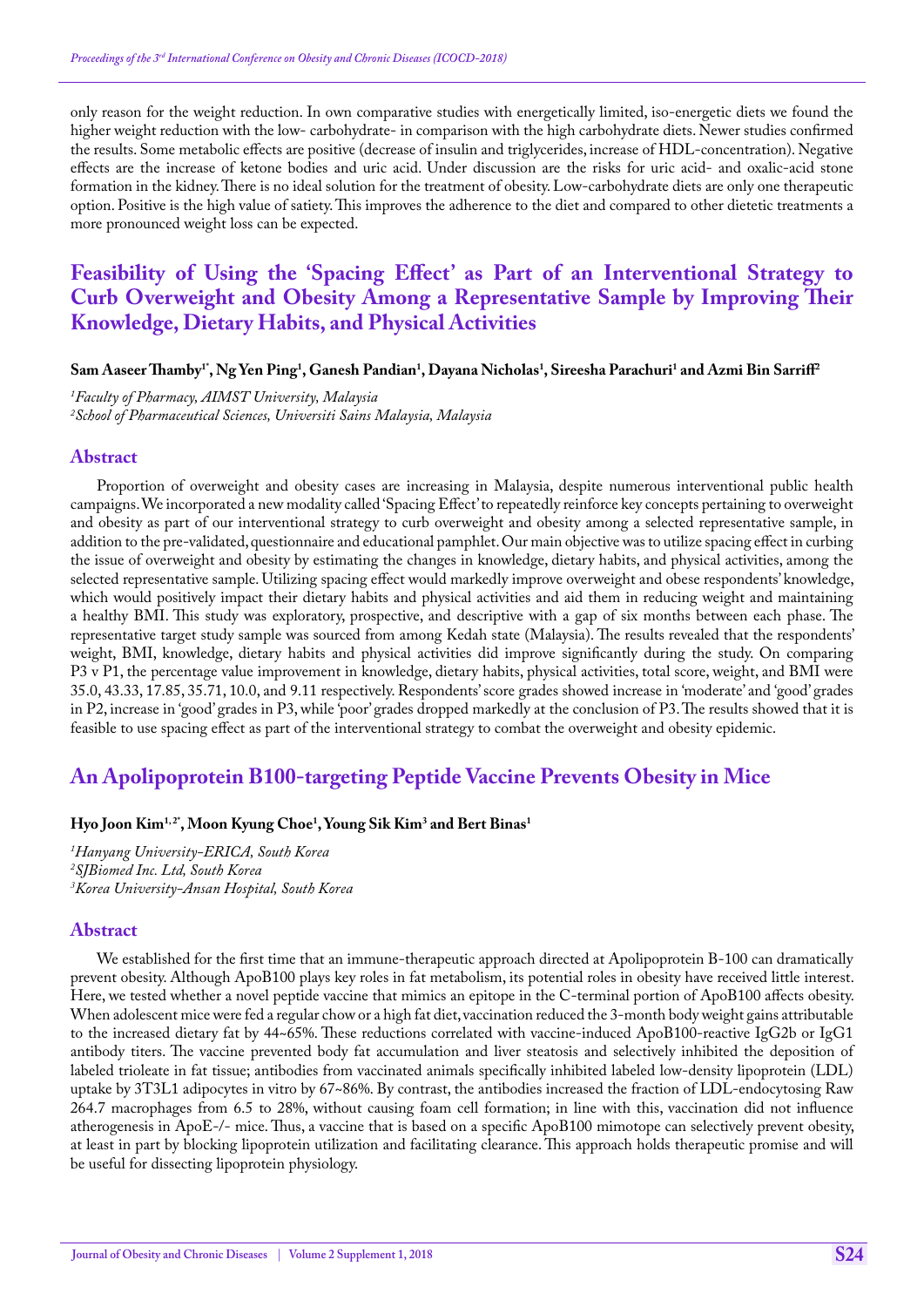# **Investigation of the Impact of Blueberries on Metabolic Factors Influencing Health**

## **Nilgun Istek1 and Ozan Gurbuz2\***

*1 Medical Park Hospital, Nutrition and Dietetic Dept., Bursa, Turkey 2 Uludag University, Agricultural Faculty, Food Engineering, Bursa, Turkey*

### **Abstract**

In this study, ingestion of blueberry fruit by overweight and obese individuals, who were participating in medical nutrition therapy, was investigated. The study was designed to determine the impact on body weight and metabolism (glucose, HbA1c, TSH, total cholesterol, LDL cholesterol, HDL cholesterol, triglycerides, ALT, AST, uric acid, insulin, insulin resistance, and hemoglobin) of obese patients over a 12-week period of time.

Clients were selected based upon their participation in the clinical study as well as measurements which included: body weight, fat, fluid, muscle ratio, and biochemical parameters. The study was conducted with 54 adults (blueberry n = 27 and control n = 27). Midway through the study, the clients in the blueberry group replaced 50 g of carbohydrates with a 50 g serving of blueberries.

Blueberry fruit is one of the important antioxidant resources due to the content of anthocyanins and phenolic substances. While positive changes were observed in all values in both groups, significant differences in the intervention group were observed in BMI, insulin levels, insulin resistance, LDL, total cholesterol, and uric acid levels. At end of the trial, total cholesterol values had changed between 178.59 ± 29.42 mg/dL; 173.20 ± 33.26 mg/dL for control and blueberry groups respectively. LDL and total cholesterol (18.3-14.75%) values were found statistically significant at the end of 12 weeks in the group which added blueberries to replace carbohydrates.

# **Analysis of the PRIMAVERA Study: Reduxine (Sibutramine) Safety Monitoring in Patients with Alimentary Obesity**

## $\mathrm{T}$ atiana Romantsova<sup>1</sup>", Ivan Dedov<sup>2</sup> and Galina Melnichenko<sup>2</sup>

*1 I.M. Sechenov First Moscow State Medical University, Russian Federation 2 Endocrinology Research Centre, Moscow, Russian Federation*

### **Abstract**

As in many other developed nations, the problem of obesity is acute in Russia, where its prevalence is 24.1% of the population (28 million people). Sibutramine, orlistat, liraglutide are all used as a pharmacotherapy of the disease. Since the administration of central-acting drugs as pharmacotherapy of obesity is the most pathogenetically justified the issue of safety of sibutramine therapy is very important. In order to implement the principles of active monitoring of the efficacy and safety of the sibutramine (Reduxin® ) in the current clinical practice and to develop a skill of reasonable prescribing the observation program "PRIMAVERA" was conducted since November 2012 to July 2015 under the auspices of Endocrinology Research Centre and the Russian Association of Endocrinologists (NCT01773733, clinicaltrial.gov). The program "PRIMAVERA" was attended by 3095 doctors of various specialties and 98.774 patients being treated in 1272 hospitals in 142 Russian cities. The duration of Reduxine® treatment was determined by the attending physician and ranged from 3 months to 1 year. The BMI reducing dynamics during 3, 6, 12 months was 3.4 ± 1.53 kg/m<sup>2</sup> (average 9.5 ± 4.28 kg), 5.4 ± 2.22 kg/m<sup>2</sup> (15.0 ± 6.22 kg),  $7.2 \pm 3.07$  kg/m<sup>2</sup> (20.0  $\pm$  8.62 kg) respectively. The average waist circumference reduction for 3,6 and 12 months was 6.3  $\pm$  4.31 sm,  $10.6 \pm 6.30$  sm,  $16.0 \pm 8.94$  sm, respectively. It was shown that the weight loss during prolonged (more than six months) Reduxine® therapy under the supervision of a physician was associated with decreased levels of systolic and diastolic blood pressure and had no effect on heart rate. In "PRIMAVERA" program it was shown that the use of Reduxine® (sibutramine) according to approved indications is safe and effective for long-term treatment of obesity.

# **Laparoscopic Sleeve Gastrectomy Combined with Rossetti Fundoplication for Treatment of Morbid Obesity and Gastroesophageal Reflux**

### **Giovanni Cesana\* , Stefano Olmi, Francesco Caruso, Matteo Uccelli, Stefano Cioffi and Francesca Ciccarese**

*Policlinico San Marco-Gruppo San Donato, Italy*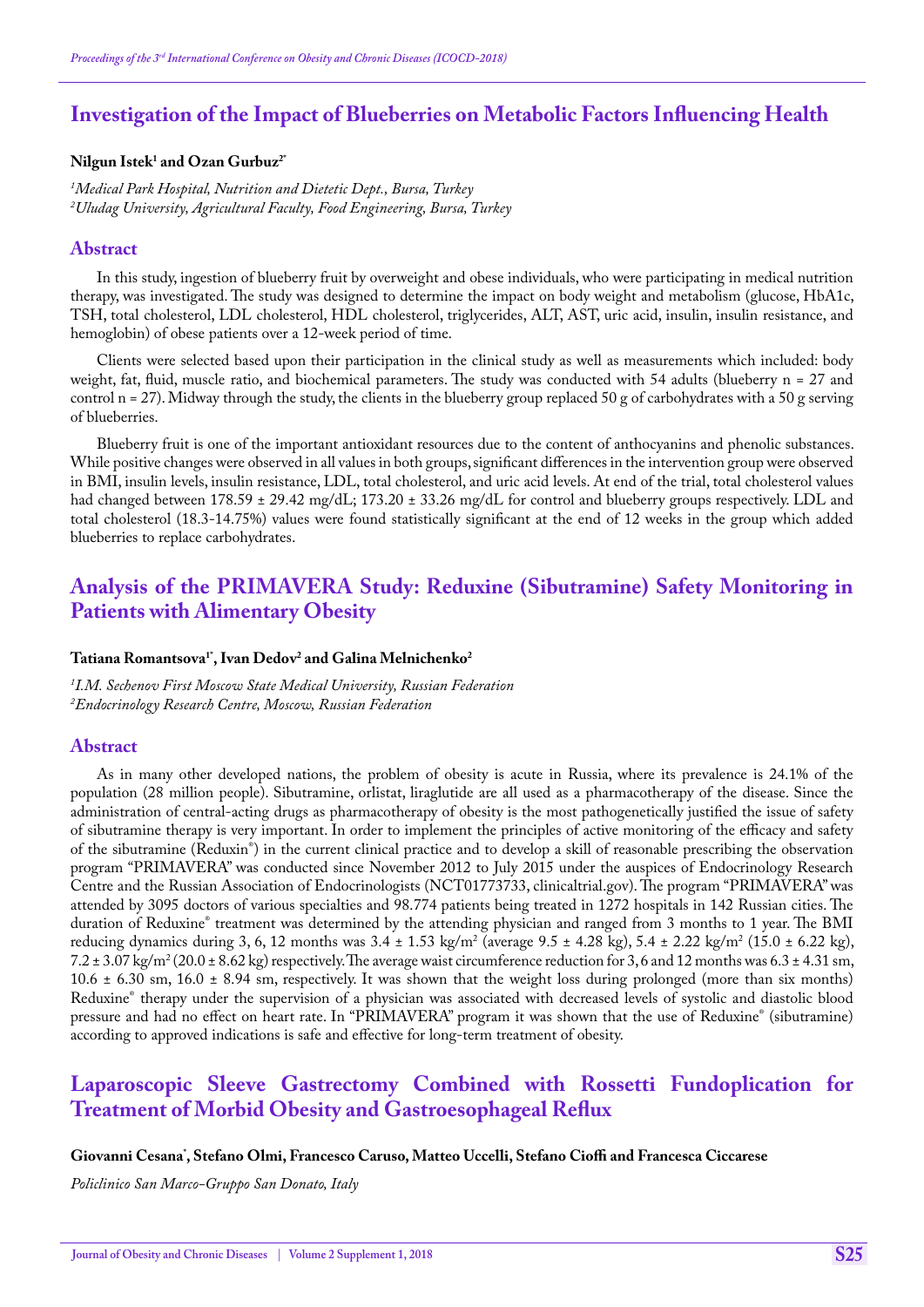### **Abstract**

**Background:** Gastroesophageal Reflux (GERD) can be considered an obesity-related disease. Roux-en Y by-pass (RYBP) is considered the gold standard for its therapeutic effects on acid reflux.

**Objectives:** This is a retrospective study conducted at a high volume bariatric Centre in Italy (> 1000 procedures per year). The aim of the study is to assess the effectiveness of combined laparoscopic sleeve gastrectomy (LSG) and Rossetti anti-reflux fundoplication for the treatment of morbid obese patients suffering from GERD.

**Materials and Methods:** 40 obese patients with GERD underwent LSG-Rossetti laparoscopic fundoplication from January 1<sup>st</sup> to October 31, 2015 at our Centre. A specific informed consent was obtained. Minimum follow-up was 12 months. There were no lost at follow-up.

**Results:** Mean Body Mass Index (BMI) was 44.4 ± 4.7, all patient were suffering from GERD. Mean operative time was 38 ± 6 minutes. Mortality rate was 0%. No intraoperative or medium or long-term complications were reported. Excess BMI loss percent (EBMIL%) at 1, 3, 6, 12 months was 29.3 ± 3.4, 47.2 ± 5.2, 64.0 ± 8.6, 73.3 ± 9.9. At 12 months follow up 95% of patients reported a good sense of repletion without episodes of vomiting, nausea or dysphagia.

**Conclusions:** Sleeve plus Rossetti fundoplication is well tolerated, feasible and safe in selected patients with good postoperative weight loss results. Following these evidences, two monocentric prospective studies will start to analyze and confirm the reported data.

# **Transgenerational Effects of Maternal Over-Nutrition on Offspring's Cognitive Processes and Behavioral Patterns**

## $\bf{Barb}\,AY^r$ , Navarrete  $\bf{E}^1$ , Salazar AM<sup>1</sup>, Montúfar-Chaveznava R<sup>2</sup>, Ostrosky-Shejet P<sup>1</sup> and Caldelas I<sup>1</sup>

*1 Instituto de Investigaciones Biomédicas, Universidad Nacional Autónoma de México, Mexico 2 Facultad de Ingeniería, Universidad Nacional Autónoma de México, Mexico*

### **Abstract**

Chronic malnutrition during pregnancy has been associated to structural, physiological and metabolic changes, as well as behavioral impairments in the offspring. It is critical to elucidate whether chronic over-nutrition, affect the cognitive processes and behavioral patterns of the offspring. In order to address this issue, a Food Preference Test (FPT) and a Novel Object Recognition Test (NOR), were performed on six months old European rabbits obtained from females fed with a standard diet (CON) or with a high lipids and carbohydrates diet during gestation (HLCD).

In the FPT, animals from the HLCD group ingested significantly more food than the rabbits from the CON group. HLCD males required more time to choose one of the diets. However, the sequence of behaviors associated with food consumption was similar between both groups, with the exception of grooming, that exhibited a significant increase in the frequency in the HLCD animals. In the NOR test, the HLCD rabbits exhibited a significant increase on the latency of exploration of the novel object.

Preliminary results from the FPT indicate that the subjects obtained from over-nourished females exhibit hyperphagia, however, they did not show a preference for high fat/carbohydrates diets, as suggested in studies in other species. The significant increase in the grooming behavior presented by the rabbits of the HLCD group, in the FPT test, may be considered as an indicator of the presence of stereotyped and/or compulsive behaviors.

*PAPIIT 212516 and CONACYT-Fronteras de la Ciencia 398.*

# **Hempseed Bar and its Effect on Weight and BMI in Female Adults**

#### **Mahnaz Nasir Khan**

*Kinnaird College for Women, Lahore, Pakistan*

### **Abstract**

Seed of Cannabis sativa L. commonly referred as Hempseed has been known for its nutritional and functional qualities for centuries. Functional attributes are due to its thermogenic effect which promotes weight loss. The objective of this research was to assess the effectiveness of hempseed for weight loss in female adults. This experimental study was carried out without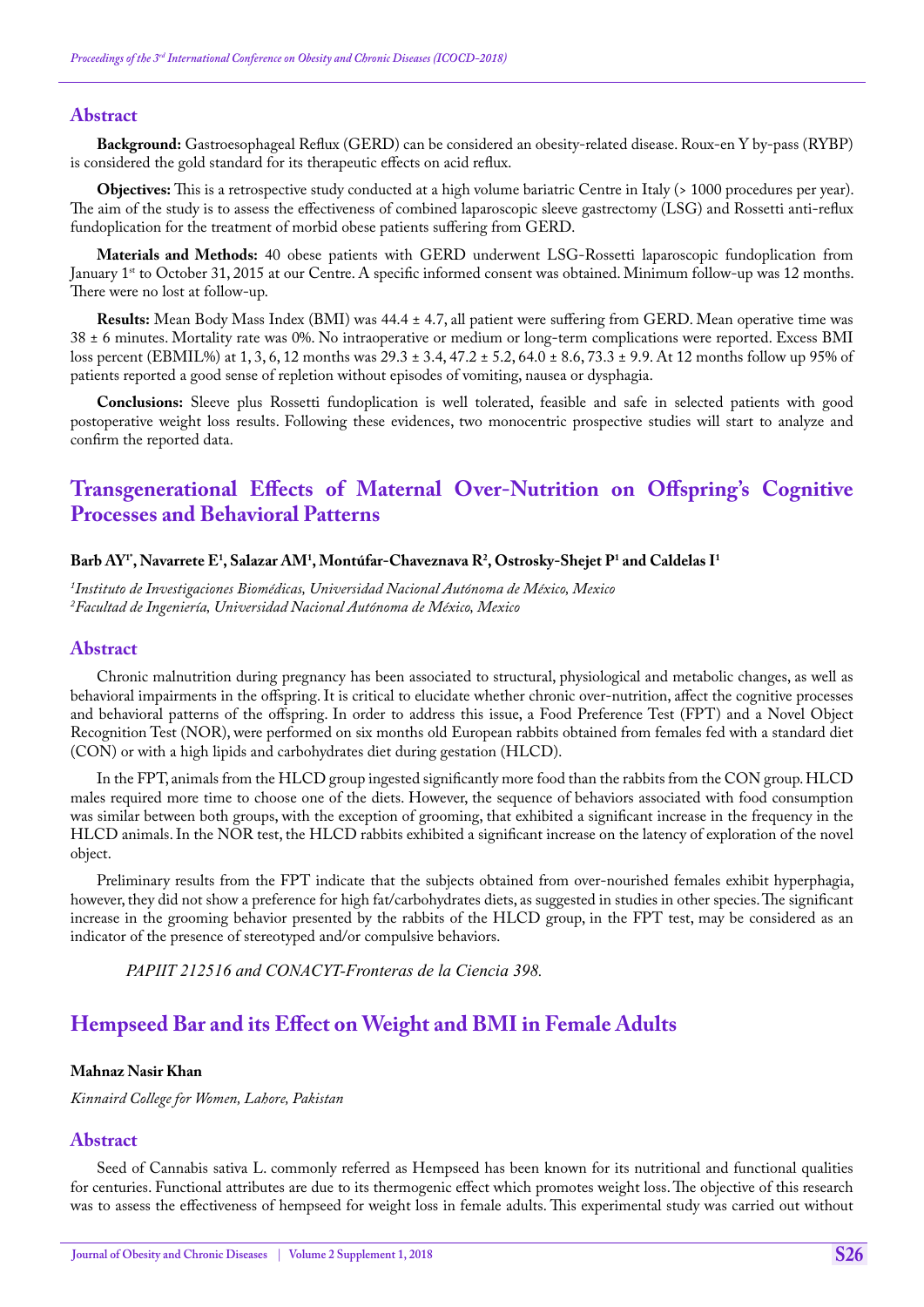a control group with 30 volunteers, predominantly university students (90%) with mean age 21.40 + 1.78 years and BMI 27.25 + 2.01 kg/m².Preliminary dietary intake data revealed that participants routinely consumed an afternoon snack at the university contributing 348 + 5.78 kcal/day. Therefore, Hempseed bar was developed which incorporated 30 grams shelled hempseeds powder providing 50% of total bar kcal. Consumer acceptability score 4.4 + 0.52 was obtained on Hedonic Scale of 1 to 5. Hempseed bar (352 kcal) was administered to participants for 8 weeks which substituted their routine university afternoon snack, along with a Food Logbook for dietary record. Baseline and 8-week weight measures were obtained while follow up was done every two weeks where weight was recorded. Average weight loss after 8 weeks was -2.42% (P = 0.001) with mean reduction in BMI of 1.27 kg/m<sup>2</sup> (P = 0.000) was recorded post intervention while no significant difference was seen in dietary data pre-and post-intervention (P = 0.370). Thus, it may be concluded that inclusion of 30 grams hempseed as part of dietary intake may help lose weight without specific dietary modifications.

# **Poster Presentations**

# **livingwellCARES and Fitscript D-Fight Fitness Unite Forces to Improve the Selfmanagement Skills of Our Employees with Type 2 Diabetes**

Joanne Chernes<sup>1</sup>, Kathleen Roy<sup>1</sup>, Eileen Lawless<sup>1</sup>, Nancy Hassan<sup>1</sup>, Stacey Lane<sup>1</sup>', Collistus Lorde<sup>1</sup>, Charlie O'Connell<sup>2</sup>, **Michael Dimenstein1 and Jeanette Bogdan1\***

*1 Yale New Haven Health System, CT, USA 2 FitScripts, CT, USA*

### **Abstract**

The livingwellCARES nurse care coordinators collaborated with the Fit script D-Fight Fitness Program along with the livingwell Fitness Center in February 2016 to educate and support with skills needed to better self-manage their Type 2 Diabetes. Pre and post hemoglobin A1C and a cardiac stress test were obtained from all participants. Individual and group sessions were held weekly. A 90-day free membership to the YNHHS livingwell Fitness Center was provided to all participants. The key metrics used to evaluate the success of the program were:

- \* Hemoglobin A1C levels
- \* Self-Blood Glucose Monitoring
- \* Weight
- \* Exercise requirement and commitment
- \* Reduction in medication costs

The Fitscript intervention is one more step in our journey to strive for culture of health and well-being at YNHHS. This program can impact a large number of our system employees living with diabetes. The Type 2 Diabetic employee's that we have selected to engage from the livingwellCARES Program were identified according to need, commitment and motivation with end results being a lowering in their hemoglobin A1C, a decrease in their weight, an increase in their physical activity recommendations, increased stamina, a commitment to self-monitoring of their glucose levels as it relates to their exercise routine and increased knowledge in the self-management of their diabetes. This benefits health system through healthier, happier employees which leads to more productive employees, less absenteeism, decreased unnecessary emergency room utilization, avoidable hospital admissions and an overall reduction for the patient and health system (approximate annual reduction of 72% in pharmacy spend).

# **Plant-Based Nutrition: The Overlooked Tool for Curing Heart Disease**

### **Mariah Madigan**

*Northern Ontario School of Medicine, Canada*

## **Abstract**

Cardio-metabolic disease, specifically ischemic heart disease, type-2 diabetes, obesity, and stroke, represent substantial health burdens. Despite increased longevity and a 40% decrease in cardiovascular-related mortality over the last decade, it remains the leading cause of morbidity and mortality worldwide. Key physiological factors associated with increased risk of cardiovascular disease include hypertension, hyperglycemia, dyslipidemias, physical inactivity, and poor diet. These factors are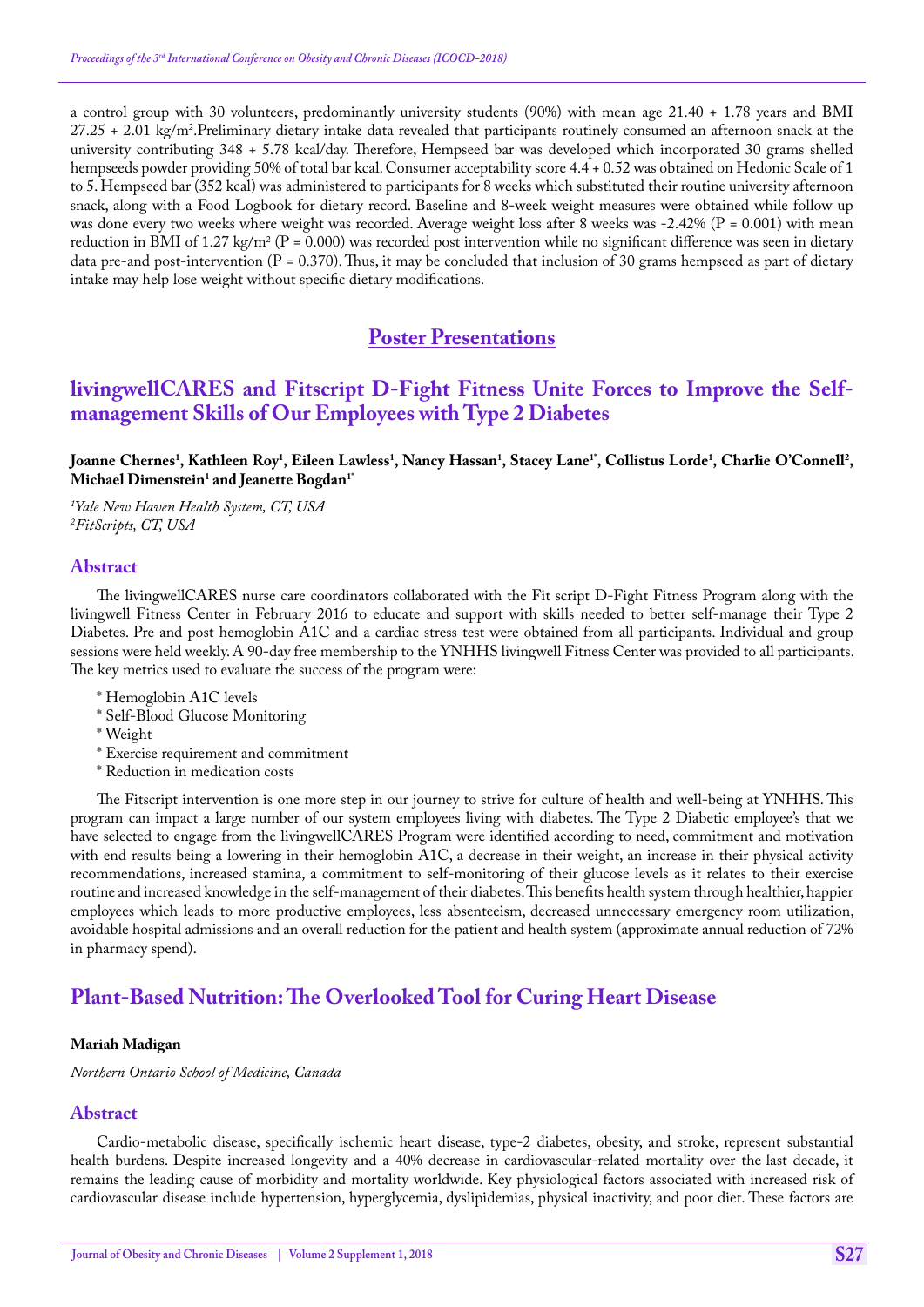modifiable through lifestyle changes, and nutritional intervention in the form of plant-based diets can affect this change. Since the 1950's, considerable evidence from epidemiological studies (including observational, case-control, cohort, and randomized control trials) has associated consumption of animal products with increased risk of cardio-metabolic disease, certain cancers, and all-cause mortality, whereas plant-based diets have shown effective prevention, management, and sometimes reversal of many of the 15 leading causes of death in America. Notably, a low-fat, plant-based diet is the only nutritional pattern shown to halt and reverse progression of atherosclerotic plaque in clinical trials. Plant-based diets have also shown superiority, or noninferiority to leading medications including statins, angiotensin-converting enzyme inhibitors, and calcium channel blockers for the treatment of hypertension and dyslipidemias. Overall, data from clinical trials, as well as large, longitudinal, prospective studies paints a consistent picture showing significant correlations between diet and health, emphasizing that vegetarians and vegans live longer, with greatly lowered risk of developing most chronic diseases. Thus, use of plant-based diets as a means of prevention, management, and treatment of cardio-metabolic disease should be promoted through improved dietary guidelines/ recommendations, patient awareness, and physician education.

# **The Application of Nordic Walking in the Treatment Hypertension and Obesity**

## **Cezary Kucio\* , Dominika Narloch and Ewa Kucio**

*The Department of Physiotherapy Academy of Physical Education in Katowice, Poland*

## **Abstract**

**Background:** Increasing physical activity is a widely recognized method of prevention and treatment of hypertension and obesity.

**Objectives:** The aim of the following study was to assess the results of application of Nordic walking (NW) in the treatment of patients with hypertension and obesity.

**Material and methods:** Participating in the study were 30 overweight or obese men with hypertension, undergoing pharmacological treatment, randomly assigned to one of the two study groups. The first group performed NW training for 4 weeks. The second group underwent pharmacological treatment only. The value of blood pressure measured with a 24-hour AMBP monitoring device, exercise tolerance based on the duration and value of the metabolic equivalent during the exercise test, body mass and BMI value, as well as total cholesterol, LDL, HDL and triglyceride values, were measured before and after the study.

**Results:** The results of the study demonstrated the fact that the application of Nordic walking over the course of 4 weeks did not cause significant changes as far as the value of blood pressure. However, the training led to increased exercise tolerance, a reduced body mass and BMI value, as well as lowered triglyceride and total cholesterol levels. There were no cases of discontinuation of the training due to unwanted effects or symptoms.

**Conclusions:** The 4-week period of Nordic walking training did not result in the lowering of blood pressure in patients with hypertension. However, Nordic walking training did result in improved exercise tolerance, decreased body mass, as well as reduced metabolic risk factors for cardiovascular disease.

# **Farnesoid X Receptor (FXR) is Required for Bile Acid-induced Metabolic Benefits**

## Yuxin Li<sup>1</sup> , Joseph F. Pierre<sup>2</sup>, Honggang Ye<sup>2</sup>, Eugene B. Chang<sup>2</sup> and Deng Ping Yin<sup>2</sup>

*1 Department of Medicine, the Jingmen Second People's Hospital, Jingmen, Hubei, China 2 Departments of Medicine and Surgery, the University of Chicago, Chicago, IL, USA*

### **Abstract**

Our previous report suggests that delivery of BAs to the distal intestine by bile diversion (BD) significantly improve obesity and insulin resistance along with increased primary BAs. Activation of TGR5 stimulates release of enteroendocrine hormones, enhances energy expenditure and directly and indirectly improves ß-cell function and viability. However, FXR reveals two contradictory phenotypes: improving and worsening glucose homeostasis. The current study investigated if the lack of TGR5 or FXR altered metabolic phenotype and abrogated metabolic benefits induced by BD. The results showed that TGR5 deficiency was prone to high-fat diet-induced obesity (DIO), and the lack of FXR was resistant to DIO with enhanced energy expenditure and increased thermogenic genes and PPARα. BD significantly improved hyperglycemia and glucose tolerance in WT and TGR5ko mice, but not in FXRko mice. FXR agonist (CDCA) improved glucose tolerance without alteration of body weight. Increased liver weight and steatosis was observed in LFD- and HFD-fed FXRko mice, which did not be improved by BD. Naïve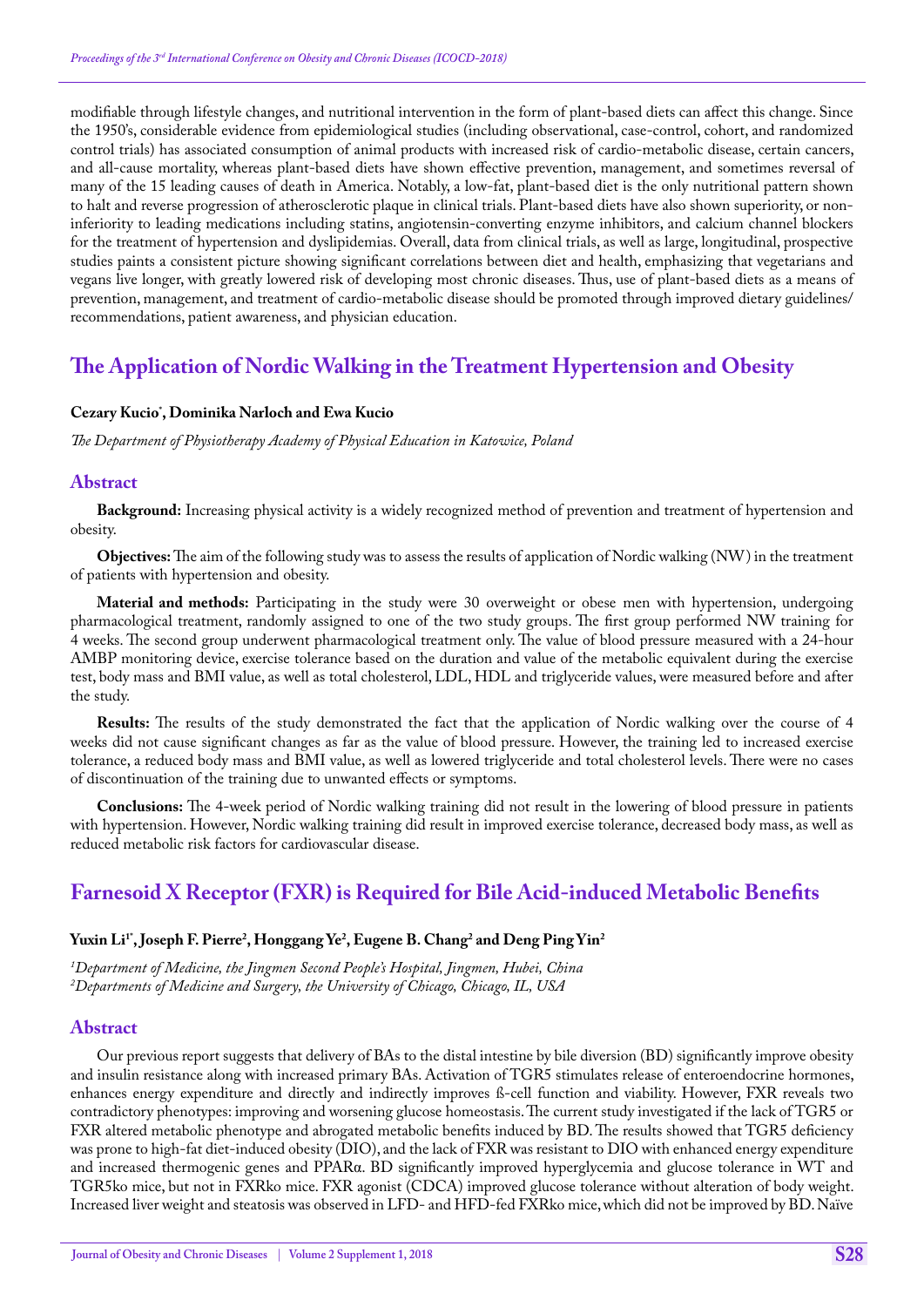FXRko mice revealed hyperglycemia, glucose intolerance, enhanced liver PPARα and energy expenditure without change of diet consumption. BD improved glucose tolerance and liver steatosis in HFD-fed WT and TGR5ko mice, but not in HFD-fed FXRko mice. The lack of FXR and TGR5 resulted in changes of BA synthesis and composition, and BD increased circulating total BAs and primary BAs, especial TbMCA, in WT DIO mice, which revealed a similar change in naïve FXRko mice. The lack of FXR and TGR5 also altered gut microbiota composition, and specifically, Proteobacteria was increased in LFD-, HFDand BD-treated TGR5ko and FXRko mice. We conclude that the lack of FXR altered metabolic phenotype, BA synthesis and gut microbiota composition. Mice lacking FXR are resistance to HFD-induced obesity but develop hyperglycemia. FXR is required for BA-induced metabolic benefits.

# **Anti-Biofilm Efficacy of Ginger Sesquiterpene in Fighting Against** *Acinetobacter baumannii* **Chronic Infection**

### **Yong-Bin Eom1, 2\*, Hye-Rim Kim1 , Hae-Won Cho1 , Da-Seul Shin2 and Hye-In Jang2**

*1 Department of Biomedical Laboratory Science, College of Medical Sciences, Soonchunhyang University, South Korea 2 Department of Medical Science, College of Medical Sciences, Soonchunhyang University, South Korea*

#### **Abstract**

Biofilm formation by *Acinetobacter baumannii* is an important virulence factor in development of chronic disease. *A. baumannii* is an emerging multidrug resistant bacterium and this pathogen in biofilms is resistant to the host's immune defenses and antibiotic therapy. So new biofilm-inhibiting strategies are clearly needed which specifically target biofilms as an alternative to the use of antibiotics. We aim to identify novel anti-biofilm and/or anti-virulence compounds in natural extracts present in edible plant Zingiber zerumbet. As a result, natural extract compounds were found to both inhibit the biofilm formation of, and to disrupt the preformed biofilms. We confirmed the reduced *A. baumannii* biofilms through crystal violet biofilm assay, confocal laser scanning microscopy (CLSM). The findings of this study suggest that ginger sesquiterpene have the potential to be a bioactive agent for use in controlling biofilm-related chronic infections.

# *H. pylori* **Infection, Endoscopic, Histological Aspects and Cell Proliferation in the Gastric Mucosa of Patients Submitted to Roux-en-Y gastric Bypass with Contention Ring: A Cross-Sectional Endoscopic and Immunohistochemical Study**

#### **Thiago De Bortoli Nogueira\* , Ricardo Artigiani Neto, Jaques Waisber and Benedito Herani Filho**

*Federal University of São Paulo, Brazil*

### **Abstract**

Morbid obesity treatment through vertical gastroplasty Roux-en-Y gastric bypass (RYGB) initially used a contention ring. However, this technique may create conditions to the development of potentially malign alterations in the gastric mucosa.

**Objectives:** To analyze the preoperative and postoperative endoscopic, histological and cell proliferation findings in the gastric mucosa of patients submitted to the RYGB with a contention ring.

**Method:** We retrospectively evaluated 33 patients undergoing to RYGB with a contention ring with more than 60 months of postoperative follow-up. We compared the preoperative (gastric antrum and body) and postoperative (gastric pouch) gastric mucosa endoscopic findings, cell proliferation index and H. pylori prevalence.

**Results:** We found a chronic gastritis rate of 69.7% in the preoperative period and 84.8% in the postoperative. *H. pylori* was present in 18.2% of patients in the preoperative period and in 57.5% in the postoperative. Preoperative cell proliferation index was 18.1% in the gastric antrum, 16.2% in the gastric body, and 23.8% in the postoperative gastric pouch. The postoperative cell proliferation index in the gastric pouch was significantly higher than in the preoperative. Higher cell proliferation index and chronic gastritis intensity were significantly associated to *H. pylori* presence.

**Conclusions:** After RYGB with contention ring, there was a higher chronic gastritis incidence and higher cell proliferation index in the gastric pouch than in the preoperative gastric antrum and body. Mucosa inflammation intensity and cell proliferation index in the postoperative gastric pouch were associated to *H. pylori* presence and were higher than those found in the preoperative.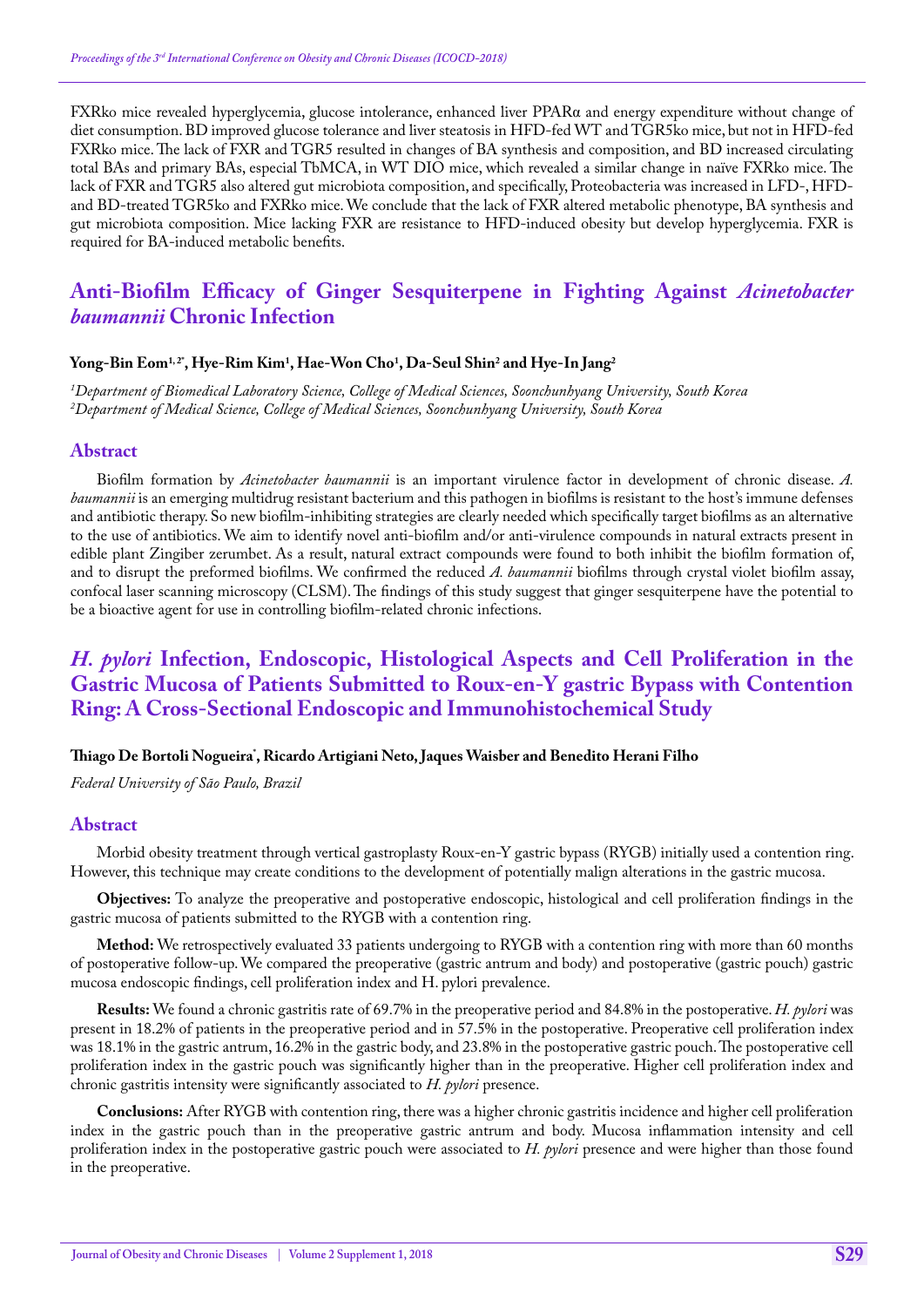# **Metabolically Healthy and Unhealthy Obese Patients: Phenotypic Differences and the Effectiveness of Weight Loss**

## **Tatiana Romantsova\* , Elena Ostrovskaya, Andrey Gerasimov, Tamara Novoselova, Oxana Novikova and Dinar Valiulina**

*I.M. Sechenov First Moscow State Medical University, Russian Federation*

### **Abstract**

Obesity is a major global risk factor for cardiovascular and metabolic diseases. However, a peculiar subset of obese individuals are normotensive and display metabolic parameters within the normal ranges - "metabolically healthy obesity" (MHO). Our goal was to assess the significance of weight loss in MHO individuals.

Our study included 77 women aged 19 to 59 years with obesity (BMI ≥ 30 kg/m<sup>2</sup>). We conducted a comparative analysis of metabolic indices, adipokines levels in 44 MHO subjects (< 2 cardio-metabolic abnormalities, IDF-criteria of metabolic syndrome) and 33 metabolically unhealthy obese (MUHO) women and assessed their dynamics in patients, who have reduced their body weight to  $\geq$  5% in 6 months.

At baseline the levels of BMI, basal insulin, C-reactive protein, TNF-alpha, adiponectin and retinol-binding protein-4 (RBP-4) were comparable in MHO and MUHO. A significant difference between these groups was observed in terms of the index HOMA – 3.0 and 4.4 (p < 0.05), alanine aminotransferase – 23.49 and 37.39 U/l (p = 0.001), interleukin-6 – 0.76 and 1.85 pg/ml (p < 0.05), сhemerin - 322.4 and 369.2 ng/ml (p < 0.05) respectively. After 6 months in the group of MHO, who reduced body weight by  $\geq 5\%$  of the initial (66%) there was a significant increase of adiponectin by 4.54 + 0.83 µg/ml (p < 0.05), and a reduction of waist circumference -8.6 + 1 cm (p > 0.05), CRP -1.7 + 0.4 mg/l (p < 0.05), RBP-4 -2.9 + 1.0 ng/ml  $(p < 0.05)$  and chemerin 46.6 + 17.0 ng/ml (p < 0.05).

Bening metabolic status was associated with a lower level of interleukin-6, сhemerin, insulin resistance and significant reduction of several proinflammatory adipokines after weight loss.

# **Relationship between Genders BMI, and Knowledge of Physical Activity Nursing Students**

### Brunilda Subashi<sup>1</sup>', Glodiana Sinanaj<sup>1</sup>, Denada Selfo<sup>2</sup>, Rozeta Luçi<sup>2</sup> and Saemira Durmishi<sup>3</sup>

*1 Research Center for Public Health, University "Ismail Qemali" Vlore, Albania 2 Department of Nursing, University "Ismail Qemali" Vlore, Albania 3 Department of Health Care, University "Ismail Qemali" Vlore, Albania*

#### **Abstract**

**Background:** Overweight and obesity are major risk factors for a number of chronic diseases, including diabetes, cardiovascular diseases and cancer.

**Aim:** Identification of the relationship between gender - BMI and knowledge of physical activity conducted by the nursing students.

**Methodology:** This study was conducted in the Faculty of Public Health laboratory B201, during the period of time 16-24 Jan 2018, in the first year BScs students Nursing General & Midwifery Nurses. Randomly selected a sample of 79 students who underwent length, weight and BMI measurements through the device Electronic BMI Measuring Height Weight Scale Machine as well as filling in a simple self-administered questionnaire on physical activity.

**Results:** 80% of students were female and 20% male and 49% from them were 18 years old. 12% of students are overweight, 82% healthy normal and 6% underweight. 7.6% of female and 3.8% of male are overweight. Between females 9.5% are overweight and 7.9% underweight while between males 18.7% are overweight. 63% of students do physical activity, 96% of students do moderate physical activity, while 4% intensive physical activity; 33% of students do physical activity 3-4 times a week, in 45% of students, physical activity on a single day takes 30-40 minutes.

**Conclusions:** The overweight is related to the female gender. Most of the students are healthy normal and also carry out physical activity.

**Recommendations:** Encouraging students to periodically measure the weight, length and BMI calculation in order to identify early underweight, overweight and obesity, and to prevent the diseases associated with them.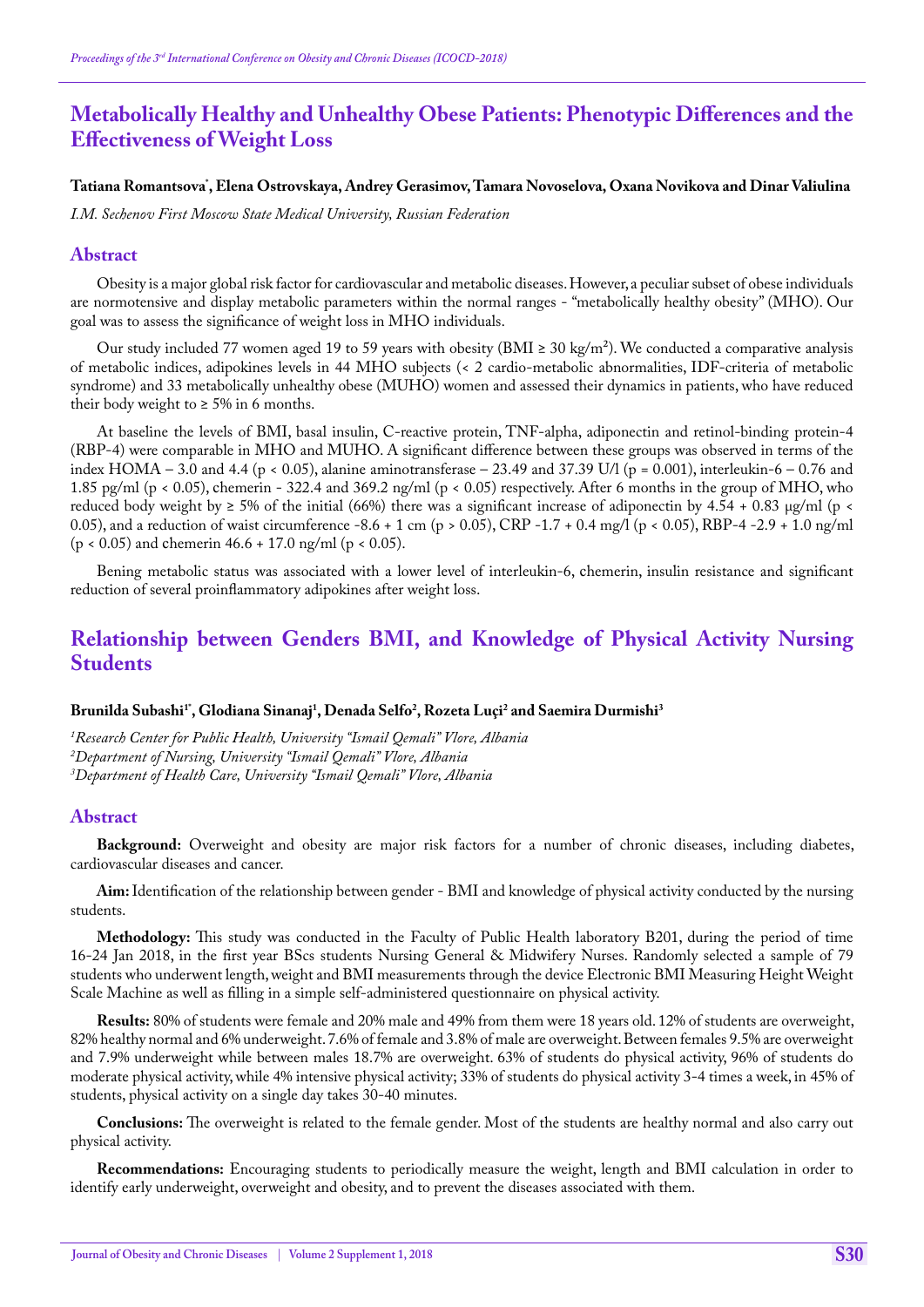# **Association of Sugar-Sweetened Beverages Consumption with Risk of Metabolic Syndrome in Chinese Children and Adolescents**

### **Shuyi Li1\*, Muqing Cao1 , Hao Zheng1 , Chen Yang2 and Yanna Zhu1**

*1 Department of Maternal and Child Health, School of Public Health, Sun Yat-sen University, China 2 Department of Physical Examination, the First Affiliated Hospital of Sun Yat-sen University, China*

#### **Abstract**

**Background:** The association between sugar-sweetened beverages (SSBs) intake and the risk of metabolic syndrome (MetS) is not clear. We aim to explore the relationship in Chinese children aged 7-18 years at a national level.

**Methods:** There were 16,743 children aged 7-18 years recruited from a multi-center national survey in 2013, China. Anthropometric parameters were measured, and fasting blood were collected for testing glucose and lipids. MetS was defined by International Diabetes Federation adapted for children. The information of SSBs intake, dietary intake and physical activity was obtained by self-reported questionnaire. Questionnaire was answered by the caregiver if the child aged below nine years. Logistic regression models were used to estimate the association between SSBs and MetS and its components.

**Results:** There were 13,676 children completed the study, among which 31.4% had high servings SSBs intake (> 0.3 servings/day). The overall prevalence of MetS was 2.3% in children aged 7-18 years. The odds ratio for the prevalence of MetS and abdominal obesity in high servings SSBs group were 1.40 (95%CI: 1.01, 1.94, P < 0.05) and 1.39 (95%CI: 1.23, 1.57,  $P < 0.001$ ) relative to the none serving (0 serving/day) group.

**Conclusion:** SSBs intake was significantly associated with higher risk of MetS and abdominal obesity in Chinese children aged 7-18 years. SSBs intake control could be a target for preventing and treating MetS and abdominal obesity in children and adolescents.

# **Association Between Early Life Experience and Ideal Cardiovascular Health Factors in Chinese Children and Adolescents**

### **Na Zhang\* , Hao Zheng, Shuyi Li and Yanna Zhu**

*Department of Maternal and Child Health, Sun Yat-sen University, China*

#### **Abstract**

**Background:** "Ideal cardiovascular health (CVH)" was proposed by American Heart Association in 2010 and gradually became a new standard to measure CVH status. Few studies estimated the association between ideal CVH and early life experience in children and adolescents from low- to middle-income countries like China.

**Methods:** Data was derived from 4643 participants (7-17 years) in an obesity intervention study during 2013-14. Data on smoking, dietary intake and physical activity was obtained by questionnaire, weight, height and blood pressure were measured. Blood samples were collected to examine total cholesterol and fasting plasma glucose (FPG) level. Logistic regression was used to assess the associations between CVH metrics and early life factors.

**Results:** Significant associations were found between early life experience and ideal CVH metrics. Ideal BMI was positively correlated to vaginal delivery (vs cesarean OR = 1.390, 95% CI: 1.188-1.627), while negatively associated with high birth weight (vs normal birth weight, OR = 0.652, 95% CI: 0.493-0.863). Vaginal delivery and maternal bearing age < 20 years were significantly related to ideal physical activity (all p < 0.01). Moreover, ideal FPG level was associated with breastfeeding >12 months and maternal bearing age > 30 y (all p < 0.01). Importantly, comparing participants had 0-1 and 4-5 CVH metrics, we found participants with a younger gestational age  $\langle 37w \rangle$  were more likely to have 0-1 metrics  $\langle OR = 0.258, 95\%$  $CI: 0.110-0.607$ , while those born through vaginal delivery tended to have  $4-5$  metrics  $(OR = 1.818, 95\% CI: 1.013-3.264)$ .

**Conclusion:** CVH metrics were significantly associated with certain early life factors. Strategies aiming at specific early life experience might be appropriate for tackling cardiovascular risk.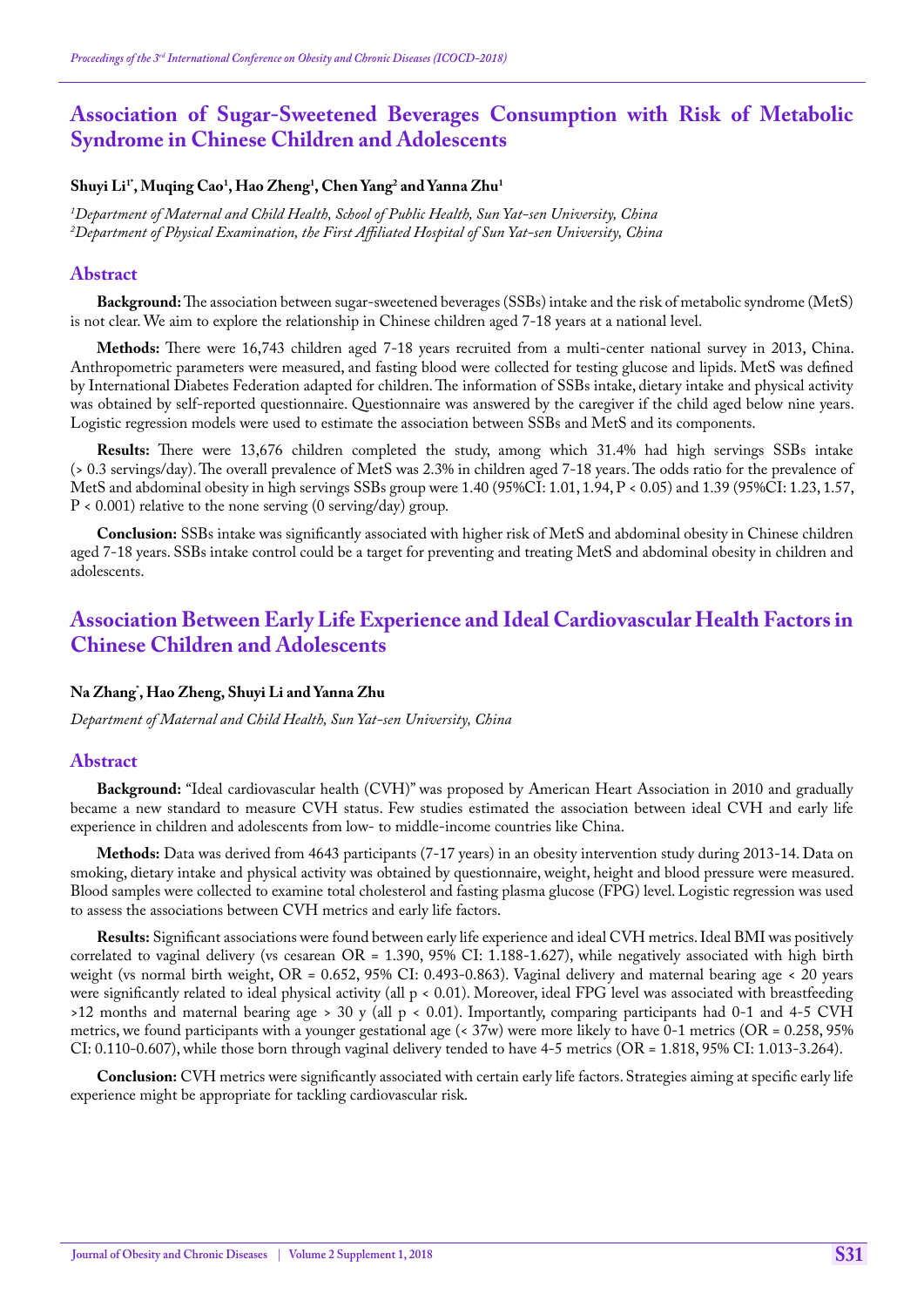# **Status of Fasting Glucose Level and Impaired Fasting Glucose Prevalence in Chinese Children and Adolescents-A National Cross-sectional Analysis**

## **Jiayu He\* and Yanna Zhu**

*1 Department of Maternal and Child Health, School of Public Health, Sun Yat-sen University, China*

### **Abstract**

**Aim:** The present study was to investigate glucose metabolism including level of fasting glucose (FG) and the prevalence of impaired fasting glucose (IFG) and abnormal FG among Chinese children and adolescents, as well as to explore the influencing factors.

**Methods:** Based on a national intervention study against obesity conducted in seven main provinces of China in 2013-2014, 15736 children and adolescents aged 7-18 years at baseline were included in the present analysis. Information of demographics and socioeconomic status were collected by questionnaires and anthropometric parameters were measured. Logistic regression analysis was applied in statistical analysis.

**Results:** The mean FG and prevalence of IFG and abnormal FG were 4.67 mmol/L, 2.80% and 2.92% respectively, the trends of which were significantly varied with age increasing (all p < 0.001) and weight status (all p < 0.001). Compared with girls, boys were observed with higher values of mean FG, prevalence of IFG and abnormal FG (4.73 mmol/L vs 4.60 mmol/L, 3.84% vs 1.70%, 3.99% vs 1.78%, all p < 0.001). Higher FG level appeared double peaks at 9-11 years and 16-17 years separately whereas higher prevalence of IFG and abnormal FG appeared only one peak at 10-13 years. Developed economy and south area were risk factors for higher values of mean FG, prevalence of IFG and abnormal FG (all P < 0.001).

**Conclusions:** Among Chinese children and adolescents aged 7-18 years, prevalence of IFG and abnormal FG were higher than prior values, which means essential measures should be taken to prevent abnormal glucose metabolism in those population.

# **Association of Soy Food Consumption with Obesity and Hypertension in Southern Chinese Children and Adolescents**

### **Tongtong He\* , Shuyi Li and Yanna Zhu**

*Department of Maternal and Child Health, School of Public Health, Sun Yat-sen University, China*

#### **Abstract**

**Background:** The associations between soy food consumption and cardio-metabolic risk factors in children remains unclear due to limited evidence. We aim to explore the association of soy food consumption with the risk of obesity and hypertension in Chinese children and adolescents.

**Methods:** Total of 10,536 children and adolescents aged 7-18 years (5,125 boys and 5,411 girls) were enrolled from a cross-sectional study in Guangzhou City, South China. Information on demographic characteristics and dietary consumption were collected using self-reported questionnaires. Anthropometric characteristics were measured. Obesity, abdominal obesity and hypertension were defined by Chinese criteria for children and adolescents. Multiple logistic regression model was applied to estimate the association of soy food consumption with obesity and hypertension.

**Results:** About 39.5% of participants consumed soy food more than 3 times per week. The mean of liquid and solid soy food consumption was 0.35 ± 0.54 cups/day and 0.46 ± 0.63 servings/day, respectively. The adjusted odds ratio (OR) of hypertension in high liquid servings and high frequency were 0.79 (95% CI: 0.67, 0.94) and 0.83 (95% CI: 0.70, 0.97) compared with none consumption. And the adjusted OR of obesity in high solid servings and in high frequency were 1.34 (95% CI: 1.09, 1.63) and 1.30 (95% CI: 1.07, 1.58), respectively. However, no significant association was found between soy food consumption and abdominal obesity.

**Conclusion:** In Chinese children and adolescents, high soy food consumption was significantly associated with lower prevalence of hypertension, but higher prevalence of obesity.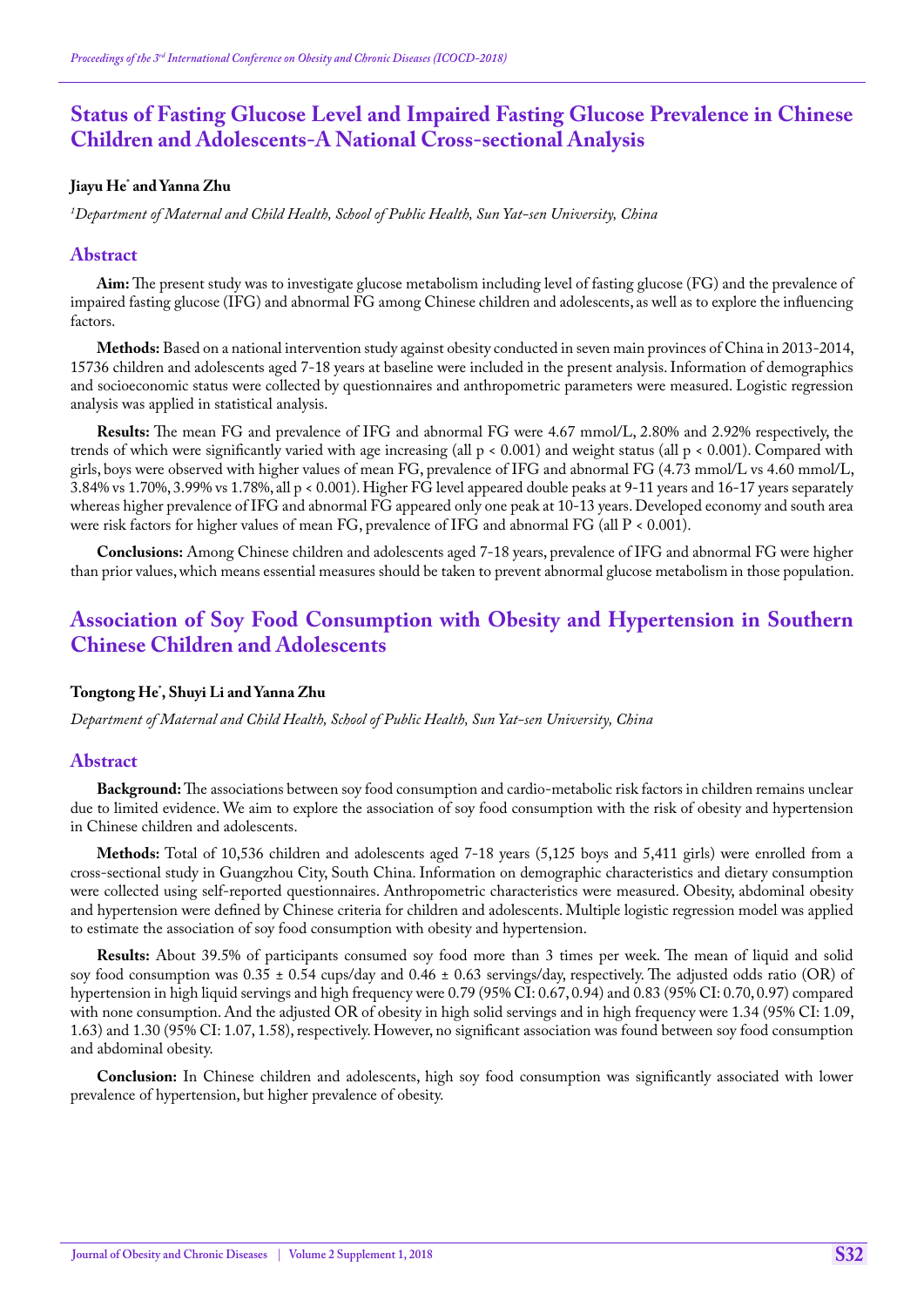# **Interactions Between Birth Weight and Feeding Pattern on Dyslipidemia and Hyperglycemia in Chinese Children and Adolescents**

## **Jingmeng Ju\* and Yanna Zhu**

*Department of Maternal and Child Health, School of Public Health, Sun Yat-Sen University, China*

#### **Abstract**

**Background:** Little is known about the interacting effect of birth weight and feeding pattern on children's dyslipidemia and hyperglycemia. The present study was aiming to examine this interaction in Chinese children and adolescents.

**Methods:** Data of 9,872 Chinese children and adolescents, aged 7-18 years were obtained and analyzed based on an intervention study against obesity, which was conducted in seven provinces of China in 2013. Information on birth weight and feeding pattern was collected by questionnaire. Biochemical indicators including fasting serum glucose (FSG), triglyceride (TG), total cholesterol (TC), high density lipoprotein-cholesterol (HDL-C) and low-density lipoprotein-cholesterol (LDL-C) were tested. Multivariate logistic regression model was applied to examine the health effects.

**Results:** Among non-breast-feeding group, infants born large-for-gestational-age (LGA) had higher risk of hyperglycemia (Interaction  $P = 0.02$ ) compared with infants born appropriate-for-gestational-age (AGA). In infants born LGA, non-breastfeeding attributed to higher level of plasma TC compared with breast feeding (OR 1.15, 95% CI: 1.01-2.27). No interacting effect of birth weight and feeding patterns on triglyceride, HDL-C and LDL-C were found.

**Conclusions:** There were interacting effects of LGA and feeding pattern on hyperglycemia and TC in Chinese children and adolescents.

# **Estradiol Mitigates Leptin Resistance and Enhances Leptin Reponses in Males Rats**

#### **Isabelle Côté, Sara M. Green, Drake Morgan, Christy S. Carter, Nihal Tümer\* and Philip J. Scarpace\***

*University of Florida, FL, USA*

#### **Abstract**

We recently reported that male compared with female rats are less responsive to long-term central leptin overexpression, as assessed by decreased food intake and delta body weight. Moreover, males were more susceptible to development of leptin resistance than females suggesting that either male hormones mitigate, or female hormones exacerbate leptin responses or both. To address the potential role of estradiol, we centrally delivered a viral vector to overexpress ether leptin or green fluorescence protein (GFP) into male rats that were simultaneously treated with either estradiol (25 μg/kg; S.C., daily) or vehicle in a two x two design. We examined chronic changes in food intake (FI), body weight (BW) and body composition over 26 days. BWs in both Leptin-vehicle and GFP-Estradiol were reduced compared with GFP-vehicle and more sustained in Leptin-Estradiol reminiscent of the pattern in females. Changes in FI were unique to each treatment, with a rapid decrease in Leptin-vehicle followed by gradual renormalization typical of leptin-induced leptin resistance in male rats. In contrast, the GFP-Estradiol decrease in FI was of lower amplitude (P < 0.001) but sustained over the 26 days (P < 0.003). The Leptin-Estradiol group was mostly additive with a delay in leptin resistance typical of the pattern observed in female rats. Decreased body fat by TD-NMR was unique to each treatment paralleling FI. Phosphorylation of STAT3 (P-STAT3) was examined at death. No exogenous leptin was administered, thus detected P-STAT3 was due to central overexpressed leptin. P-STAT3 was greater in both leptin groups compared with GFP, but there was no difference between Leptin-vehicle and Leptin-Estradiol. In conclusion, these data suggest that leptin and estradiol both decrease FI and BW through different mechanisms, with the pattern of Leptin-Estradiol reminiscent of that observed in females. Furthermore, the estradiol-induced decrease in FI & BW does not involve P-STAT3. These data suggest that estradiol may be one factor in the increased leptin response and mitigated leptin resistance observed in female rats.

# **The Relationship Between Sleep Disorders and Erectile Dysfunction in the Middle-Aged and Older Men**

#### **Wei-Sheng Chung1, 2 and Mitchell Wu3\***

*1 Department of Internal Medicine, Taichung Hospital, Ministry of Health and Welfare, Taichung, Taiwan*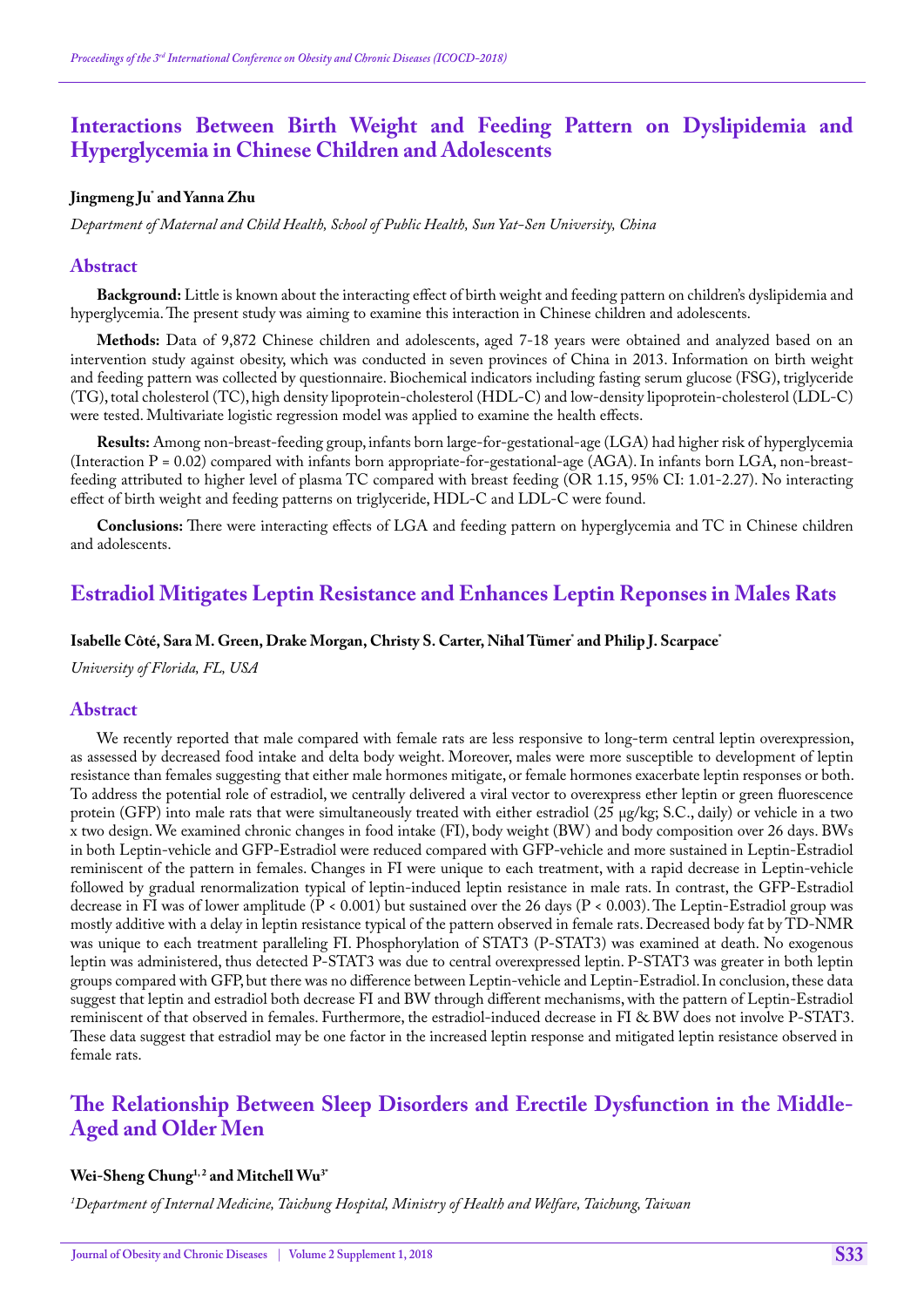*2 Department of Health Services Administration, China Medical University, Taichung, Taiwan 3 International School of Capital Medical University, Beijing, China*

### **Abstract**

**Background:** Studies evaluating the relationship between sleep disorders (SD) and erectile dysfunction (ED) are scant. We investigated if the middle-aged and older men with SD are associated with risk of ED.

**Methods:** We conducted a population-based longitudinal cohort study to evaluate the incidence and risk of ED in men ≥ 50 years newly diagnosed with SD between 2002 and 2008 from the Longitudinal Health Insurance Database (LHID). Four non-SD controls for each SD men were randomly selected from the LHID and frequency matched according to age and sex. The follow-up period began from the index date until the date of an ED diagnosis, loss to follow-up, or December 31, 2010. Cox proportional hazard models were used to estimate the effects of SD on the risk of ED presenting with hazard ratios (HRs) and 95% confidence interval (CI).

**Results:** A total of 15, 866 men with SD and 63, 464 men without SD were enrolled. The mean age of the study participants were 63.2 ± 9.0 years. The men with SD showed a significantly higher prevalence of comorbidity than did the non-SD men. The SD cohort exhibited a greater overall incidence of ED than did the non-SD cohort (25.00 vs 12.33 per 10, 000 person-y). After we controlled for potential covariates, the SD patients still had a 1.90-fold adjusted HR of developing ED compared with the non-SD controls (95% CI = 1.65-2.20). Men with SD carried an increased incidence and risk of ED development compared with men without SD regardless of age and comorbidity.

**Conclusion:** This retrospective population-based cohort study demonstrated that ED risk obviously increased in the SD cohort compared with the non-SD cohort.

# **Risk of Stroke in the Middle-Aged and Older Patients with Osteoarthritis**

#### Wei-Sheng Chung<sup>1,2</sup> and Mitchell Wu<sup>3\*</sup>

*1 Department of Internal Medicine, Taichung Hospital, Ministry of Health and Welfare, Taichung, Taiwan 2 Department of Health Services Administration, China Medical University, Taichung, Taiwan 3 International School of Capital Medical University, Beijing, China*

### **Abstract**

**Objectives:** Osteoarthritis (OA) is related to carotid atherosclerosis. Studies evaluating the incidence and risk of stroke in middle-aged and older patients with OA are limited. Therefore, we conducted a population-based cohort study to investigate the relationship between stroke and OA in the middle-aged and older people.

**Methods:** Using Taiwan's Longitudinal Health Insurance Database 2000 (LHID 2000), we enrolled aged 50-90 years who were newly diagnosed with OA between 2002 and 2003 as the OA cohort. One control without OA was frequency-matched to each OA patient in LHID 2000 based on sex, age, and index year. The follow-up period ran from the index date of OA until the diagnosis of stroke, withdrawal from the NHI program, death, or the end of 2010. We used Cox models to measure the crude and adjusted hazard ratios (HR) of stroke, with 95% confidence intervals (CI).

**Results:** A total of 33,236 OA patients and 33,236 non-OA patients, and their mean age was 66.1 ± 9.5 years. The OA patients exhibited a significantly higher prevalence of comorbidities including hypertension, diabetes, hyperlipidemia, coronary artery disease, obesity, and congestive heart failure than did the non-OA patients. The OA patients showed a significantly increased incidence rate of stroke development compared with that in the non-OA patients irrespective of sex and comorbidity. After we controlled for sex and comorbidity, a 1.24-fold adjusted HR of developing stroke was present in the OA patients compared with that in the non-OA patients (95% CI = 1.20-1.28).

**Conclusion:** The middle-aged and older people with OA were at an increased risk of developing stroke compared with the counterparts without OA.

## **Inflammatory Markers in Relation to Pre-Pubertal Obesity**

## **Darina Dinov1 and Albert Khait2\***

*1 Western University of Health Sciences of the Pacific, CA, USA 2 Loma Linda Medical School, CA, USA*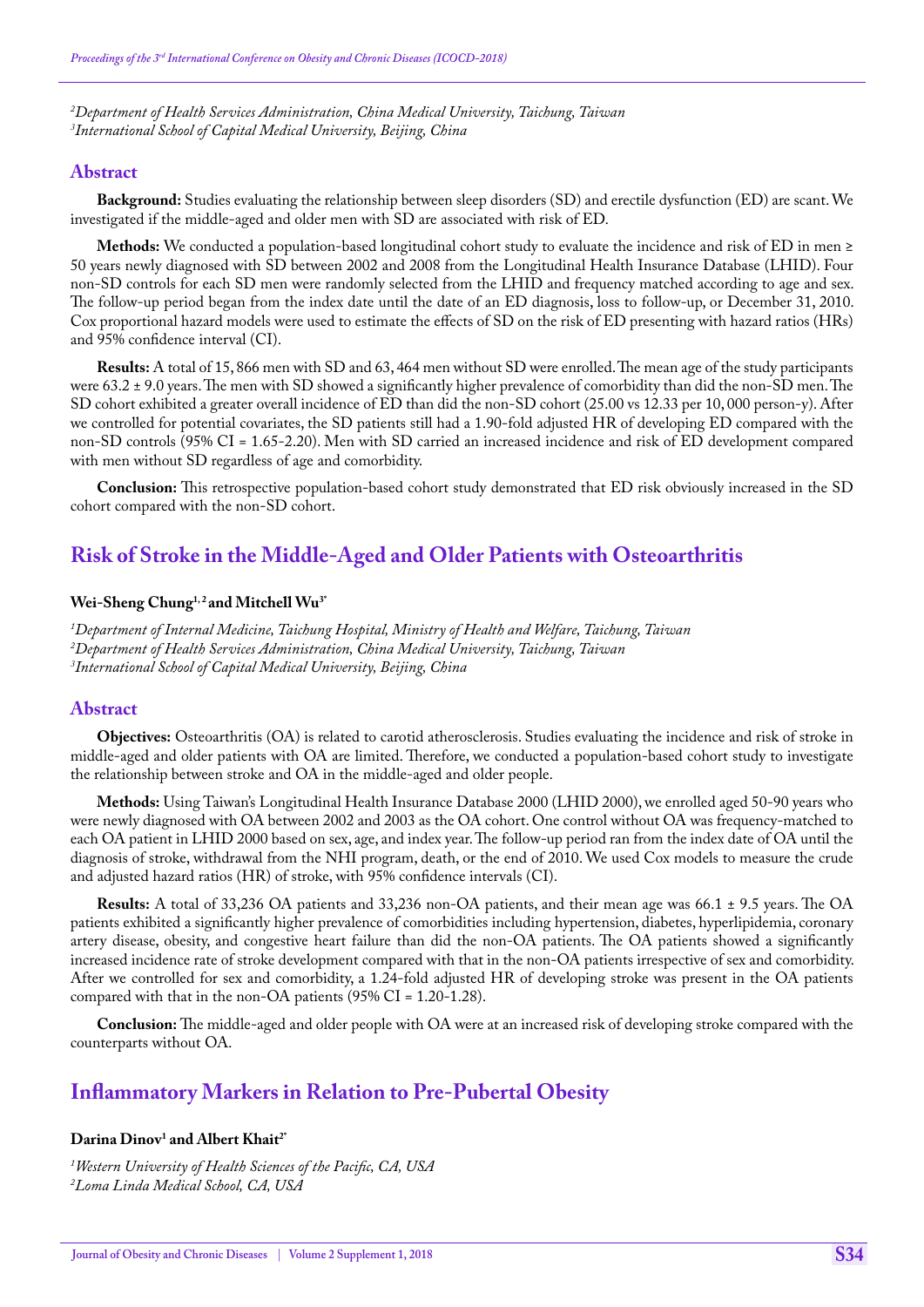### **Abstract**

**Background:** Childhood obesity is a major epidemic with adipokines-TNF-α, IL-6, leptin, and adiponectin-being potentially implicated in the pathogenesis.

**Methods:** We conducted a literature search of PubMed where we searched key terms: 'prepubescent obese children' with 'TNF-α' or 'IL-6' or 'hs-CRP' or 'adiponectin' for clinical trials.

**Research:** Thirty-six articles remained after our exclusion criteria was applied. Most of these showed a positive correlation of obesity with TNF-α, IL-6, and hs-CRP; along with a negative correlation with adiponectin. There was one study that we found that showed  $TNF-\alpha$  to not be related to obesity and another that showed adiponectin to have a positive correlation with obesity. However, overall the overwhelming research showed what we predicted. Another contributing study that we evaluated showed that TNF-α causes a decrease in C/EBP alpha which are gene promoters that downregulate myc. By downregulating this cell cycle regulator there is potential for proliferation of cells leading to increased risk for both obesity and cancer. TNF-α, is one of the primary inflammatory markers that has been implicated in obesity; thus, showing that it could have diagnostic factors in cancer through this downregulation of myc.

**Conclusion:** A possible consideration for future research is to evaluate the possible relationship between inflammatory markers discussed as predictive factors and diagnostic factors for pediatric cancer. With these potential innovative methods to help diagnose pediatric cancer we, as a research community, can save many lives and lessen the burden cancer has put upon our society.

# **Association Between Sedentary Behavior and Obesity in Korean Adolescents**

#### **Minhee Kim, Jaesung Park and Kyungsoo Kim\***

*Department of Family Medicine, The Catholic University of Korea, South Korea*

#### **Abstract**

According to convenient traffic and the development of information Technology, the pattern of entire life has changed. Life style is closely related with recent increase of obese people by influenced the time of dynamic activity decreased due to increasing sedentary time. There is a lack of adolescent study related with sedentary time in domestic so that the goal of this study is to investigate the relation of sedentary life and obesity of adolescents using the date of the online survey on adolescent health behaviors in 2016. Hence, this study is about the relation of general characteristics, healthy behavior, sedentary time for study, sedentary time for leisure according the primitive date of the online survey on adolescent health behaviors. The risk of the obesity was decreased by sedentary time for study on weekend. Otherwise, the risk of the obesity was increased by rather the group of sedentary time over median value than the group of one below median value in sedentary time on weekend and weekdays. The reason is that sedentary time such as watching TV relatively shows the lower energy consumption. Also, it is accompanied by unhealthy behaviors such as snakes, the hyper-ingestion of high calories beverages and so on.

# **Relationship Between Obesity and an Autoantibody Directed Against Apolipoprotein B-100**

### **Moon Kyung Choe1\*, Nan-Hee Kim2 , Bert Binas1 and Hyo Joon Kim1, 3**

*1 Hanyang University-ERICA, South Korea 2 Korea University-Ansan Hospital, South Korea 3 SJBiomed Inc. Ltd, South Korea*

#### **Abstract**

Here we report the characteristics of an autoantibody (AAB) against Apolipoprotein B-100 (ApoB-100) that we detected in the serum of 60% caloric high fat diet (HFD)-fed mice after they became severely obese. We determined the induction profile, relationship with the body mass index (BMI), isotype, and antigen specificity. The AAB was detected starting from a body weight of 35~37 grams in C57BL/6 (inbred) and 50~52 grams in ICR (outbred) mice. This translates into a murine BMI [mBMI = g/cm2 ] of 0.35 and 0.40 (see Figure). The comparison of Chow-fed and HFD-fed C57BL/6 mice showed that AAB induction was significantly correlated with the mBMI (Spearman rho  $(\rho) = 0.409$ ; p = 0.001 (n = 64)). We affinity-purified the murine AAB using human ApoB-100 and determined the isotype as IgG1 with к-light chains. The AAB epitope was screened by dot-blot analysis with known ApoB-100 epitope peptides (p45, p210, p240) and B4T, an artificial anti-obesity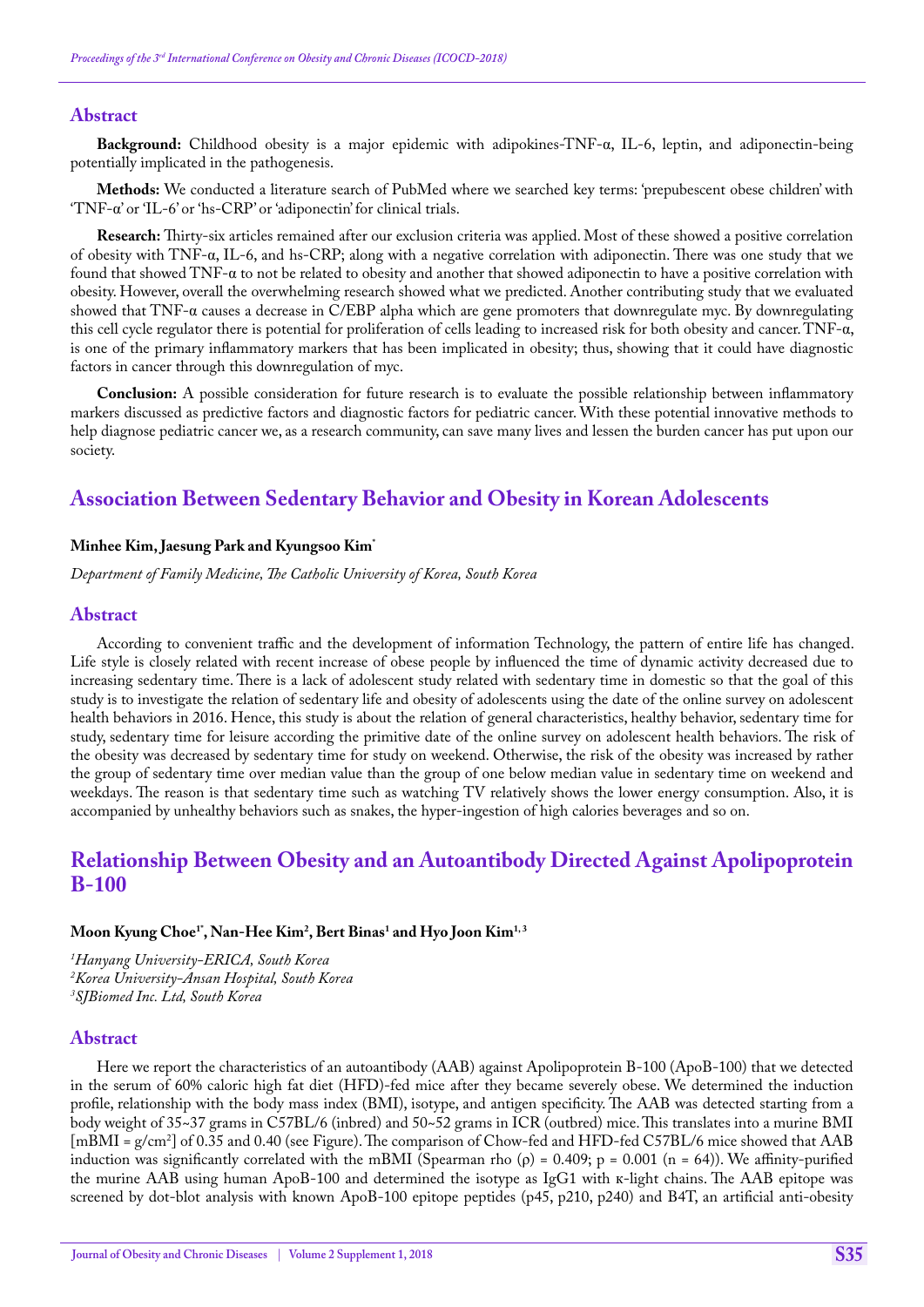immuno-therapeutic antigen previously reported by us. Of these, p210 (which has been known as a putative LDL receptor binding domain) and B4T were strongly recognized by the AAB. These results are in line with our published concept that ApoB-100 is a suitable target for obesity treatment and suggest the novel concept that an obesity-induced AAB directed against ApoB-100 may counteract obesity.



# **Reciprocal Regulation Between Obesity and Diabetes**

## **Eun Mi Go1 , Yena Hong2 , Hyeon Jeong Kwon2 , Jin Hyeong Park2 and Na Kyung Lee1, 2\***

*1 Department of Medical Science, College of Medical Sciences, Soonchunhyang University, Asan, Chungnam, South Korea 2 Department of Biomedical Laboratory Science, College of Medical Sciences, Soonchunhyang University, Asan, Chungnam, South Korea*

### **Abstract**

To investigate reciprocal regulation between obesity and diabetes, three different assays were used. The injection of streptozotocin in mice decreased serum insulin level and increased blood glucose level. After 8 days of injection, STZ-treated mice have shown significantly less weight than control mice. Gold thioglucose (GTG) injection induced hyperphagia in mice and GTG-treated mice were obese when analyzed 3 months after injection. Their blood glucose levels were also significantly increased. Finally, we fed mice a high fat diet (HFD) for 6 weeks. Mice fed a HFD gained significantly high weight than control mice and developed glucose intolerance. These results show the reciprocal regulation between obesity and diabetes.

# **The Effect of a Combined Program of Dietary Restriction and Physical Activity on the Physical Function and Body Composition of Obese Older Adults with Knee Osteoarthritis**

### **Asma Alrushud1, 2\*, Alison Rushton1, 3, Gurjit Bhogal4 , Fraser Pressdee4 and Carolyn Greig1, 3**

 *School of Sport, Exercise and Rehabilitation Sciences, University of Birmingham, Birmingham, UK College of Applied Medical Sciences, King Saud University, Riyadh, Saudi Arabia MRC-Arthritis Research UK Centre for Musculoskeletal Ageing and Health, University of Birmingham, Birmingham, UK The Royal Orthopaedic Hospital NHS Foundation Trust, Birmingham, UK*

#### **Abstract**

Knee Osteoarthritis (OA) is the most common cause of disability, affecting approximately 3.64% of the global population. Interventions including intensive weight loss and exercise have shown a significant effect on pain reduction in older adults with symptomatic knee OA. We aim to assess the feasibility and acceptability of a combined dietary restriction and physical activity intervention program and collect preliminary data.

This single-arm intervention study will run from December 2017 to June 2018 at one site in the UK. Thirty obese participants will receive a knee OA physiotherapy usual care program for 4 weeks and then continue to exercise in their local gym/ leisure facility for a further 12 weeks. Participants will also follow dietary restriction aiming for a decrease of 300-500 kcal.day 1 or 500- 1000 kcal.day 1 as appropriate to initial BMI. The outcome measures are focus group and questionnaire to assess feasibility. Also, physical function (WOMAC) scale, body weight, waist circumference and BMI, musculoskeletal function; knee ROM, lower limb power, physical performance; stair climb; timed up-and-go, pain intensity using WOMAC pain subscale, quality of life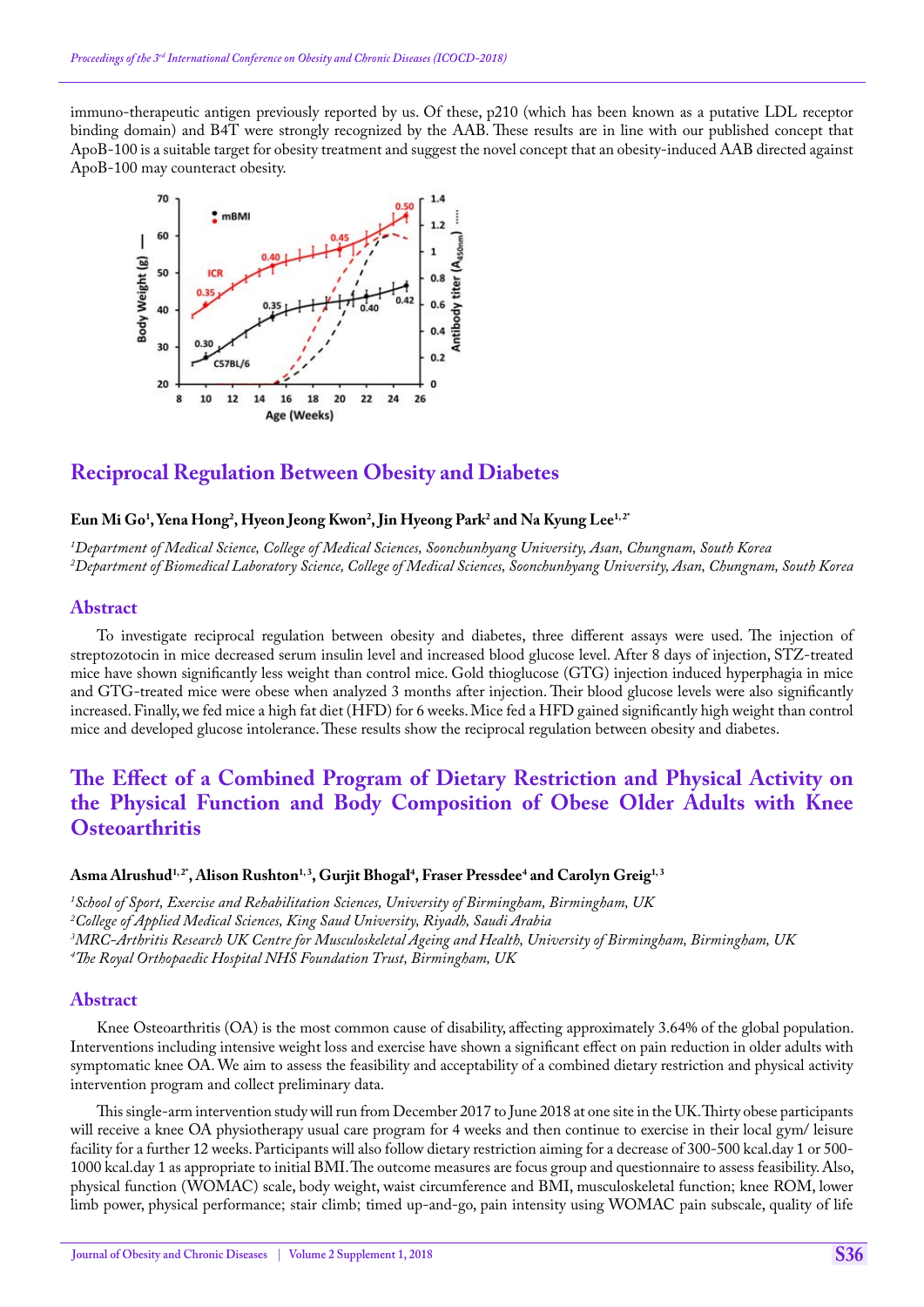(SF-36) will be assessed at baseline, 4 and 16 weeks. Body composition and markers of joint remodeling will be measured only at baseline and 16 weeks. Mixed analysis techniques will be used to analyze the quantitative and qualitative outcome measures.

The results of this study will inform a refined intervention and a future adequately powered low risk of bias definitive trial. This trial is registered with the ISRCTN registry (ISRCTN 12906938).

# **Development of a Semi-quantitative Food Frequency Questionnaire to Measure Intakes of Macro Micro Nutrients for Saudi Population in the Western Region of Saudi Arabia**

### **Norah Aljohani\* and David K. Y. Lei**

*Taibah University, Saudi Arabia*

### **Abstract**

The Food Frequency Questionnaire (FFQ) is one of the most extensively used tools in epidemiologic studies to assess dietary consumption among diverse populations. The present study aimed to describe the development of a culture Specific Food Frequency Questionnaire (SFFQ) for Saudi Arabian population in the western region in Saudi Arabia. A nationally representative food list has been tested and combined to the food list obtained from 24-hour recalls collected from 250 healthy participants, between 18-75 years old, by using a stratified clustered sample design. The food list for the new SFFQ was selected by stepwise multiple regression. Twenty-five separate models were created for each nutrient intake, which included energy, macronutrients and micronutrients. One hundred and fifty-eight (158) foods explained 90% of the between person variance for total energy intake, macronutrients and micronutrients. Finally, these 158 food items were selected for the new SFFQ. The food list was converted to a new SFFQ form based on the pattern of Harvard FFQ. A new SFFQ for Saudi Arabian population in the western region has been developed to measure diet and food habits.

# **Liver Global Gene Expression Analysis After 8 Week Feeding Soy Isolate- or Casein-Based Diets Using Male Obese Zucker Rat Model**

#### **Melisa Kozaczek1\*, Walter Bottje1 , Elizabeth Greene1 , Kentu Lassiter1 , Byungwhi Caleb Kong1 , Sami Dridi1 and Reza Hakkak2-4**

*1 University of Arkansas, Department of Poultry Science, Fayetteville, AR, USA*

*2 Departments of Dietetics and Nutrition, University of Arkansas for Medical Sciences, Little Rock, AR, USA*

*4 Arkansas Children's Research Institute, Little Rock, AR, USA*

### **Abstract**

Feeding soy protein isolate (SPI) reduced liver steatosis in male obese Zucker rats compared to those fed a casein (CAS) based diet (*Hakkak et al. 2015. J. Medicinal Food 18:1274*). To gain insight into fundamental mechanisms, we have conducted a global gene expression (RNAseq) analysis on liver samples obtained from male rats fed either the SPI or CAS-based diets (n = 8 per group) for 8 weeks. The RNAseq data was analyzed using Ingenuity Pathway Analysis (IPA) software (Qiagen) using a P < 0.05 and 1.3 fold differential expression cutoff values. To validate the results from the RNAseq, targeted mRNA analysis was conducted using PCR. Eleven genes were selected that were shown to be some of the most differentially expressed between the two groups. Of these, 10 out of 11 had PCR values that concurred with up-regulation or down-regulation in the RNAseq dataset. In the upstream analysis function, IPA makes predictions of activation or inhibition (activation z-score) of molecules that is based on expression of genes in the data set and literature citations showing similar or dissimilar relationships between the target molecule and downstream target. In the comparison of the two diet groups, there were 25 genes that were predicted to be activated in the liver of SPI-fed rats and 43 genes that were predicted to be inhibited in comparison to the CAS-fed rats. We believe these findings may shed light on understanding mechanisms that soy protein isolate is able to reduce liver steatosis in this obese Zucker rat model.

*<sup>3</sup> Department of Pediatrics, University of Arkansas for Medical Sciences, Little Rock, AR, USA*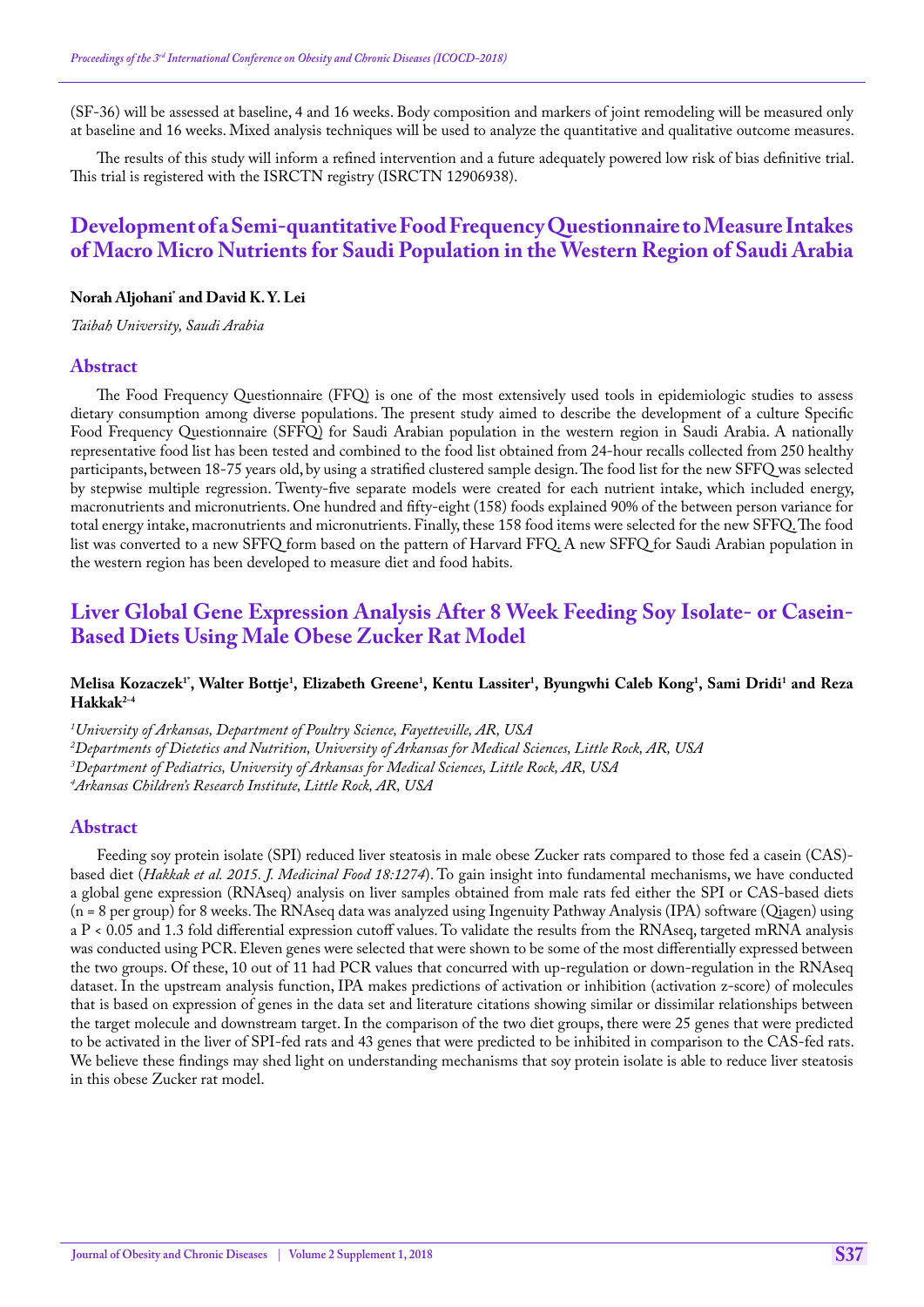# **A Very Low Calorie Ketogenic Diet Improves Weight Loss and Quality of Life in Patients with Adjustable Gastric Banding**

#### Daniele Fumelli, Marina Taus, Debora Busni, Francesca Borroni, Sonia Sebastianelli, Giulia Nicolai, Marina Paesani<sup>-</sup>and **Albano Nicolai**

*Department of Clinical Nutrition and Dietetics, Azienda Ospedali Riuniti Ancona, Italy*

#### **Abstract**

Diet and physical activity are not enough to achieve a healthy BMI in severe obesity. Laparoscopic adjustable gastric banding (LAGB), has encouraging results in terms of weight loss and resolution of obesity-related comorbidities. However, several months after LAGB, some patients are enable to lose weight anymore and don't tolerate a further calibration because of its collateral effects.

**Aim:** The aim of this study is to identify the potential role of high protein-low carbohydrate ketogenic diet (KD) in managing weight loss in patients who underwent gastric banding and didn't lose weight anymore.

**Methods:** 50 patients underwent LAGB between January 2010 and December 2013. In twenty patients (GROUP A) we observed a stop in weight loss so we divided this patients into two groups. One group (group A1: 10 patients) continued to follow a LCD low calorie diet and underwent a further calibration; the other group (group A2: 10 patients) started to follow a KD for the next 8 weeks.

**Results:** Both group resumed a significant weight loss, however group A1 patients reported collateral effects due to calibration and a higher Impact of Weight on Quality of Life-Lite (IWQOL-Lite) that correlates with a lower quality of life than patients following KD.

**Conclusions:** KD can improve the weight loss and quality of life in patients who underwent LAGB and failed at losing more weight allowing a weight loss comparable to that obtained with a further calibration and it is useful to avoid drastic calibrations and their collateral effects.

## **Body Fat Distribution, Epicardial Fat in Relationship to Coronary Artery Disease**

### **Dana Prídavková1\*, Katarína Martiaková1 , František Kovář1 , Jakub Prídavka2 , Marián Mokáň1**

*1 Clinic of Internal Medicine I., Jessenius Faculty of Medicine in Martin of the Comenius University of Bratislava, Slovakia 2 Jessenius Faculty of Medicine in Martin of the Comenius University of Bratislava, Slovakia*

#### **Abstract**

**Background:** To assess the relationship between visceral fat, epicardial fat, other obesity parameters and coronary artery disease (CAD).

**Methods:** There were 80 patients examined (43 males, 37 postmenopausal females) undergoing elective coronary angiography. We examined body mass index (BMI), visceral fat (VF), total body fat (TBF) using bio impedance, waist circumference (WC), neck circumference (NC) and thickness of tricipital, bicipital, subscapular and suprailiacal skinfolds. We assessed the echocardiographically measured epicardial fat (EF) thickness. We accounted for lipidogram, glycaemia, insulin resistance index (HOMA-IR), atherogenic index of plasma (AIP). The set was divided into group with coronagraphically proved stenosis or stenoses (with CS), and a group without finding of quantifiable stenosis or stenosis (without CS).

**Results:** The differences in the thickness of EF in mentioned groups were 6.5 vs 5.2 mm in males ( $p < 0.025$ ) and 6.1 vs 6.0 mm in females ( $p < 0.025$ ). BMI was not a dominant parameter of adiposity. In males in with CS group, there was a dominant EF and TBF, and in females in with CS group, the fat deposits were increased in overall. Males and females with coronary stenosis had higher scapula-tricipital index (p < 0.05). The patients in with CS group had increased HOMA-IR (p < 0.005) and AIP ( $p < 0.025$ ).

**Conclusion:** EF thickness in males and VF mass in females could be considered obesity parameters in assessment of preclinical stages of coronary atherosclerosis and prediction of risk of CAD.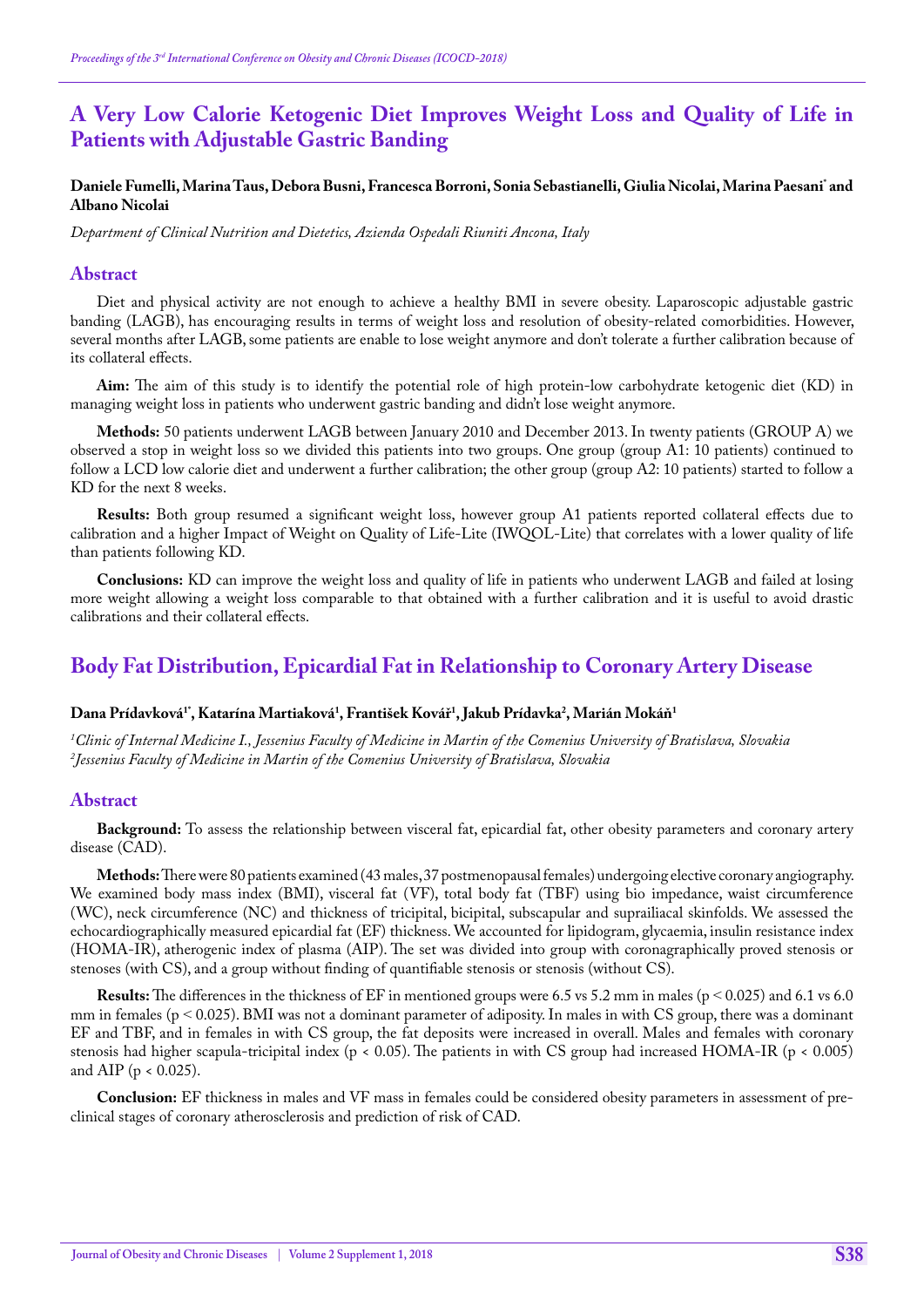# **Adipose Tissue Distribution in Relationship to Coronary Artery Disease – Is Epicardial Fat an Important Parameter?**

### **Dana Prídavková\* , Katarína Martiaková, Renáta Lišková, František Kovář, Marián Mokáň and Jakub Prídavka**

*Jessenius Faculty of Medicine in Martin of the Comenius University in Bratislava, Slovakia*

### **Abstract**

**Aim:** To assess the relationship of epicardial fat (EF) and other body fat distribution, glucose and lipid parameters with coronary stenosis.

**Methods:** We examined 80 patients (43 men, 37 postmenopausal women) undergoing elective coronary angiography. We assessed the thickness of EF by echocardiography (Philips iE33), visceral fat (VF) and total body fat by multifrequency bio impedance (InBodyS10). We measured the scapulotricipital index (STI) by Harpenden caliper, we assessed waist, neck circumference, examined glucolipid biochemical parameters. The set was divided into group with coronagraphically proved stenosis or stenosis (CS+), and a group without finding of quantifiable stenosis or stenosis (CS-).

**Results:** CS+ men had epicardial fat 24% thicker than CS- men (6.5 vs. 5.2 mm, p < 0.025), in women, this difference was insignificant (6.1 vs. 6.0 mm, p < 0.025). VF was higher in CS+, rather than CS- women, (128.5 vs. 117.0 cm², p < 0.005) with no significant difference in CS+ and CS- men (99.6 vs. 99.3 cm<sup>2</sup>, p < 0.005). 58.8% of CS+ women and 23.1% of CS+ men had diabetes mellitus. CS+ group had higher HOMA-IR; insulin resistance index (4.8 vs. 1.6, p < 0.005) and atherogenic index of plasma (AIP) than CS- group (0.22 vs. 0.17, p < 0.025).

**Conclusion:** In CS+ men, but not in CS+ women, epicardial fat appeared as a risk parameter for the presence of coronary artery disease. In CS+ women, risk factor appears to be increased visceral fat and diabetes mellitus.

# **Jervine Inhibits Adipogenesis in 3T3-L1 Adipocytes and Increases Thermogenesis in Primary Cultured Brown Adipocytes**

### **Seona Lim\* , Jinbong Park, Yunu Jung, Dong-Hyun Youn, JongWook Kang, Gahee Song and Jae-Young Um**

*Department of Pharmacology and Basic Research Laboratory for Comorbidity Regulation, College of Korean Medicine, Kyung Hee University, Seoul, South Korea*

### **Abstract**

**Introduction:** Obesity has become a public health dilemma recently, especially in developed countries. However, current medications for obesity are limited because of their adverse effects. Thus, interest in natural products for the treatment of obesity is rapidly growing. Herein, we investigated the anti-obesity effect of jervine, a component of Veratrum nigrum using 3T3-L1 adipocytes and primary cultured brown adipocytes.

**Methods:** The cellular lipid content in 3T3-L1 adipocytes was assessed by Oil Red O staining. mRNA expression of adipogenic genes and thermogenic genes were determined by real-time RT-PCR in 3T3-L1 adipocytes and in primary cultured brown adipocytes, respectively. Western blot assay was used to evaluate the protein expression of uncoupling protein 1 (UCP1) and peroxisome proliferator-activated receptor gamma coactivator 1-alpha (PGC1α).

**Results:** Lipid contents were decreased by jervine treatment in 3T3-L1 adipocytes. The expressions of Pparg and Cebpa were also significantly decreased in jervine-treated 3T3-L1 cells. On the other hand, jervine increased mRNA expression of thermogenic genes, Ucp1 and Pgc1a in primary cultured brown adipocytes. Consistently, UCP1 and PGC1α were increased as well when determined by western blotting assays. These results indicate that jervine has a potent anti-adipogenic effect in 3T3-L1 cells which we assume was due to the induction of thermogenesis in brown adipocytes.

**Conclusion:** With the continuing spread of obesity prevention as a fundamental medicine strategy, both clinicians and researchers should take a closer look at herbal medicine. Our results indicate that jervine, a nature-derived substance, may be beneficial in the treatment of obesity.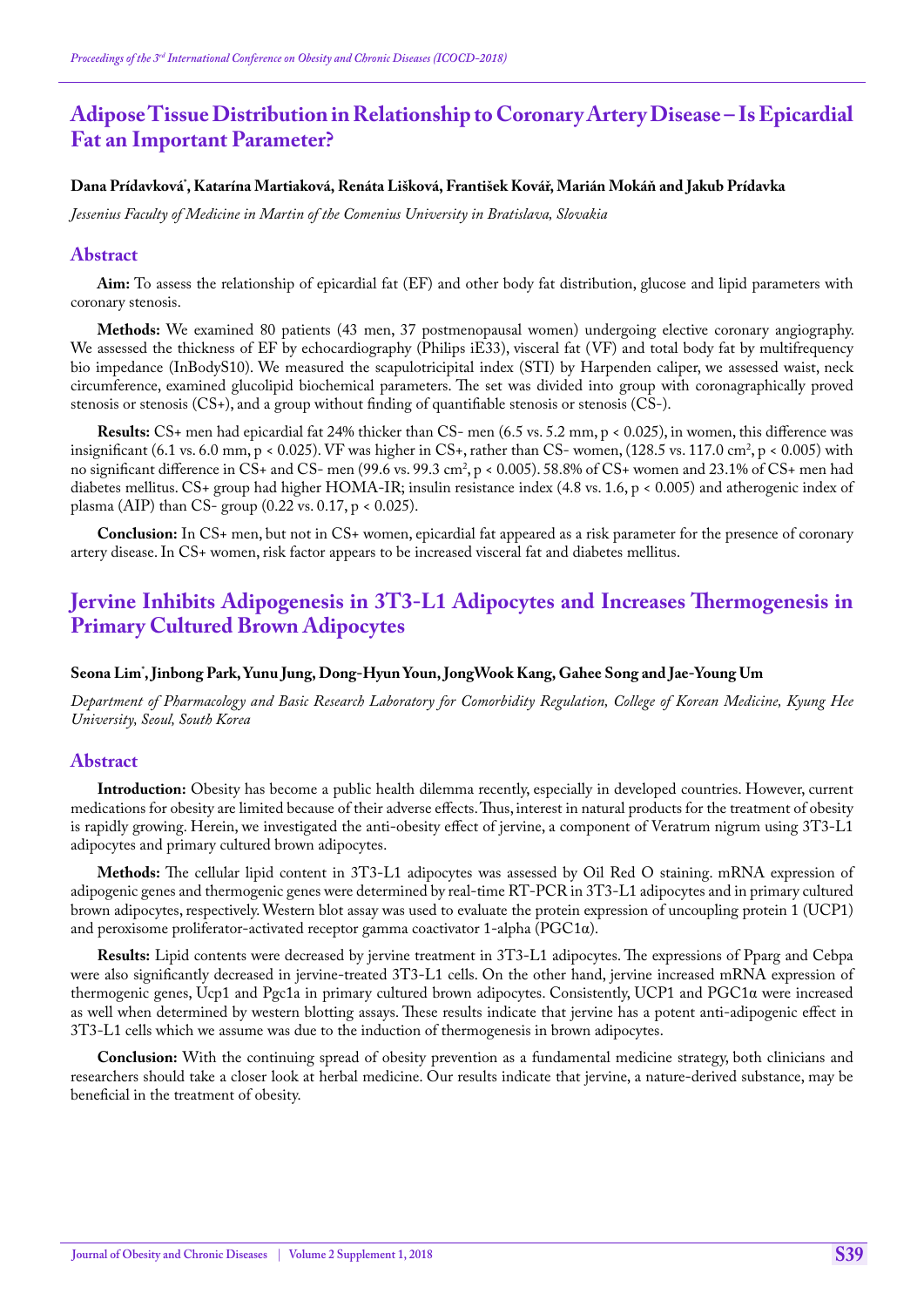# **Artesunate Increases AMPK Phosphorylation and Mitochondrial Activation in Primary Cultured Brown Adipocytes**

### **JongWook Kang\* , Jinbong Park, Yunu Jung, Dong-Hyun Youn, Seona Lim, Gahee Song and Jae-Young Um**

*Department of Pharmacology and Basic Research Laboratory for Comorbidity Regulation, College of Korean Medicine, Kyung Hee University, Seoul, South Korea*

### **Abstract**

**Introduction:** Obesity is a metabolic disorder characterized by chronic inflammation and dyslipidemia, and also is a strong predictor for development of hypertension, diabetes mellitus, and cardiovascular diseases. Artesunate, an active compound from Artemisia annua, is a medication used for malaria treatment. This study was conducted to examine the effect of artesunate on energy expenditure and mitochondrial activation in primary cultured brown adipocytes.

**Methods:** Mitochondria contents were measured by a Mito-tracker kit. Expressions of AMP-activated protein kinase (AMPK) and peroxisome proliferator-activated receptor gamma coactivator 1-alpha (PGC-1α) were determined by a western blot assay. mRNA expression of peroxisomal membrane protein (PMP) 70 gene are measured by a real-time RT-PCR analysis.

**Results:** Artesunate increased protein levels of phosphorylated AMPK and PGC-1α in primary brown adipocytes. Further gene analysis showed that artesunate also increased the levels of PMP70 in primary brown adipocytes. Consistently, we confirmed that artesunate increased mitochondria contents in primary brown adipocytes.

**Conclusion:** Our results suggest that artesunate, a nature-derived agent, may possess an anti-obese feature by increasing AMPK phosphorylation activation mitochondrial activation.

# **Paeonol Ameliorates Obesity by Activating Uncoupled Protein 1 in High-Fat Diet-Induced Obese Mice and Primary Cultured Brown Adipocytes**

### **Gahee Song\* , Jinbong Park, Yunu Jung, Dong-Hyun Youn, JongWook Kang, Seona Lim and Jae-Young Um**

*Department of Pharmacology and Basic Research Laboratory for Comorbidity Regulation, College of Korean Medicine, Kyung Hee University, Seoul, South Korea*

### **Abstract**

**Introduction:** Obesity has risen as a critical health threat worldwide. We investigated the anti-obesity effect of paeonol, a substance of *Paeonia lactiflora* by assessing changes of the adipogenesis-related factors in high-fat diet (HFD)-induced obese C57BL/6 mice and Primary Cultured brown adipocyte.

**Methods:** We induced obesity in C57BL/6 mice by high-fat diet (HFD) administration for 12 weeks. The body weight and fat tissue weight were measured, and core body temperature after cold stimulation were assessed. Expressions of Ucp1 and Cidea in primary cultured brown adipocytes were determined by real-time RT-PCR.

**Results:** Paeonol reduced body weight, size and mass of adipose tissues. Paeonol-fed mice also retained core body temperature after 20 min-cold stimulation compared to vehicle-fed mice. mRNA expressions of Ucp1 and Cidea were upregulated by paeonol treatment in primary cultured brown adipocytes. These results demonstrate that paeonol has a potent antiobesity effect, which we assume was due to the induction of thermogenesis in brown adipose tissue (BAT).

**Conclusion:** Due to the limits of currently available drugs, the necessity for new drugs for the treatment of obesity is rapidly growing. Our results suggest that paeonol, a nature-derived agent from *Paeonia lactiflora*, shows anti-obesity features by activating thermogenesis in BAT. Therefore, paeonol shows a potential as a new thermogenic agent for treatment of obesity.

# **Association Between Osteoporotic Vertebral Fracture and Body Mass Index**

### **Hyun Tae Kim\* and Hyoung Yeon Seo**

*Department of Orthopedic Surgery, Chonnam National University Hospital, Gwangju, South Korea*

#### **Abstract**

**Objectives:** Whether osteoporotic vertebral fracture is associated with obesity is under debate. Therefore, this study aims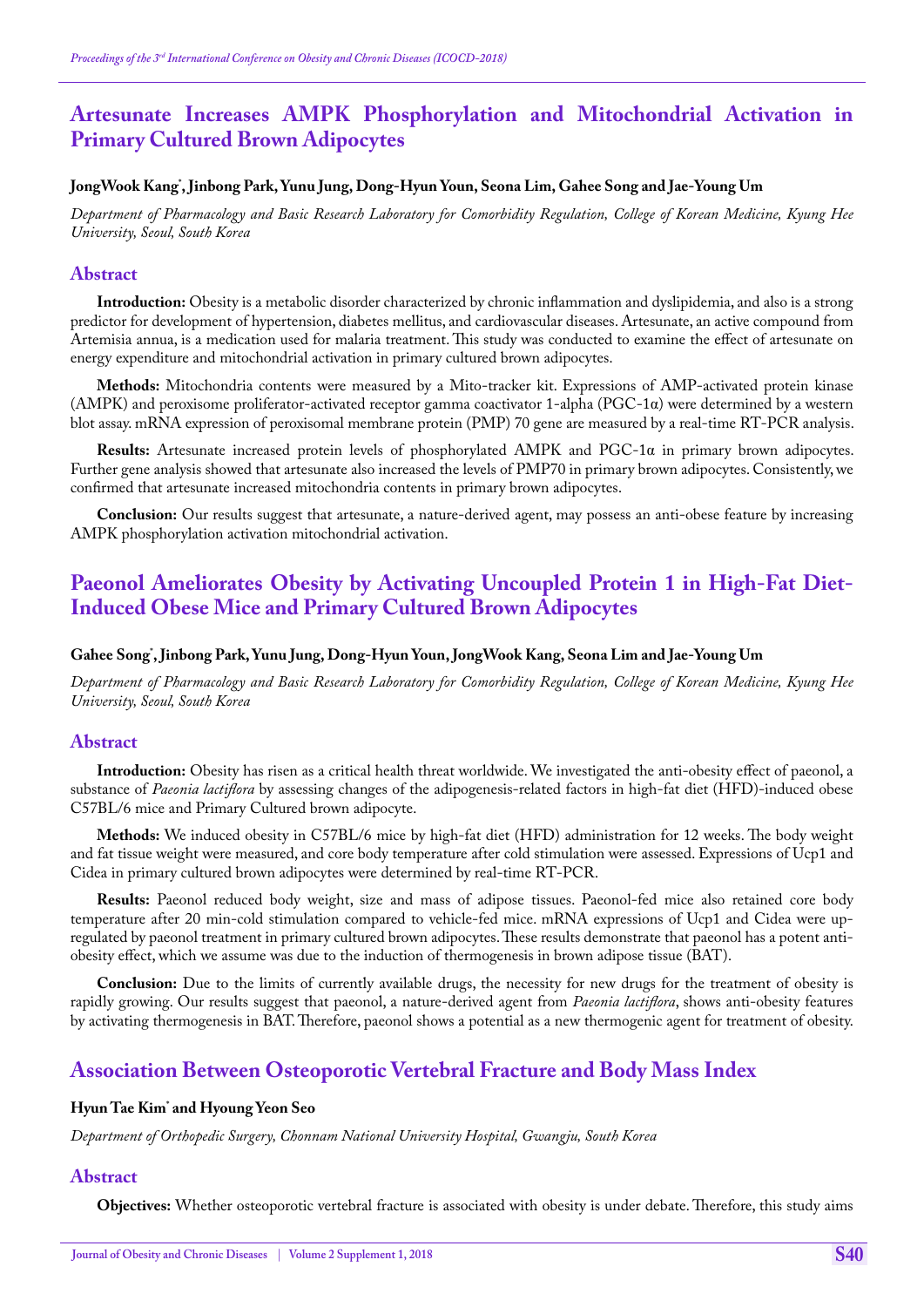to determine the relationship between osteoporotic vertebral fracture and body mass index (BMI) by comparing it with other types of osteoporotic fractures.

**Summary of Literature Review:** Several authors have reported the factors that predict the risk of osteoporotic vertebral fracture in individuals with obesity, but the objective risk factors are still controversial.

**Materials and Methods:** A retrospective study was conducted on postmenopausal women, including 100 people with osteoporotic vertebral fractures, 104 with femur neck fractures, 107 with distal radius fractures, and 103 with osteoporosis or osteopenia but without fractures. The BMI was calculated and bone mineral density (BMD) test was administered within 3 days after injury. For each type of fracture, the relationships with age, height, weight, BMI, and BMD were investigated. The relationship with the number of osteoporotic vertebral fractures according to BMI was also evaluated.

**Results:** In comparing osteoporotic vertebral fractures and osteoporotic non-vertebral fractures, there were no significant differences in the relationship with age, height, or BMD (p > 0.05). Osteoporotic vertebral fractures showed a statistically higher average weight and BMI, compared to other osteoporotic non-vertebral fracture groups (p < 0.05). Among those with osteoporotic vertebral fractures, the number of fractures did not show a significant relationship with BMI (p = 0.177).

**Conclusions:** In osteoporotic vertebral fracture patients, compared to groups with other types of osteoporotic fractures, average weight and BMI were higher.

# **The Pathogenesis of Interleukin-22 and Its Receptor in UVB-Induced Skin Inflammation**

### **Yejin Kim\* and Jae Seung Kang**

*Seoul National University College of Medicine, South Korea*

### **Abstract**

IL-22 plays a pathogenic role in acute and chronic skin diseases. In addition, UVB, which affects the skin, is linked to various diseases, including obesity. Unlike IL-22 produced in immune cells, the expression IL-22Rα, a functional subunit of IL-22R, is mostly restricted to non-hematopoietic cells in organs like skin and pancreas. Although it is well known that UVB induces skin inflammation, there have been no reports regarding the role of UVB in regulating the expression of IL-22Rα receptor so far. IL-22R $\alpha$  is increased in HaCaT and primary human keratinocytes after UVB irradiation through the translocation of IL-22R $\alpha$ from the cytosol to the membrane. We also found that increase in the expression of IL-22Rα is mediated by the activation of the PI3K/Akt pathway. Moreover, the suppressed proliferation of keratinocytes caused by UVB irradiation can be recovered with an IL-22 treatment. The increased expression of IL-22R $\alpha$  is closely related with the proliferation of keratinocytes and the production of inflammatory cytokines (IL-1α, -6 and -18), during UVB-induced skin inflammation. It suggests that UVB facilitates skin inflammation by increasing the expression of IL-22Rα in keratinocytes. Therefore, our study provides a new insight into UVB-induced skin inflammation and the regulation of related diseases.

# **Utilizing an Assessment of Eating Pattern with a Shared Decision-Making Approach to Target Obesity and Hypertension by Improving Dietary Choices**

### **Zeus C. Castro\* , Zerremi Caga-anan, Humberto G. Mendoza, Masood A. Shariff, Maria Espejo, Balavenkatesh Kanna, Shama Lalani, Leandro R. Ramirez and Cristabel Robles**

*New York City Health + Hospitals in Affiliation with Weill Cornell Medical College, NY, USA*

### **Abstract**

**Introduction:** The aim of our non-blinded study is to evaluate the outcome of Shared Decision-Making (SDM) versus Usual Decision-Making (UDM) in these two minority populations in the Bronx. This study provides support to the value of using SDM techniques as an effective method for behavioral change that Physicians can incorporate into their practice. Our novel research approach applies the SDM method to Latin and AA populations. This Phase II trial allowed us to identify and confirm domains where these two populations can effectively modify their behaviors to improve their BMI, blood pressure and reduce their risk for cardiovascular disease.

**Methods:** A prospective randomized non-blinded pilot study was conducted using validated questionnaires that collected quantitative data. The Eating Pattern Questionnaire was chosen to evaluate Diet Quality and Frequency, Snack Intervals, and Fluid Intake. Meal frequency was determined by asking the patient which meals and snacks they consumed each day. Patients were randomly assigned into the UDM or SDM groups. Patients then received previously validated treatment recommendations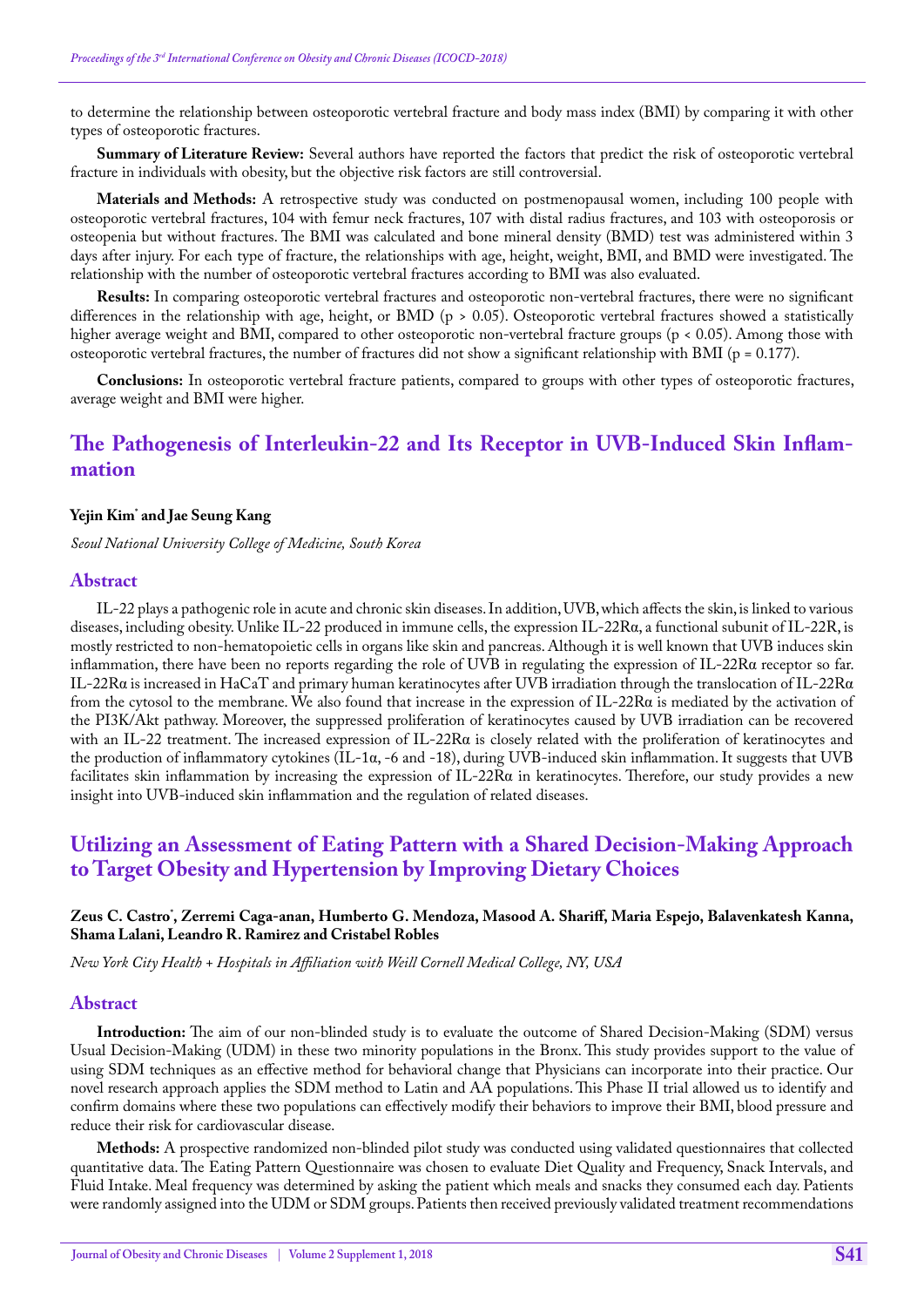for the management of their obesity and hypertension given according to their assigned management protocol. The survey was completed during the initial encounter with follow-up at 3 and 6 months.

**Results:** A total of 67 patients were enrolled (AA: 32 Latinx: 35). At the initial assessment there was an insignificant difference in the number of meals/person between the UDM vs the SDM group (3.23 v 2.96, p 0.21). Unexpectedly, the number of meals in both groups dropped at the 3 mo. follow-up (2.89 v 2.67, p 0.45). However, at the 6 months follow up the frequency for both groups increased but not to the same levels at enrollment (3.17 v 2.9, p 0.44).

**Conclusion:** There was no significant difference seen between the UDM and SDM groups during this study. Our method to encourage improved dietary habits and increase the frequency of meals needs to be changed. Recent Shared Decision-Making studies have shown clinically significant improvement when using methods which encourage patient engagement, which incidentally, also increases patient accountability.

# **Structural Equation Model of Eating Habits, Smartphone Application Use and Therapeutic Lifestyle Change among Mentally Disabled Persons**

#### **Kyunghee Lee**

*Keimyung University College of Nursing, South Korea*

#### **Abstract**

One of the most critical factors for the survival of a mentally disabled person is cardiovascular disease, and it is a secondary physical disease that results from obesity or being overweight. Obesity is a cause of various physical diseases. In particular, it reduces the average lifespan of mentally disabled people and hampers the overall quality of life. One out of three adults in South Korea is obese, and mentally disabled people account for 48.4% of the entire disabled population suffering from obesity, and the rate of increase is the highest.

Schizophrenia Patients tend to obtain satisfaction by eating extra foods and their dietary habits cause weight gain and metabolic disorder. We aimed to construct and test the structural equation model that analyzed the eating habits, smartphone application use and TLC among people with the mental disability. A survey using a structural self-questionnaire was conducted from 499 male and 341 female subjects. The data was analyzed by SPSS 23.0 and AMOS 21.0. The model fit for the modified hypothetical model was shown:  $Q(\chi/2df) = 2.727$ , GFI = 0.977, NFI = 0.965, RMSEA = 0.045. In hypothetical model, the dietary habits affect the willingness to use smartphone applications and living styles directly. The dietary habits had also a mediate effect on living style through the willingness to use smartphone application. Therefore, it is necessary to adopt the dietary control using the smartphone application for TLC, which is available to prevent the metabolic syndrome among the mentally disabled persons.

## **Adaptations to Resistance Training are Mitigated in Sarcopenic Obese Elderly Women**

#### Alessandro de Oliveira Silva<sup>1,2</sup>", Silvana Schwerz Funghetto<sup>4</sup>, Paulo Henrique Fernandes dos Santos<sup>4</sup>, Brad J. Schoenfeld<sup>5</sup> **and Jonato Prestes3**

 *University Center of Brasilia (UniCEUB), Brasília, Brazil Integrated Colleges of the Central Plateau Educational Union (FACIPLAC), Brasília, Brazil Catholic University of Brasilia (UCB), Brasília, Brazil University of Brasilia (UnB), Brasília, Brazil Department of Health Sciences, CUNY Lehman College, Bronx, NY, USA*

#### **Abstract**

**Objectives:** The purpose of this study was to compare the effects of resistance training (RT) on body composition, muscle strength and functional capacity in elderly women with and without sarcopenic obesity (SO).

**Methods:** A total of 49 women (aged  $\geq 60$ ) were divided in two groups: without SO (non-SO, n = 41) and with SO (OS, n = 8). Both groups performed a periodized RT program consisting of two weekly sessions for 16 weeks. All measures were assessed at baseline and post intervention, including anthropometry and body composition (dual-energy X-ray absorptiometry), muscle strength (one-repetition maximum 1 RM) for chest press and 45° leg press, and functional capacity [chair stand up, elbow flexion, timed "up & go" (TUG)].

**Results:** After the intervention, only the non-SO group presented significant reductions in % body fat (-2.2%; p = 0.006), waist circumference (-2.7%; p = 0.01), waist-to-hip ratio (-2:3; p = 0.02), and neck circumference (-1.8%; p = 0.03) as compared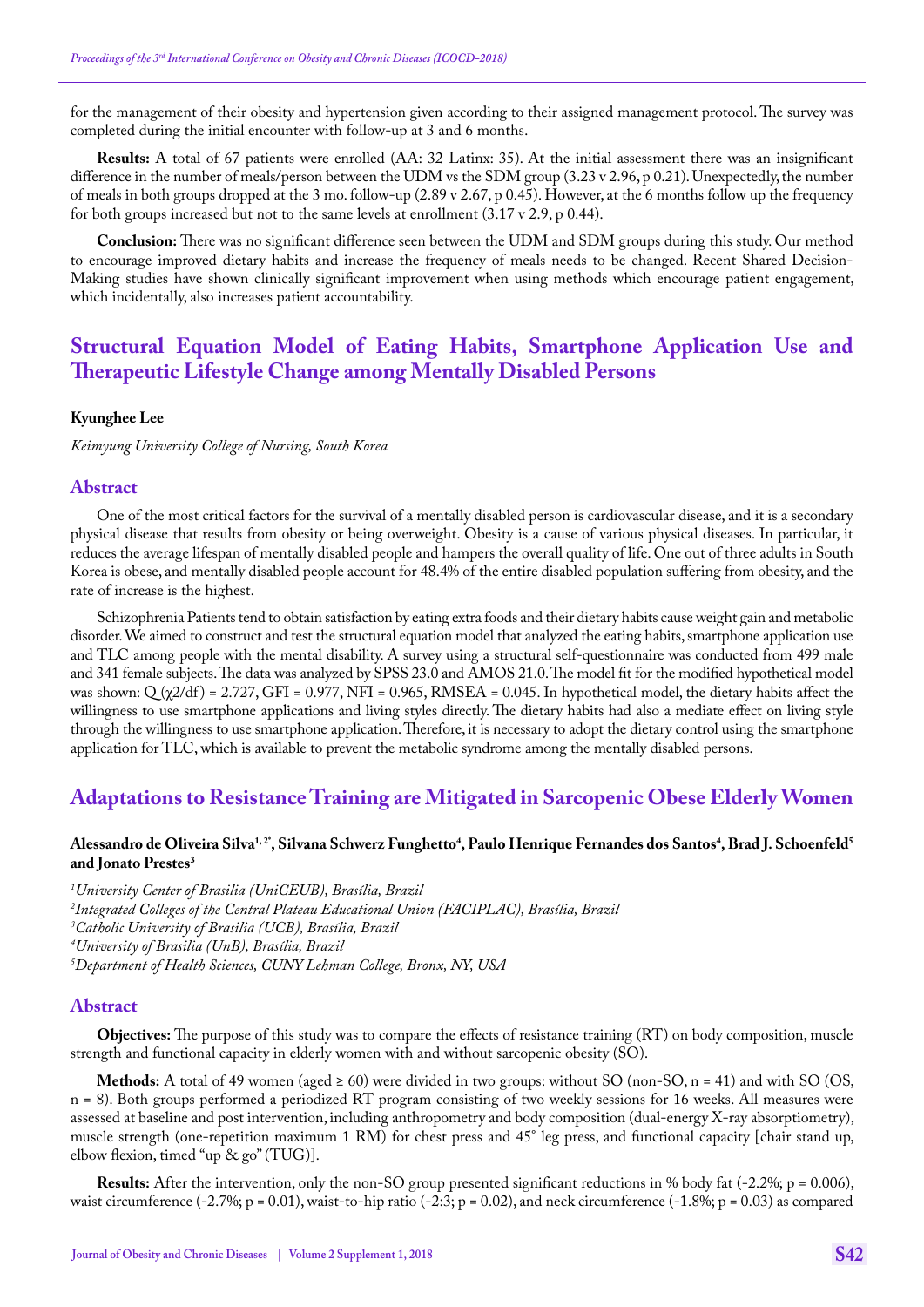with baseline. Muscle strength in the chest press and biceps curl increased in non-SO only (12.9 and 11.3%, respectively), while 450 leg press strength increased in non-SO (50.3%) and SO (40.5%) as compared with baseline. Performance in the chair stand up and TUG improved in non-SO only (21.4% and -8.4%, respectively), while elbow flexion performance increased in non-SO (23.8%) and SO (21.4%). Effect sizes for motor tests were of higher magnitude in the non-SO group, and in general, considered "moderate" compared to "trivial" in the SO group.

**Conclusion:** Results suggest that adaptations induced by 16 weeks of RT are attenuated in elderly woman with SO, compromising improvements in adiposity indexes and gains in muscle strength and functional capacity.

# **Elderly Women with Sarcopenia and Sarcopenic Obesity have the Same Levels of Inflammatory Parameters**

Silvana Schwerz Funghetto<sup>1</sup>', Alessandro de Oliveira Silva<sup>2</sup>, Marina Morato Stival<sup>1</sup>, Luciano Ramos de Lima<sup>1</sup>, Izabel **Cristina Rodrigues1 , Cris Renata Grou Volpe1 , Walterlânia Silva Santos1 , Fernanda Thais Ferreira de Paiva1 and Tania Cristina M. S. B. Rehem1**

*1 University of Brasilia (UnB), Brasilia, Federal District, Brazil 2 University Center of Brasilia (UNICEUB), Brasilia, Federal District, Brazil*

### **Abstract**

The loss of muscle mass is usually accompanied by a concomitant increase in fat mass. The combination of increased fat mass and decreased muscle mass and strength in the elderly has been termed sarcopenic obesity (OS). Augmented levels of inflammatory cytokines have been reported in subjects with SO. These markers of inflammation produced by adipose tissue and inflammatory immune cells may accelerate the rate of muscle breakdown, reducing muscle strength and contributing to the development of sarcopenia and SO. Two hundred and sixteen obese elderly women were included in this cross-sectional study. They were submitted to analysis of body composition by DXA to define the presence of SO. The volunteers were divided into two groups: SO (n = 83, 66.7  $\pm$  5.6 years) and non-SO (n = 133, 67.6  $\pm$  4.9 years) for comparison of inflammatory cytokines. There were no statistically significant differences between the SO and non-SO groups in the blood concentrations of the inflammatory markers analyzed, e.g. interleukin-6  $(0.82 \pm 0.20 \text{ vs. } 0.83 \pm 0.19 \text{ pg/ml}, p = 0.64)$ , PCR  $(2.70 \pm 1.55 \text{ versus } 1.55 \text{ erg/} \text{ m}$  $2.82 \pm 1.66$  p = 0.71), TNF- alpha  $(0.71 \pm 0.08 \text{ vs. } 0.70 \pm 0.08 \text{ pg/ml}, p = 0.42)$  and interferon-gamma  $(0.75 \pm 0.14 \text{ vs. } 0.74$  $\pm$  0.08 pg/ml, p = 0.47), respectively. In conclusion, the results of this study demonstrated that both groups presented a high inflammatory profile, demonstrating that obesity se may explain a greater probability of inflammation in elderly women without differences between groups.

*Funded by Research Support Foundation of the Federal District, Foundation of Scientific and Technological Developments and the University of Brasilia.*

# **Gender Differences in Non-Alcoholic Fatty Liver Disease Induced by Methionine/ Choline Deficient Diet**

### **Young-Suk Jung\* and Sou Hyun Kim**

*College of Pharmacy, Pusan National University, South Korea*

#### **Abstract**

Differential susceptibility to metabolic disease between the sexes exemplifies the importance of sexual dimorphism in pathogenesis. We hypothesized that the higher incidence of non-alcoholic fatty liver disease in males involves sex-specific metabolic interactions between liver and adipose tissue. In the present study, we used a methionine-choline deficient (MCD) diet-induced fatty liver mouse model to investigate sex differences in the metabolic response of the liver and adipose tissue. After 2 weeks on an MCD-diet, fatty liver was induced in a sex-specific manner, affecting male mice more severely than females. The MCD-diet increased lipolytic enzymes in the gonadal white adipose tissue (gWAT) of male mice, whereas it increased expression of uncoupling protein and other brown adipocyte markers in the gWAT of female mice. Moreover, gWAT from female mice demonstrated higher levels of oxygen consumption and mitochondrial content compared to gWAT from male mice. FGF21 expression was induced in liver tissue by the MCD diet, and the degree of upregulation was significantly higher in the livers of female mice. The endocrine effect of FGF21 was responsible, in part, for the sex-specific browning of gonadal white adipose tissue. Collectively, these data demonstrated that distinctively female-specific browning of white adipose tissue aids in protecting female mice against MCD diet-induced fatty liver disease.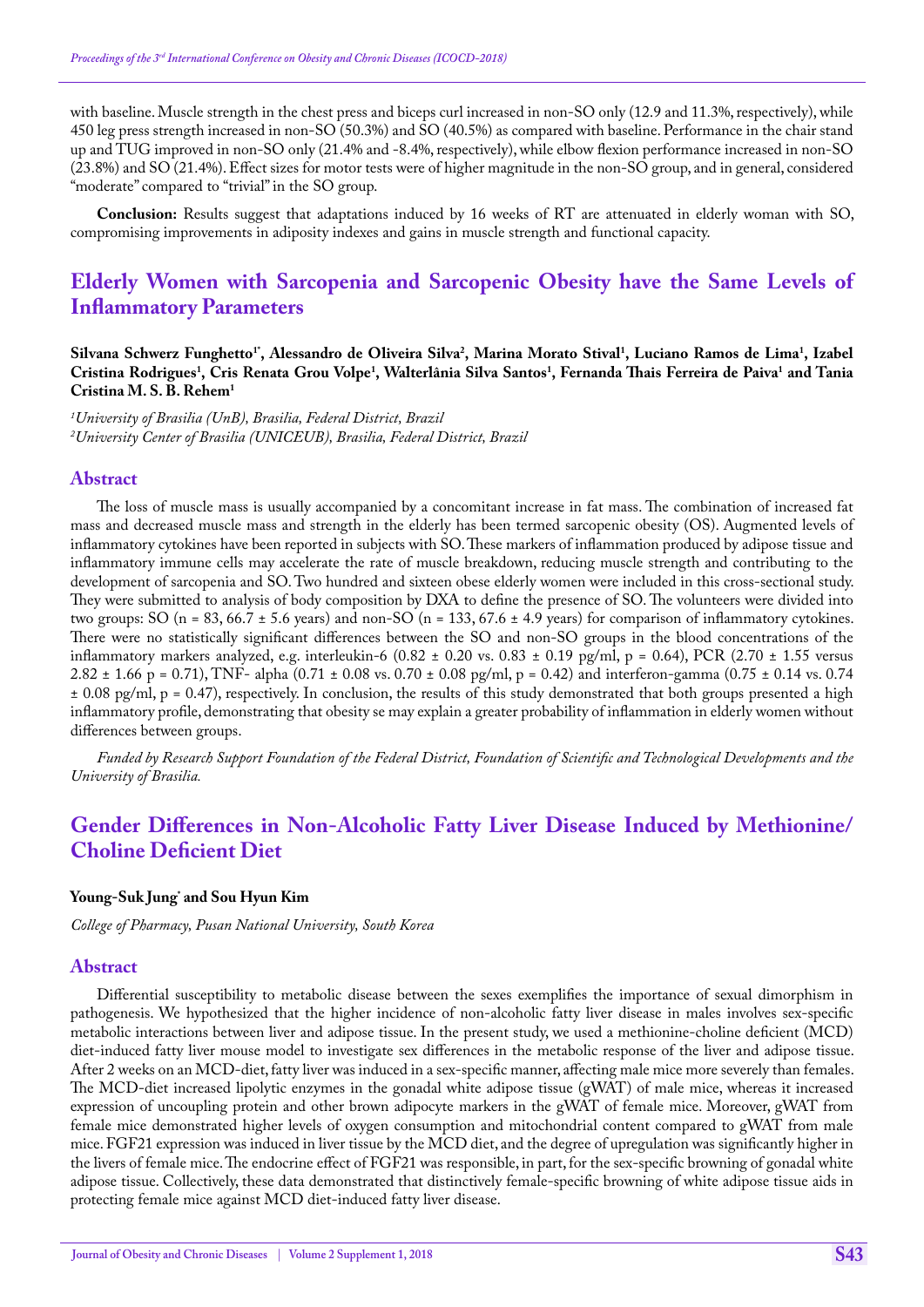# **Serum Apelin Levels in Mexican Obese Childhood Seems to be a Liver Function**

### **Yunuen Quintero-Silva\* and Rebeca Pacheco-López**

*Universidad Michoacana de San Nicolás de Hidalgo, Licenciatura en Nutrición, México*

#### **Abstract**

Apelin is a bioactive peptide expressed in adipocytes of human, active forms of apelin are expressed in several tissues as adipose tissue, gastrointestinal tract, lung, kidney, liver, heart and brain regions. The metabolic effects of apelin are in both energy metabolism and insulin sensitivity. Studies in apelin serum levels are lacking in Mexican children population. The purpose of the present study was to evaluate the apelin serum levels in Mexican child and identify associations with obesity-related markers. In this study were enrolled 20 obese and 20 non-obese age and gender matched Mexican children, mean age was 6-10 years. Main outcome measures were BMI, lipids, glucose, insulin, bilirubin, creatinine, serum total protein, Gammaglutamyltransferase (GGT), globulin and serum apelin levels. Obesity was defined as a BMI at or above the 95<sup>th</sup> percentile for children of the same age and sex according to CDC. Obese subjects had significantly lower serum apelin levels as compared with lean ( $p = 0.001$ ). Besides, apelin levels showed a positive correlation with HDL-col, bilirubin and a negative correlation with obesity, TAG and GGT. Apelin serum levels have an action in lipid metabolism and it seems to be a liver function marker.

# **E-Poster**

# **The Assessment of Immunological Parameters in Children with Allergic Diseases and Obesity**

#### **Gervazieva VB, Mazurina SA, Konishcheva AU, Sveranovskaya VV and Lysogora VA**

*Mechnikov Research Institute for Vaccines and Sera, Moscow, Russia*

#### **Abstract**

Allergic diseases become increasingly common all over the world and the prevalence of obesity recognized as greatest pandemy of the XXI century, especially threatening children population. Obesity considered as a chronic low-grade inflammation with adaptive and innate immunity involvement, whereas excess adipose tissue can act as potent source of pro-inflammatory cytokines. We aimed to evaluate the association of clinical and immunological parameters of obesity and allergic diseases in groups of children with different body mass index (BMI).

**Materials and Methods:** We conducted retrospective case-control study of 322 medical histories of children aged 12-17 years with allergic diseases, including 229 with atopic bronchial asthma (ВА), 36 with allergic rhinitis (AR), 29 with atopic dermatitis (AD) and 28 children with both AR and AD, which were categorized in accordance with body mass index (BMI) into groups with normal weight, overweight and obesity. The reference group included 48 healthy children. Allergic history data and blood allergy tests (sIgE spectrum) have been accessed. In blood serum of 108 children we determined the levels of total IgE, CRP, IL-6, IL-8, TNFα and leptin, using commercial test systems of Vector-Best (Russia) and DBC Can-L-4620 (Canada). Parameters of innate immunity (phagocytosis and complement activity) and main lymphocyte populations were measured in blood samples from 214 children with allergic diseases (AR, AD, BA). We used the chi-square test to compare the characteristics of the participants and estimated odd ratios (ORs), 95% confidence intervals (CIs), and P for trend. «Statistica 7.0» software was used for statistical analysis. The study was approved by Ethic Committee at the Mechnikov Research Institute for Vaccines and Sera, Moscow.

**Results:** All the patients were divided into 3 groups based on the evaluation of BMI: 122 – normal weight (38%), 102 – overweight (31.6%) and 98 (30.4%) – obesity. Anthropometrical analysis of 322 medical histories revealed that in 62% (2/3 of cases) children aged 12–17 years with allergic diseases were overweight, including obesity that encompassed 50% of cases in total. The frequency of obesity was significantly elevated in 12-14 aged patients and tended to reduce as the age levels increased (OR-9.0; 95% CI: 1.56-51.86; p = 0, 08 and OR-0.27; 95% CI: 0.08-0.94; p = 0.04, respectively). We did not observe any associations between BMI and gender in all groups. The odds ratio for sIgE to pollen (grasses, weeds and trees), food and house dust mite allergens was increased in the obese children compared with the parameters in other groups. Within 229 patients with atopic asthma 84 (36.7%) were overweight, 82 (35.5%) were obese and 63 (27.5%) were normal weight. The value of BMI appeared to be directly associated with atopy and was influenced by the type of disease. Among 93 of nonasthmatic children with allergy 23 (24.7%) were overweight, 18 (19.3%) – were obese and 52 (56%) were with normal BMI. The frequency of obesity and overweight among children with bronchial asthma was 3 times higher, in association with high number of